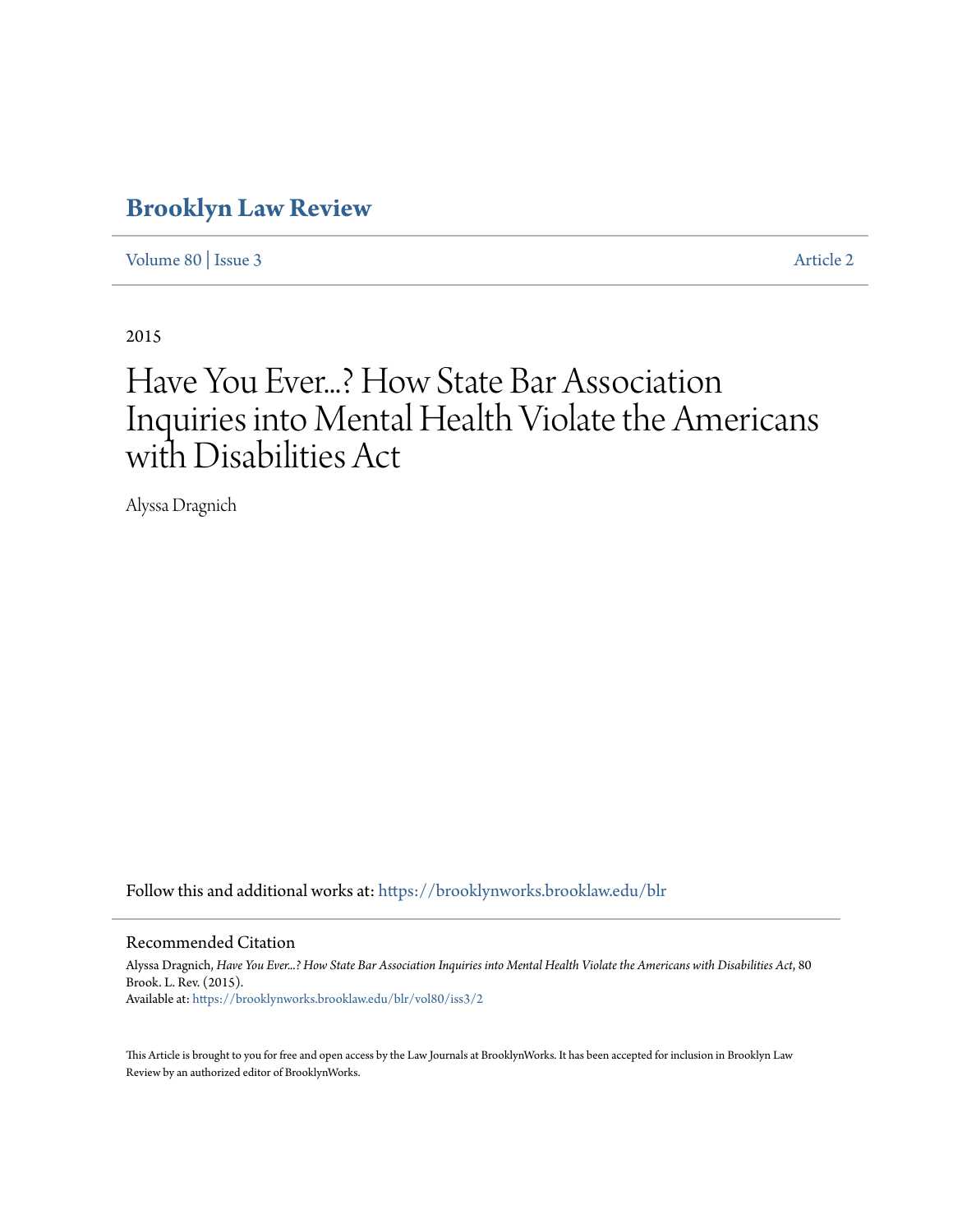## Have You Ever . . . ?

## HOW STATE BAR ASSOCIATION INQUIRIES INTO MENTAL HEALTH VIOLATE THE AMERICANS WITH DISABILITIES ACT

#### *Alyssa Dragnich*†

*"In the 1950's and early 1960's bar examiners looked for communists and fornicators. In the late 1960's and early 1970's they looked for hippies and pot smokers. Then came the era of cocaine, homosexuals, bankrupts and unpaid student loans*." 1

#### INTRODUCTION

Today, bar examiners are singling out bar applicants with any history of mental health treatment. In 2014, 26 states required any person applying for a license to practice law to answer questions about her<sup>2</sup> past mental health diagnoses and treatment as part of the "character and fitness" investigation all bar applicants undergo. Some of those amended their applications following a Department of Justice settlement with the Louisiana Supreme Court in August 2014,<sup>3</sup> but 14 states<sup>4</sup> continue to ask impermissible questions about an applicant's mental health.

The specific questions vary in scope and intrusiveness, depending on the state in which the applicant is applying. If an applicant refuses to answer the questions, she will not be admitted to the bar. If she answers any question affirmatively, she is then subjected to a host of additional requirements, which can include production of all past medical records from

<sup>2</sup> For the sake of consistency, this Article uses the feminine pronoun throughout.

<sup>†</sup> Professor of Legal Writing and Lecturer in Law at the University of Miami School of Law. Many thanks to the law librarians at the University of Miami for their research help and to Peter Nemerovski, Rachel H. Smith, Rachel Stabler, and Susan Stefan for their helpful comments. Brian Goldenberg and Caroline McGee provided outstanding research assistance.

<sup>1</sup> Richard C. McFarlain, *Character & Fitness Process Before the Florida Board of Bar Examiners*, FLA. B.J., Jan. 1989, at 29, 34.

<sup>3</sup> *See infra* Part II.B.

<sup>4</sup> The survey information taken from state bar applications is current as of April 2015.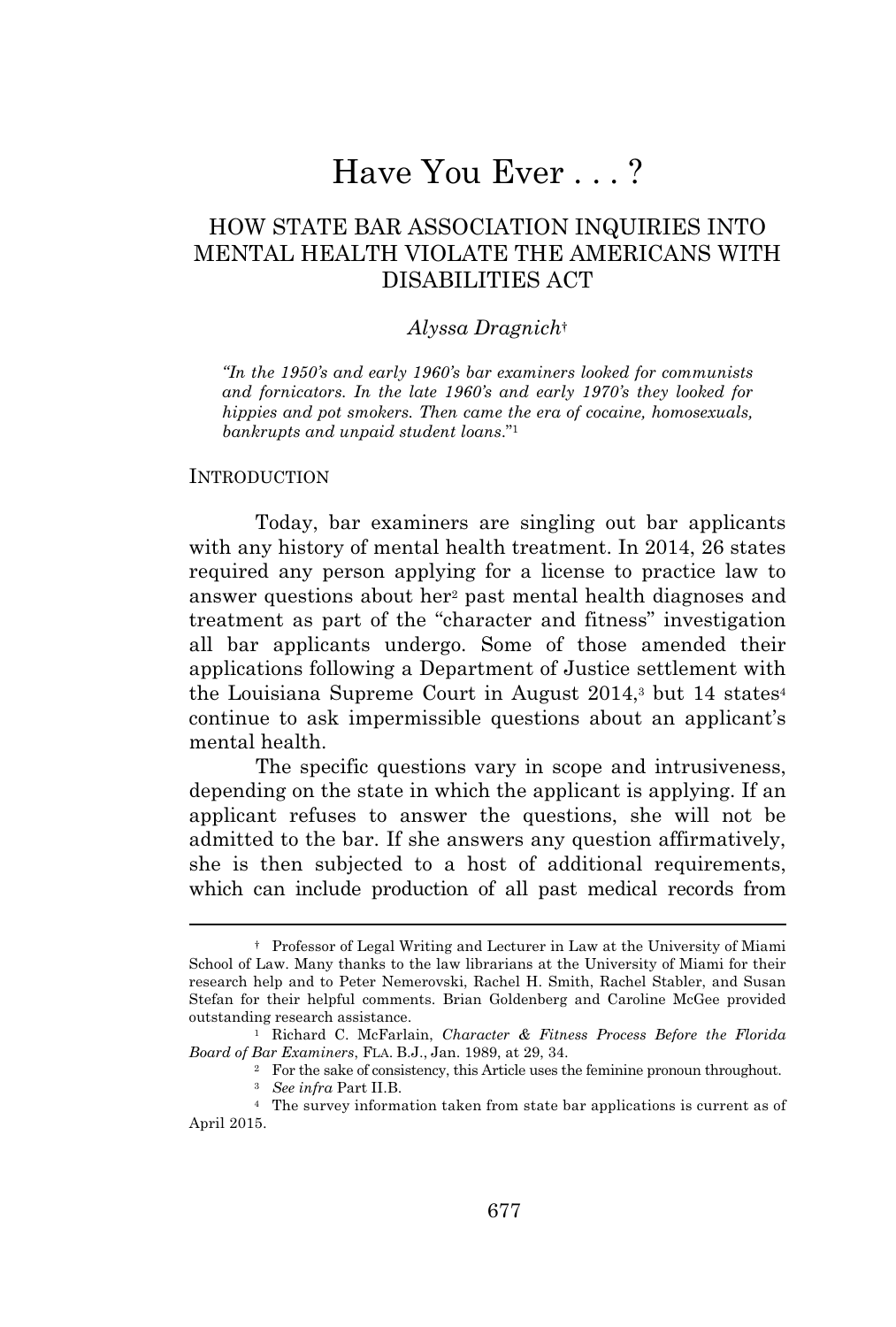doctors, hospitals, and therapists; an appearance before a hearing of bar examiners; and consent to additional psychological examinations. Even after all of that, she may be only "conditionally" admitted, allowing the board of bar examiners indefinite jurisdiction over her right to practice.<sup>5</sup>

Despite the passage of the Americans with Disabilities Act (ADA) in 1990 and the firm position of the Department of Justice (DOJ) that these bar application questions violate the ADA, states persist in making these inquiries. Under the ADA, mental health inquiries are suspect because they screen out applicants with disabilities. The Code of Federal Regulations requires that any such screening be "necessary" to achieve its stated purpose.<sup>6</sup> Here, bar examiners' stated purpose is to protect the public from "unfit" attorneys.

This Article argues that bar examiners fail to prove the screening is necessary because they cannot show that the screening is effective at reducing the rate of unfit attorneys, as measured by the per capita rates of attorney discipline in each state. The data shows that there is no connection between asking about mental health on a bar application and future rates of attorney misconduct. These results mirror what psychologists and psychiatrists have said for years: that there is no connection between a diagnosis of mental illness and future misconduct as an attorney. Thus, because bar examiners cannot show that their questions about mental health are necessary to protect the public, these questions violate the ADA.

Part I of the Article outlines the statutory framework of the ADA and its implementing regulations. It discusses the arguments proffered by bar examiners in support of mental health inquiries and then the responses made by disability rights advocates as to why those arguments are unpersuasive.

Part II reviews the case law on this issue to date, as well as the landmark settlement reached between the DOJ and the Louisiana Supreme Court in August 2014. In this settlement, Louisiana agreed to eliminate mental health questions from its bar application, radically change its system of conditional licensing for attorneys with mental health issues, and pay \$200,000 to compensate past victims of its discrimination.<sup>7</sup> Almost immediately, the National Conference of Bar Examiners (NCBE) moved to revise its standard character and fitness questions to eliminate queries about mental health.

<sup>5</sup> *See infra* Part IV.A.3.

<sup>6</sup> 28 C.F.R. § 35.130(b)(8) (2014).

<sup>7</sup> *See infra* Part II.B.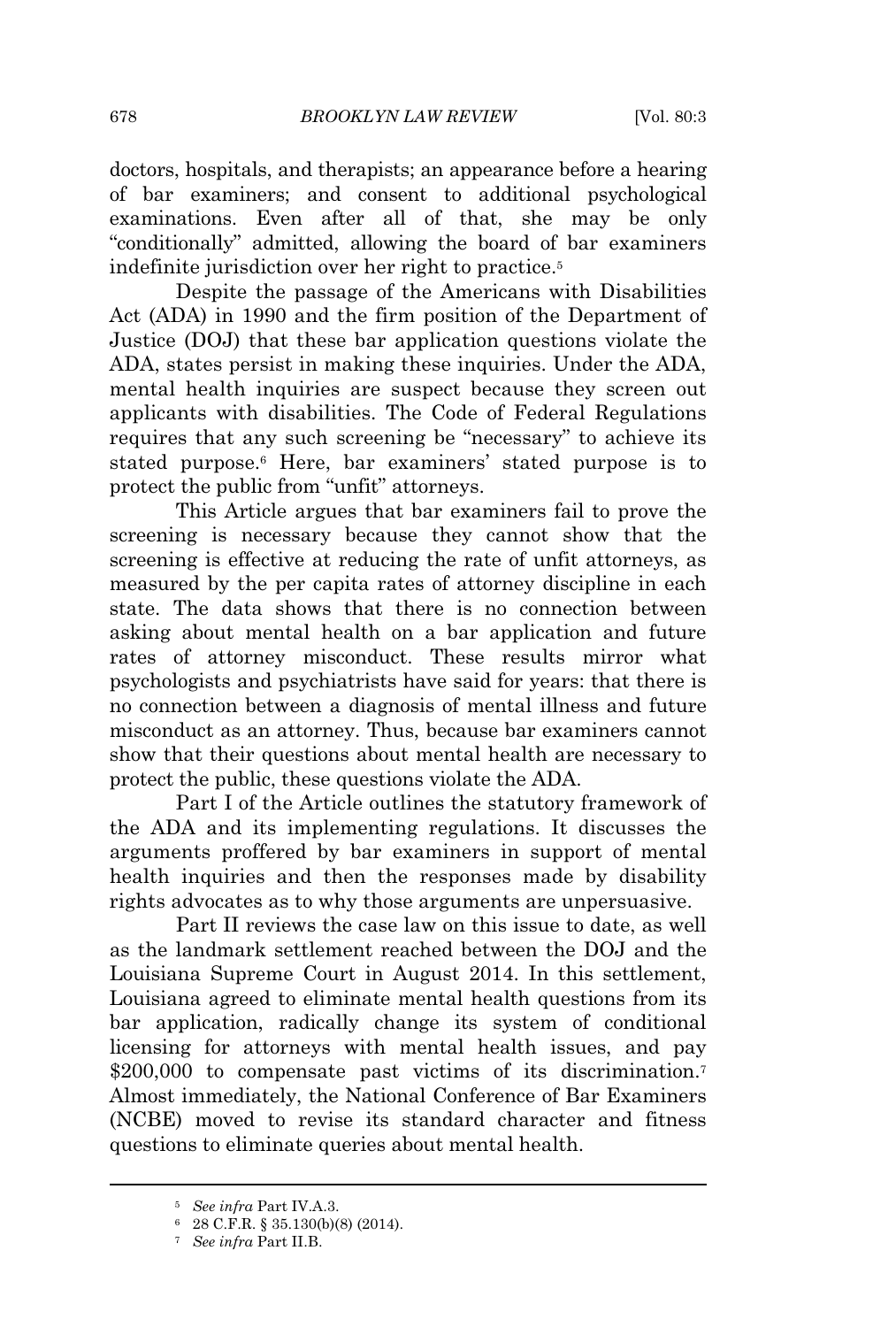Part III reviews specific questions used by various states across the country, analyzing which comply with the ADA and which do not.

Part IV delves into the "necessary" query. It argues that bar examiners are not capable of making accurate predictions of future fitness based on an applicant's mental health history. It then compares the rates of attorney discipline from states that do not ask about mental health as part of the character and fitness investigation with states that do ask, showing that there is no connection between asking about mental health on a bar application and future rates of attorney discipline in that state. Part IV then reveals that very few applicants are actually denied admission on mental health grounds and argues that these inquiries persist only because of fear and stereotypes surrounding mental illness.

The article concludes with recommendations for state bar associations and law schools.

## I. BACKGROUND

In 1996, one author called the question of bar association inquiries into mental health "one of the most disputed issues to face boards of bar examiners in recent years." <sup>8</sup> Almost 20 years later, the issue has not become any less contentious.

## *A. Statutory Framework*

Before the passage of the ADA, several bar applicants challenged bar association questions about an applicant's mental health on the grounds that these questions violated their right to privacy, but courts rejected these arguments, holding that the states' need to protect the public and the profession outweighed the applicants' privacy interests.<sup>9</sup> In 1990, Congress enacted the ADA, a broad civil rights act that prohibits discrimination against people with physical and mental disabilities. Under the ADA, a person is considered disabled if she (a) has "a physical or mental impairment that substantially limits one or more major life activities," (b) has "a

<sup>8</sup> Kelly R. Becton, Comment, *Attorneys: The Americans with Disabilities Act Should Not Impair the Regulation of the Legal Profession Where Mental Health is an Issue*, 49 OKLA. L. REV. 353, 353 (1996).

<sup>9</sup> *See, e.g.*, Fla. Bd. of Bar Exam'rs Re: Applicant, 443 So. 2d 71 (Fla. 1983) (upholding Board of Examiners' refusal to process application on basis of applicants' refusal to answer question inquiring about mental health treatment).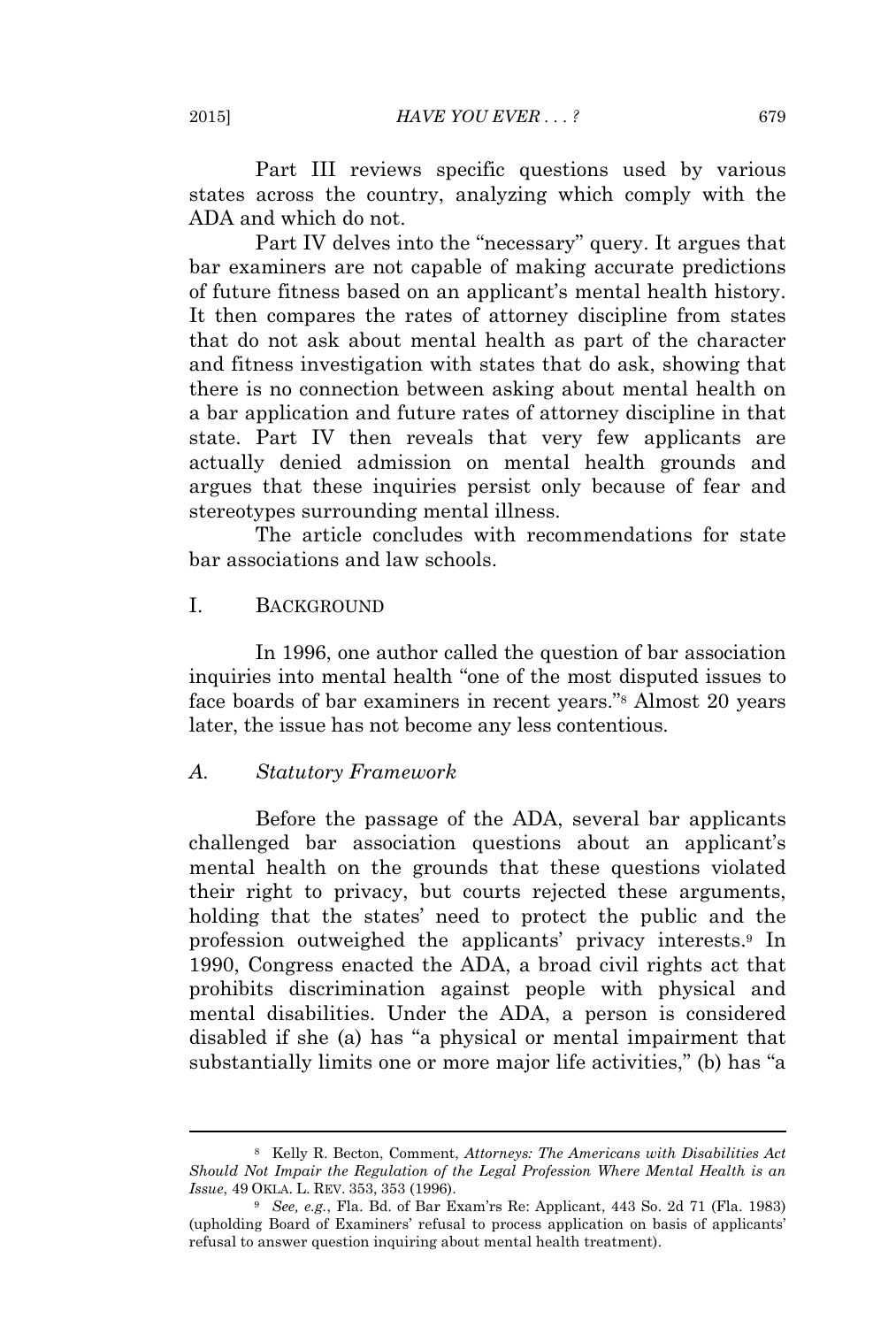record of such an impairment," or (c) is "regarded as having such an impairment."<sup>10</sup>

Title  $\mathbf{II}^{11}$  of the ADA, which applies to state and local government agencies, states that "no qualified individual with a disability shall, by reason of such disability, be excluded from participation in or be denied the benefits of the services, programs, or activities of a public entity, or be subjected to discrimination by any entity." <sup>12</sup> Federal courts have consistently held that 1) Title II applies to state bar associations; and 2) bar applicants with a history of mental health diagnosis or treatment are "qualified individuals with a disability." 13

Congress required the DOJ to write the implementing regulations for the ADA.<sup>14</sup> Under those regulations, a public entity is prohibited from administering "a licensing or certification program in a manner that subjects qualified individuals with disabilities to discrimination on the basis of disability." <sup>15</sup> Furthermore, "[a] public entity shall not impose or apply any eligibility criteria that screen out or tend to screen out an individual with a disability . . . unless such criteria can be shown to be *necessary* for the provision of the service, program, or activity being offered." 16

Courts have already determined that bar application questions about mental health "screen out or tend to screen out" applicants with mental disabilities.<sup>17</sup> The definition of "disability" includes a history of alcohol or drug addiction, but not current drug use.<sup>18</sup> Although many commentators discuss the questions surrounding mental health and addiction together, this Article addresses only mental health questions.

There is a public safety exception to Title II. The law "does not require a public entity to permit an individual to participate in or benefit from the services, programs, or activities of that public entity when that individual poses a

<sup>10</sup> 42 U.S.C. § 12102(1) (2012).

<sup>11</sup> *Id.* § 12131(1)(B).

<sup>12</sup> *Id.* § 12132.

<sup>13</sup> *See, e.g.*, ACLU of Ind. v. Ind. State Bd. of Law Exam'rs, No. 1:09-cv-842- TWP-MJD, 2011 WL 4387470, at \*5-6 (S.D. Ind. Sept. 20, 2011); Ellen S. v. Fla. Bd. of Bar Exam'rs, 859 F. Supp. 1489, 1492-93 (S.D. Fla. 1994); *see also* Jon Bauer, *The Character of the Questions and the Fitness of the Process: Mental Health, Bar Admissions and the Americans With Disabilities Act*, 49 U.C.L.A. L. REV. 93, 128 (2001).

<sup>14</sup> 42 U.S.C. § 12134(a).

<sup>15</sup> 28 C.F.R. § 35.130(b)(6) (2014).

<sup>16</sup> *Id.* § 35.130(b)(8) (emphasis added).

<sup>17</sup> *See, e.g.*, Med. Soc'y of N.J. v. Jacobs, No. 93-3670 (WGB), 1993 WL 413016, at \*7 (D.N.J. Oct. 5, 1993); *In re* Application of Underwood, 1993 WL 649283, at \*2 (Me. Dec. 7, 1993).

<sup>18</sup> 42 U.S.C. § 12114(a). The ADA does apply to a person who is participating in a drug rehabilitation program and not currently using illegal drugs. *Id.* § 12114(b)(2).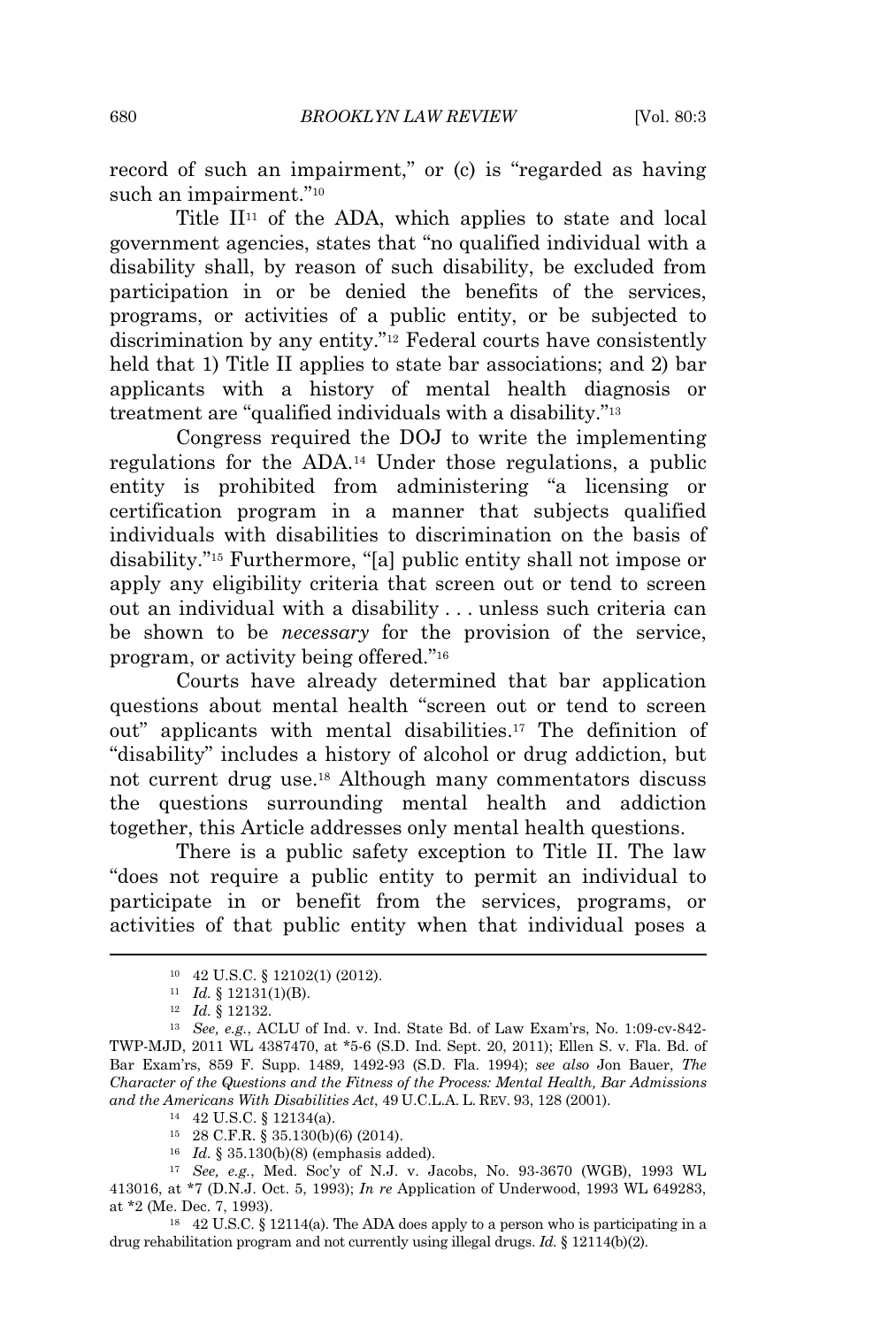direct threat to the health or safety of others," <sup>19</sup> unless the threat can be eliminated by reasonable accommodation.<sup>20</sup> Bar examiners have used this "direct threat" language to justify the necessity of their inquiries into applicants' mental health.<sup>21</sup>

Bar examiners, not applicants, bear the burden of showing that these questions are indeed necessary.<sup>22</sup> Several federal courts have held that "[e]ligibility criteria that 'screen out' or 'tend to screen out' disabled individuals violate the ADA unless the proponent of the eligibility criteria can show that the eligibility requirements are necessary."<sup>23</sup> Furthermore, a court is not permitted to merely accept the bar examiners' statement that the screening questions are necessary but "must make an independent inquiry into the soundness of [the] policy." 24

An affirmative answer to any of the mental health questions triggers an onslaught of additional inquiries and disclosures.<sup>25</sup> Applicants are required to execute medical record release forms and produce records, treating notes, prescription history, and more from all previous psychologists, psychiatrists, and therapists.<sup>26</sup> In some states, these forms require the production of treatment history and notes from all mental health providers the applicant has ever seen.<sup>27</sup> In some cases, a committee of the board of bar examiners will review the records and process the application. In other cases, the applicant may be required to attend a hearing before the bar examiners. These requests pose an additional burden not borne by nondisabled applicants.<sup>28</sup>

<sup>23</sup> Hahn v. Linn Cnty., 130 F. Supp. 2d 1036, 1055 (N.D. Iowa 2001); *see also* Bowers v. NCAA, 118 F. Supp. 2d 494, 518 (D.N.J. 2000).

<sup>24</sup> Stillwell v. Kan. City Bd. of Police Comm'rs, 872 F. Supp. 682, 687 (W.D. Mo. 1995).

<sup>28</sup> Med. Soc'y of N.J. v. Jacobs, No. 93-3670 (WGB), 1993 WL 413016, at \*7 (D.N.J. Oct. 5, 1993).

<sup>19</sup> 28 C.F.R. § 35.139(a).

<sup>20</sup> 42 U.S.C. § 12111(3).

<sup>21</sup> *See, e.g.*, ACLU of Ind. v. Ind. State Bd. of Law Exam'rs, No. 1:09-cv-842- TWP-MJD, 2011 WL 4387470, at \*1 (S.D. Ind. Sept. 20, 2011).

<sup>22</sup> Colo. Cross Disability Coal. v. Hermanson Family Ltd., 264 F.3d 999, 1003 (10th Cir. 2001) ("Several district courts have placed the burden of showing that the eligibility criteria are necessary on the proponent of such criteria." (citations omitted)); *In re* Petition & Questionnaire for Admission to the R.I. Bar (*Rhode Island*), 683 A.2d 1333, 1336 (R.I. 1996) ("[T]he burden is on those who propose to ask the questions to show an actual relationship . . . .").

<sup>25</sup> *See, e.g.*, FLA. BD. OF BAR EXAM'RS, ONLINE BAR APPLICATION (on file with author) ("Please direct each such professional and hospital and/or other facility to furnish to the Board any information the Board may request with respect to any such hospitalization, consultation, treatment or diagnosis.").

<sup>26</sup> *Id.*

<sup>27</sup> *See, e.g.*, *id.*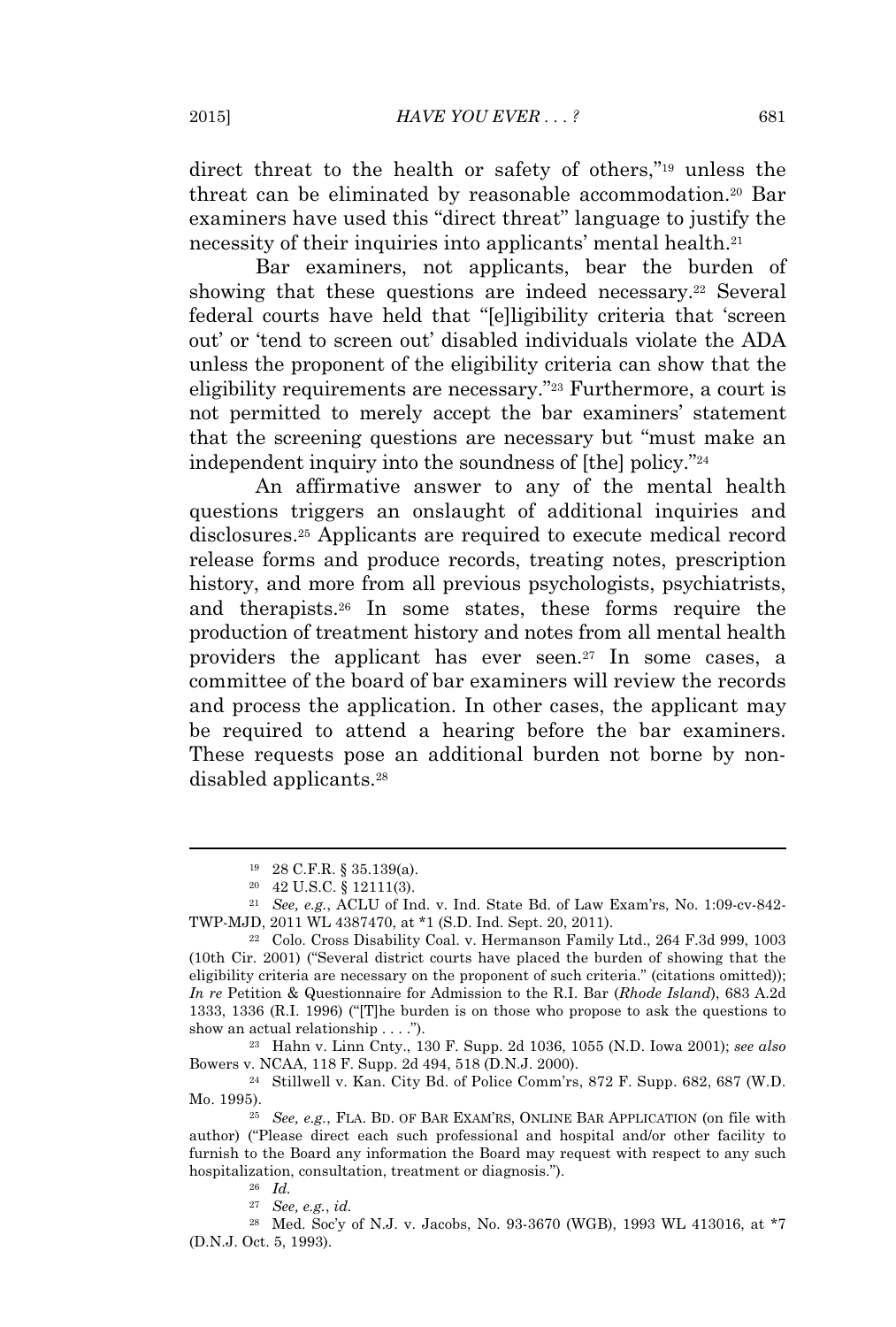## *B. Bar Examiner Arguments*

Each state sets its own criteria for licensing attorneys, and states have broad latitude in administering this process.<sup>29</sup> All states typically require applicants to pass a written exam on substantive law, as well as undergo what is effectively a background investigation, known as the "character and fitness" process.<sup>30</sup> During this investigation, bar examiners probe into all aspects of an applicant's life, including her academic record, former residences, marital status, employment record, credit and financial history, military service, criminal acts, legal proceedings, and more.<sup>31</sup>

The stated purpose of the character and fitness investigation is to protect the public from unfit or unscrupulous attorneys and safeguard the system of justice, which some commentators interpret as protecting the image of the profession.<sup>32</sup> The United States Supreme Court has held that "any qualification [required by bar examiners] must have a rational connection with the applicant's fitness or capacity to practice law." <sup>33</sup> However, many scholars have criticized the tenuous connection between a character and fitness investigation and a person's future conduct as an attorney.<sup>34</sup>

As part of the character and fitness inquiry, bar examiners historically have insisted on investigating the mental health of bar applicants.<sup>35</sup> Examiners argue that this investigation is needed because "mental illness in a practicing attorney can lead to extremely adverse consequences for the unsuspecting public."36 A prior General Counsel to the Florida Board of Bar Examiners has argued that "it is *necessary* for the protection of the public to

<sup>34</sup> *See infra* note 349.

<sup>29</sup> Schware v. Bd. of Bar Exam'rs of N.M., 353 U.S. 232, 239 (1957); Clark v. Va. Bd. of Bar Exam'rs, 880 F. Supp. 430, 443 (E.D. Va. 1995).

<sup>30</sup> *Bar Admissions Basic Overview*, AM. B. ASS'N, http://www.americanbar.org/ groups/legal\_education/resources/bar\_admissions/basic\_overview.html (last visited Apr. 20, 2015).

<sup>31</sup> Donald H. Stone, *The Bar Admission Process, Gatekeeper or Big Brother: An Empirical Study*, 15 N. ILL. U. L. REV. 331, 353 (1995).

<sup>32</sup> John D. McKenna, Note, *Is the Mental Health History of an Applicant a Legitimate Concern of State Professional Licensing Boards? The Americans with Disabilities Act vs. State Professional Licensing Boards*, 12 HOFSTRA LAB. L.J. 335, 344 (1995) ("[B]ar associations[,] . . . like other [professional] associations, are interested in protecting their image and economic well being.").

<sup>33</sup> *Schware*, 353 U.S. at 239.

<sup>35</sup> Thomas A. Pobjecky, *Everything You Wanted to Know About Bar Admissions and Psychiatric Problems But Were Too Paranoid to Ask*, B. EXAM'R, Feb. 1989, at 14, 21 ("To fulfill their obligation to the public, bar examiners must be equipped to identify bar applicants with serious mental problems.").

<sup>36</sup> Thomas A. Pobjecky, *Mental Health Inquiries: To Ask, or Not to Ask—That Is the Question*, B. EXAM'R, Aug. 1992, at 31, 31.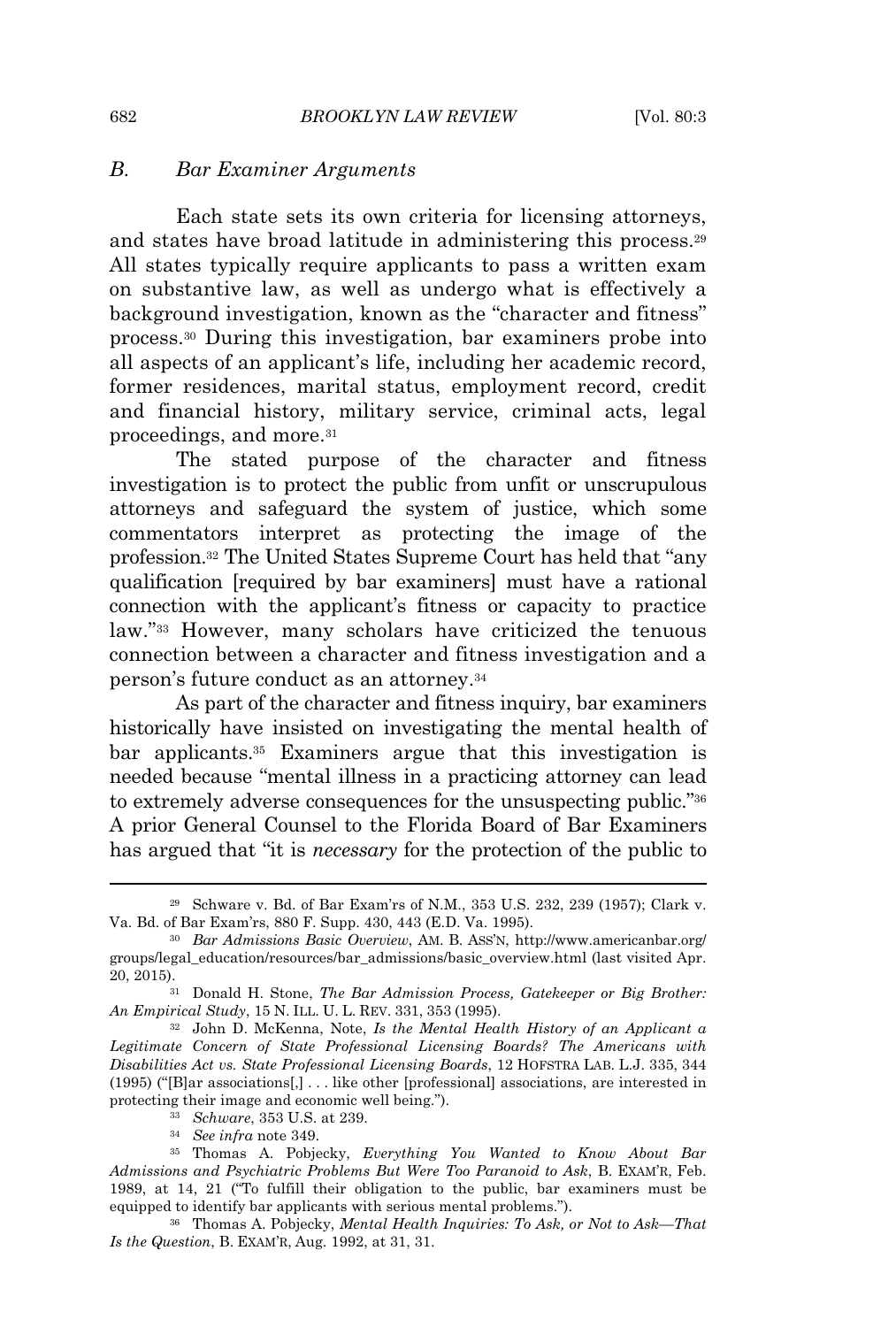screen out would-be lawyers who are not mentally fit or emotionally stable . . . . "<sup>37</sup> He further stated that "a mentally unfit bar applicant will go on to become a mentally unfit attorney unless prevented by the bar admitting authority."<sup>38</sup>

Erica Moeser, the current president of the NCBE,<sup>39</sup> has stated, "If the scenario were shifted from the licensing of lawyers to some other line of work, such as first-grade teachers, it is difficult to imagine that anyone seriously would argue that the current mental health of applicants should be placed out of bounds." <sup>40</sup> Moeser made this statement when she was the chairperson-elect of the American Bar Association Section of Legal Education and Admissions to the Bar in 1994—four years after the ADA passed.<sup>41</sup> She went on to write that "the insistence by some that the Americans with Disabilities Act bars any inquiry at all into an applicant's mental health . . . is a misuse of a watershed of civil rights legislation."<sup>42</sup>

## *C. Responses from Disability Rights Advocates*

Disability rights advocates argue that inquiry into mental health on a bar application is ill-advised for a number of reasons. The inquiry could deter law students from seeking beneficial counseling, embarrass applicants and delay approval of their applications, provide an incentive for applicants to lie on their applications, force mental health professionals to violate their own ethical codes by breaching confidentiality, and discriminate against mental disabilities but not physical disabilities.

## 1. Deterrent Effect

Perhaps the biggest risk of requiring applicants to disclose their past mental health treatment is that it deters some people who would benefit from treatment from seeking

<sup>37</sup> *Id.* at 33.

<sup>38</sup> Pobjecky, *supra* note 35, at 16. There are two problems with this statement. The first is the implicit assumption that an applicant diagnosed with a mental illness is unfit. The second is the belief that an applicant who is unfit at one time will be unfit in the future. Mental illnesses tend to wax and wane throughout a person's lifetime. If an applicant is truly mentally unfit at the time of application, then her application should be denied. But a determination of fitness rests on the applicant's actual capabilities at the time of application, not the mere existence of a diagnosis.

<sup>39</sup> *See* discussion of the NCBE actions on this issue, *infra* Part II.C.

<sup>40</sup> Erica Moeser, *Yes: The Public Has a Right to Know About Instability*, A.B.A. J., Oct. 1994, at 36, 36.

<sup>41</sup> *Id.*

<sup>42</sup> *Id.*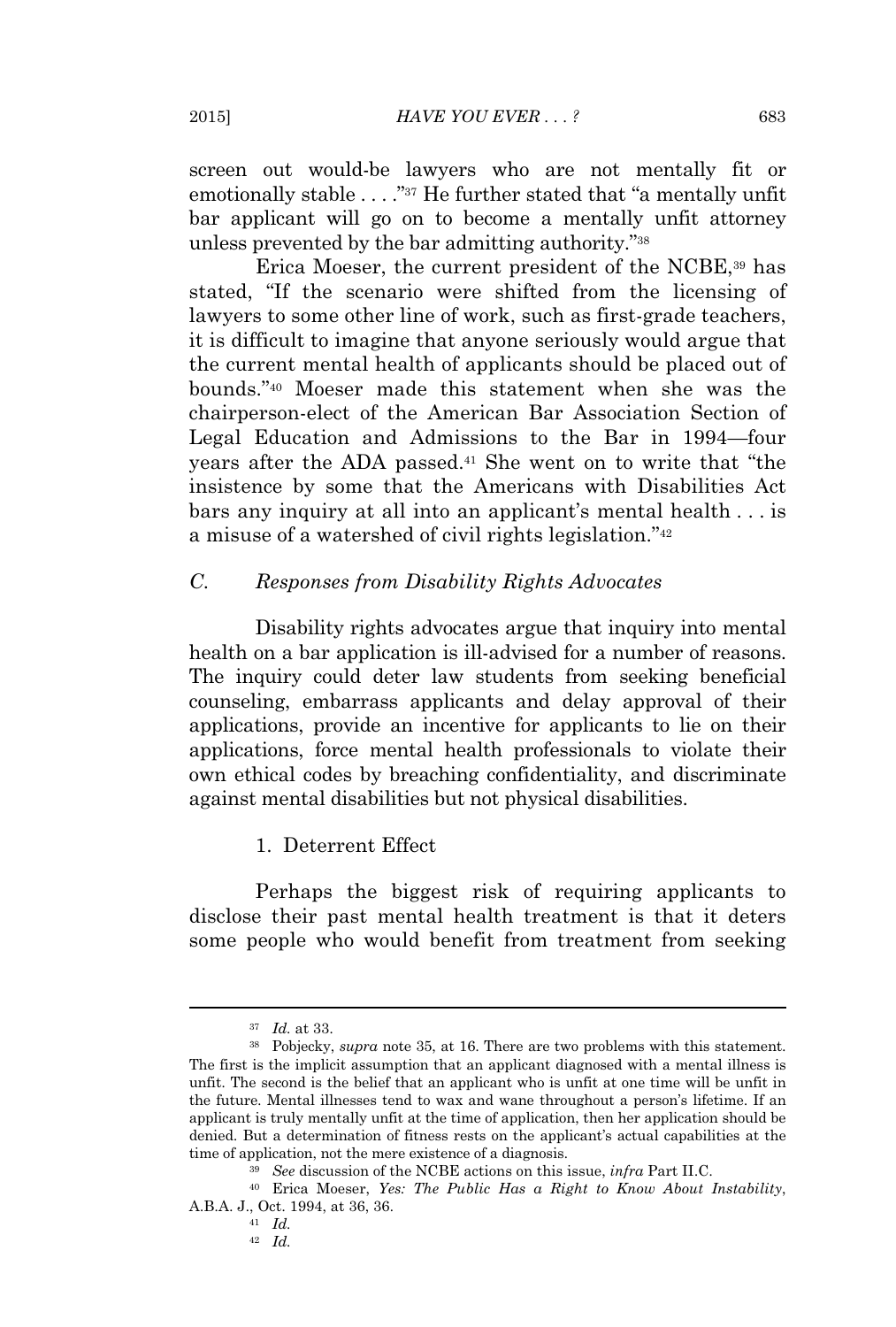it.<sup>43</sup> It is impossible to measure precisely how many students forego treatment in fear of the bar application, but no one doubts that the effect is real.<sup>44</sup>

Many states now include a disclaimer on their applications, urging applicants not to avoid seeking treatment if they need it. But the efficacy of these disclaimers is questionable because many applicants may not believe them and will continue to avoid treatment.<sup>45</sup>

## 2. Embarrassment, Invasion of Privacy, and Processing Delays

Many applicants are ashamed and humiliated by being forced to provide details of their very difficult and personal circumstances to strangers.<sup>46</sup> Applicants must execute broad medical record release forms, and they often must attend a hearing before a committee of bar examiners, where they are required to answer additional questions about their treatment history.

These additional investigations can substantially delay the processing of the application, $47$  further embarrassing the applicant and in many cases, affecting her employment prospects. The delay in processing these applications is a "great source of inconvenience, distress, economic loss and even physical harm."<sup>48</sup> There is also some risk that bar examiners will, perhaps unconsciously, make harsher judgments about other aspects of an applicant's file—such as credit issues—once the examiners have knowledge of the applicant's mental disability.<sup>49</sup>

Some commentators believe that the lengthy and intrusive process may be a deliberate action by bar examiners to discourage applicants with disabilities from even applying for bar admission.<sup>50</sup> Other bar examiners may view the delays

<sup>43</sup> Stephen T. Maher & Lori Blum, *A Strategy for Increasing the Mental and Emotional Fitness of Bar Applicants*, 23 IND. L. REV. 821, 830-33 (1990); *see also* Clark v. Va. Bd. of Bar Exam'rs, 880 F. Supp. 430, 445 (E.D. Va. 1995) (detailing bar applicant's argument that a question asking about mental health "ha[d] the adverse effect of deterring mental health treatment and stigmatizing those who do seek treatment").

<sup>44</sup> Bauer, *supra* note 13, at 150. Some authors argue that the applicants that the bar examiners should be most worried about are those applicants who are in need of treatment but have not sought it. *See, e.g.*, Maher & Blum, *supra* note 43, at 829. The reasoning is that applicants who are currently in treatment are likely to be more stable.

<sup>45</sup> Becton, *supra* note 8, at 370; Maher & Blum, *supra* note 43, at 833.

<sup>46</sup> *See, e.g.*, Bauer, *supra* note 13, at 113-25.

<sup>47</sup> *Id.* at 95-96; Phyllis Coleman & Ronald A. Shellow, *Fitness to Practice Law: A Question of Conduct, Not Mental Illness*, FLA. B.J., May 1994, at 71, 72.

<sup>48</sup> Stanley S. Herr, *Questioning the Questionnaires: Bar Admissions and Candidates with Disabilities*, 42 VILL. L. REV. 635, 678 (1997).

<sup>49</sup> Bauer, *supra* note 13, at 207.

<sup>50</sup> Herr, *supra* note 48, at 678.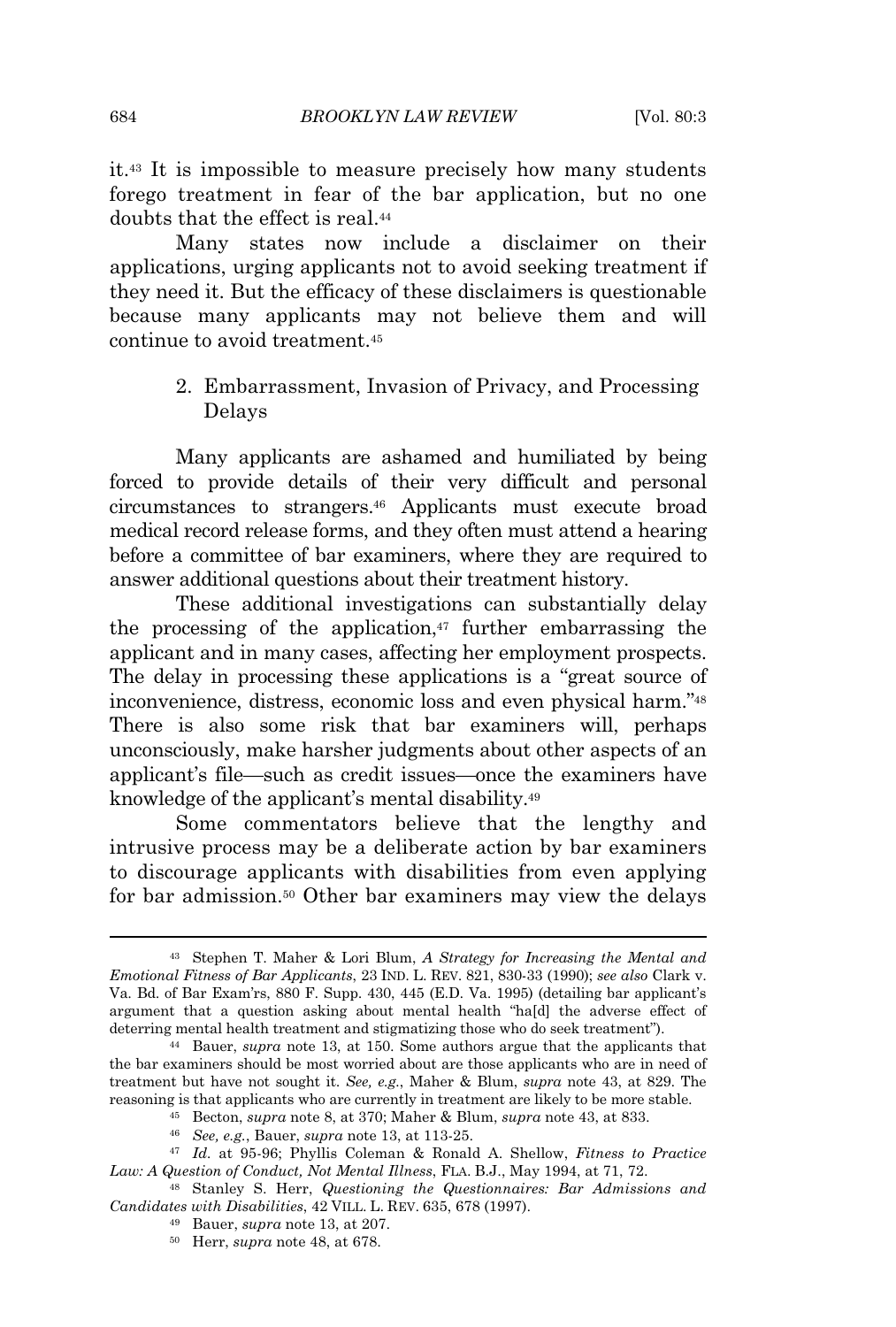as beneficial because they keep the candidate's file pending for a longer period of time, in essence serving as an illegal form of probation while providing more time for the board to monitor the applicant.<sup>51</sup> The NCBE Bar Examiners' Handbook notes that it is "easier to refuse admittance to an immoral applicant than it is to disbar him after he is admitted." 52

#### 3. Incentive for Applicants to Lie

The current system provides a perverse incentive for applicants to lie on their applications.<sup>53</sup> If an applicant answers "no" to all of the mental health questions, the inquiry ends there, assuming nothing else in the applicant's file is problematic. However, if the same applicant honestly answers "yes" on her application, she is subjected to a barrage of additional scrutiny. She must produce her medical records, might be required to attend a hearing where she will be asked deeply personal questions, and will experience a delay in processing her application. "It is an irony of the current system that the most candid and cooperative applicant often faces the longest ordeal, while other applicants with similar backgrounds who tick the box 'no' sail into the bar with no ripple of attention." <sup>54</sup> Surely honesty is a more important characteristic for an attorney than the presence or absence of a particular mental health diagnosis.

Several commentators have questioned the low rate of affirmative answers to bar application mental health questions, wondering if applicants are in fact omitting information. The *Clark* decision<sup>55</sup> noted that although evidence suggested that approximately 20% of the United States population suffers from some form of mental illness at any given time, the rate of affirmative answers regarding mental health on the Virginia bar application was less than 1%.<sup>56</sup> The court stated that this discrepancy "indicates that [the question] is ineffective in identifying applicants suffering from mental illness."<sup>57</sup> Law students likely experience mental illness at a lower rate than the general population, but such a wide variance is highly questionable.

<sup>51</sup> *Id.*

<sup>52</sup> NAT'<sup>L</sup> CONF. OF BAR EXAM'RS, BAR EXAM'RS' HANDBOOK, 73:4 (3d ed. 1991).

<sup>53</sup> Herr, *supra* note 48, at 658.

<sup>54</sup> *Id.*

<sup>55</sup> *See infra* Part II.A.5.

<sup>56</sup> Clark v. Va. Bd. of Bar Exam'rs, 880 F. Supp. 430, 437 (E.D. Va. 1995).

<sup>57</sup> *Id.*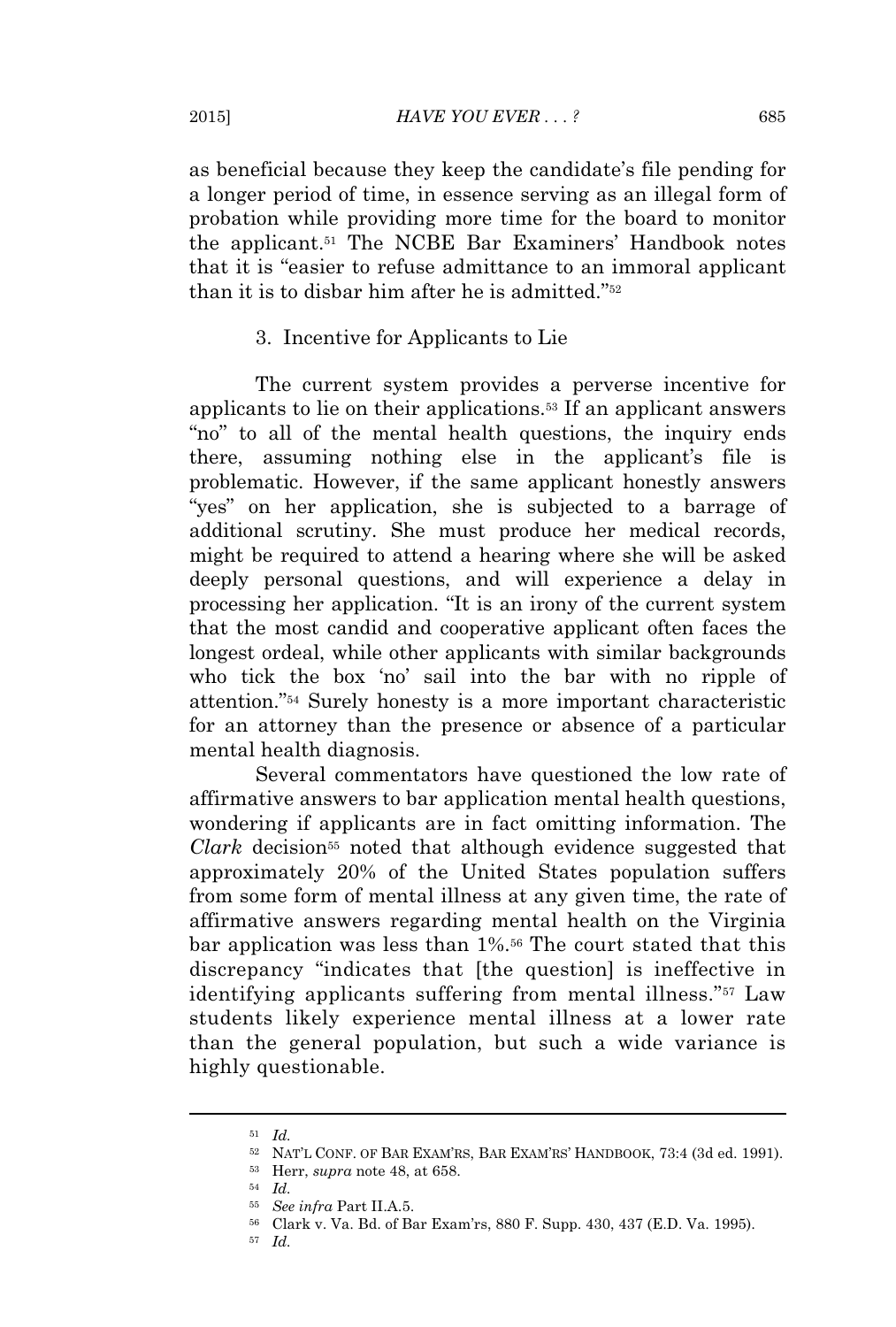Similarly, during a five-year span, only 2.5% of applicants to the Connecticut bar disclosed mental health treatment on their applications.<sup>58</sup> In *Texas Applicants*, <sup>59</sup> the court found that from August 1987 until the decision in 1994, only 30 applications raised mental health issues.<sup>60</sup> One bar examiner interprets these results to mean that "[if] a bar examining authority is not seeing any applicants with these problems, then it is suggested that such authority is not looking very hard."<sup>61</sup>

Another author believes the lower than expected rate of affirmative answers may be because applicants view the questions as an illegitimate intrusion and are simply refusing to answer the questions truthfully.<sup>62</sup> Regardless of the cause, the low number of affirmative answers "calls the utility—and fairness—of the whole enterprise into question."<sup>63</sup>

## 4. Mental Health Providers' Duty of Confidentiality

Psychologists, psychiatrists, and other mental health providers are bound by professional ethical rules that require doctor-patient confidentiality.<sup>64</sup> Asking a psychologist to disclose privileged provider-patient information is asking her to violate her own ethical code.<sup>65</sup> For bar examiners to make this request is particularly hypocritical, given that lawyers are bound by their own confidentiality rules.<sup>66</sup>

Mandatory disclosures about mental health on bar applications may make the course of treatment less effective. Knowing that they will have to disclose their treatment, applicants may be less forthcoming with their therapists and doctors.<sup>67</sup> Successful psychotherapy generally requires openness and truthfulness from the patient,<sup>68</sup> and if the patient is worried about what her therapist could reveal to others, it may cause the patient to withhold information, hindering her

<sup>58</sup> Bauer, *supra* note 13, at 105.

<sup>59</sup> *See infra* Part II.A.4.

<sup>60</sup> Applicants v. Tex. State Bd. of Law Exam'rs, No. A 93 CA 740 SS, 1994 WL 923404, at \*4 (W.D. Tex. Oct. 11, 1994). The opinion did not state the number of total applications received.

<sup>61</sup> Pobjecky, *supra* note 35, at 16.

<sup>62</sup> Bauer, *supra* note 13, at 105.

<sup>63</sup> Herr, *supra* note 48, at 674.

<sup>64</sup> Maher & Blum, *supra* note 43, at 834.

<sup>65</sup> Frederick A. Elliston, *Character and Fitness Tests: An Ethical Perspective*, B. EXAM'R, Aug. 1982, at 8, 13.

<sup>66</sup> *Id.* ("It is wrong for lawyers to ask other professionals to disclose information when they are forbidden to do so themselves.").

<sup>67</sup> Maher & Blum, *supra* note 43, at 829-30.

<sup>68</sup> *Id.* at 834.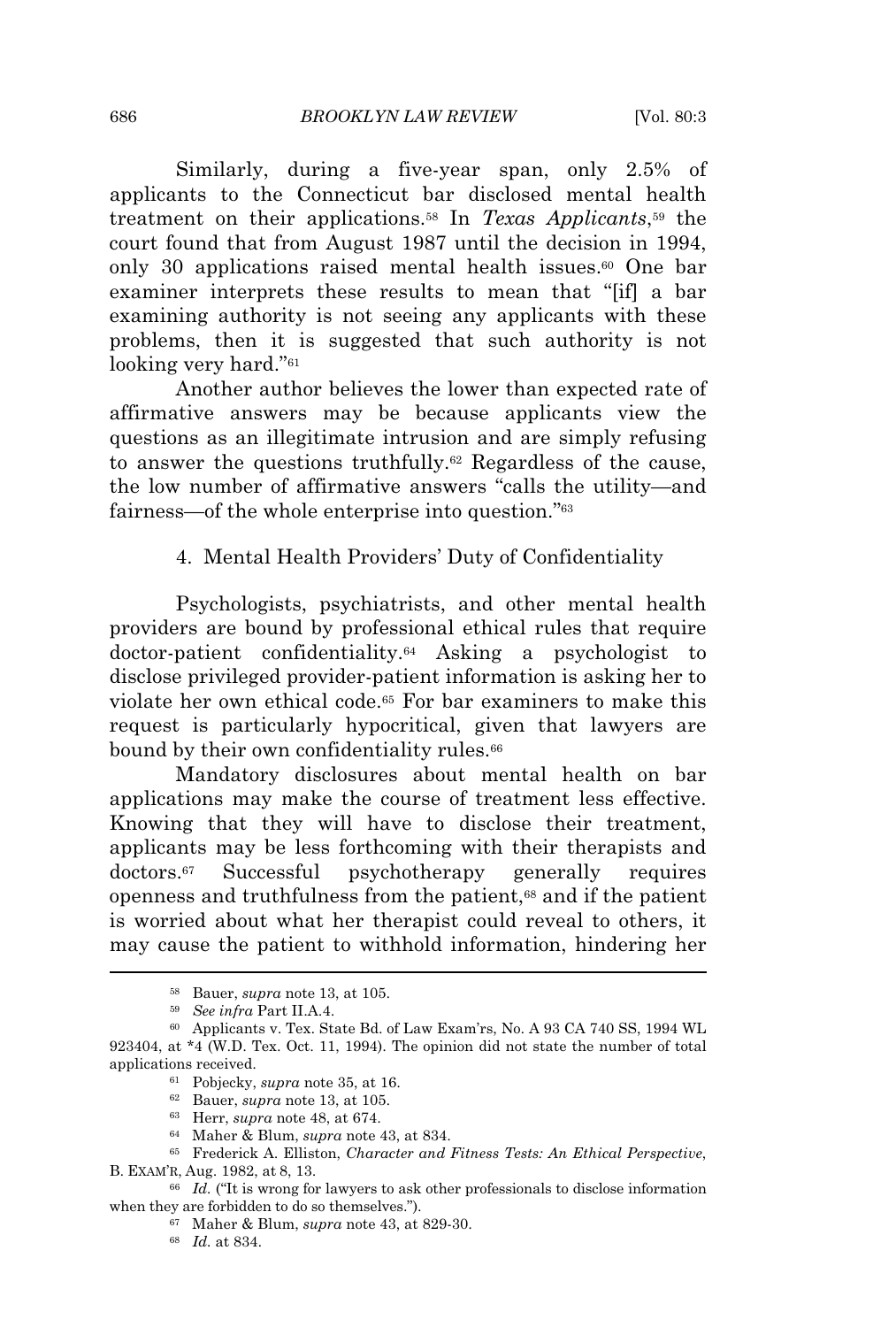treatment and prognosis.<sup>69</sup> In addition, the therapist herself may alter the treatment plan based on the knowledge that she must disclose that treatment, rather than choosing the best therapeutic option for the patient.<sup>70</sup>

## 5. No Equivalent Inquiry into Physical Disabilities

The vast majority of bar applications do not ask applicants about any physical disabilities that may impair their ability to practice law. The Code of Recommended Standards for Bar Examiners, adopted in 1987—thus predating the ADA—expressly provides that "the physical disability of the applicant is not relevant to character and fitness for law practice and should not be considered." <sup>71</sup> But many physical disabilities run the risk of being even more incapacitating than mental disabilities. For example, a diabetic<sup>72</sup> who is having difficulty controlling her blood sugar or who takes an incorrect dose of insulin may experience erratic and extreme behavior even worse than that commonly seen in some psychotic patients.<sup>73</sup> Hypothyroidism, a fairly common physical disorder and one that is generally regarded as mild, can cause hallucinations and psychosis in some cases.<sup>74</sup> Yet, no bar examiner inquires into the thyroid status of bar applicants. Many other physical conditions could render an attorney unfit to practice.<sup>75</sup> But states do not ask about physical disabilities in the same way that they pry into mental disabilities.

#### II. LEGAL PROCEEDINGS TO DATE

#### *A. Court Decisions*

The first courts to confront the issue of mental health questions on licensing applications held that asking "have you

<sup>69</sup> *Id.*

<sup>70</sup> *Id.*

<sup>71</sup> Bauer, *supra* note 13, at 153.

<sup>72</sup> Diabetes is a physical disability under the ADA. *Questions & Answers about Diabetes in the Workplace and the Americans with Disabilities Act (ADA)*, U.S. EQUAL OPP. EMP. COMM'N, *available at* http://www.eeoc.gov/laws/types/diabetes.cfm#fn9 (last visited Apr. 20, 2015).

<sup>73</sup> Ira Burnim, Legal Dir. of the Bazelon Ctr. for Mental Health Law, Remarks at *Suffering in Silence: The Tension Between Self-Disclosure And a Law School's Obligation to Report Conference Panel* (2009), *in* 18 AM. U. J. GENDER SOC. POL'<sup>Y</sup> & L. 121, 122 [hereinafter *Suffering in Silence*].

<sup>74</sup> Thomas W. Heinrich & Garth Grahm, *Hypothyroidism Presenting as Psychosis: Myxedema Madness Revisited*, 5 PRIMARY CARE COMPANION J. CLINICAL PSYCHIATRY 260, 260 (2003).

<sup>75</sup> Herr, *supra* note 48, at 642.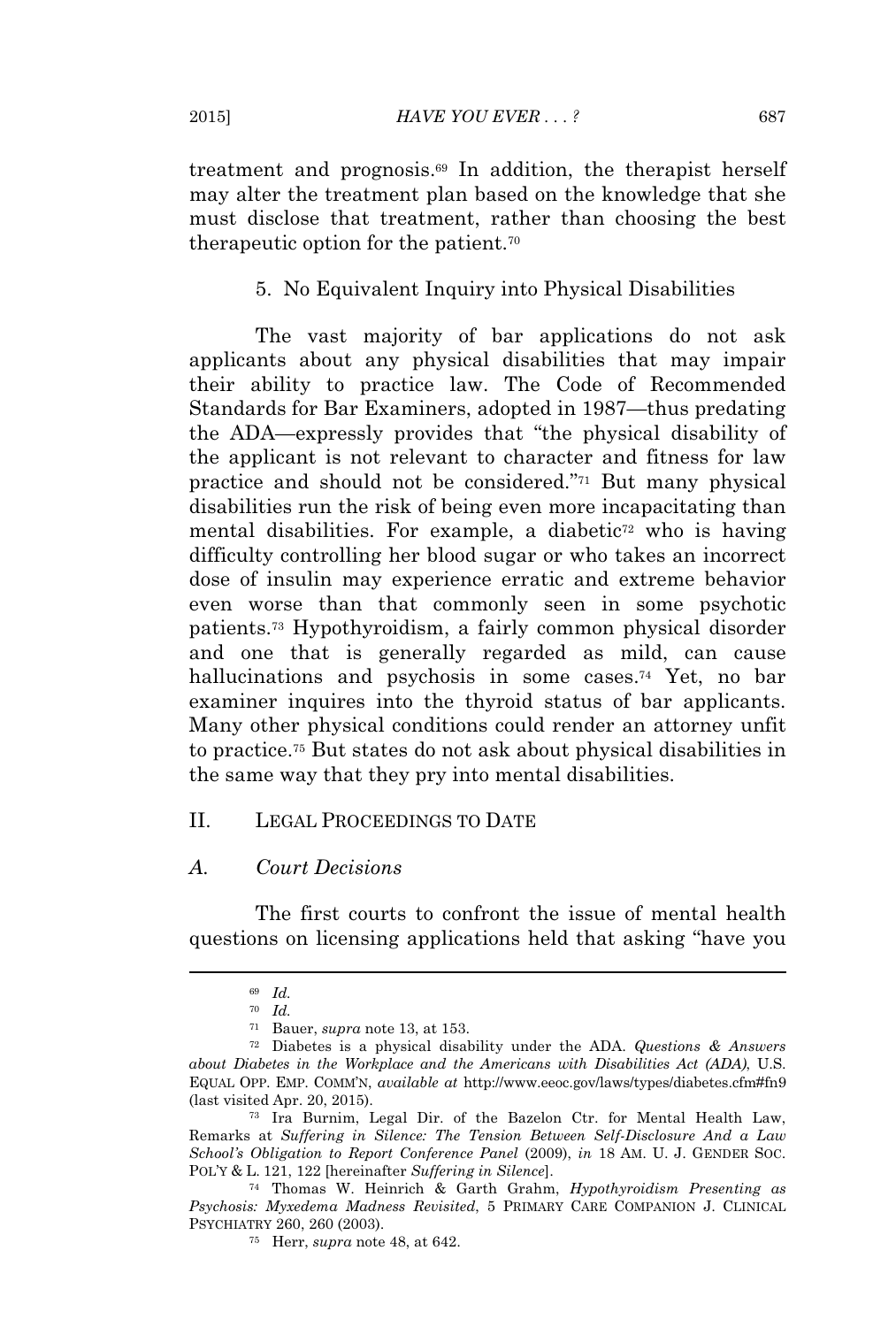ever had any mental health treatment" or "any mental disorder" were overbroad and violated the ADA. As the questions became narrower over time, the courts' holdings did too. This section describes the progression of cases over time, from 1993 until the present.

## 1. *Medical Society of New Jersey v. Jacobs*

The first case to confront the issue of mandatory inquiries into mental health involved physicians, not attorneys. In 1993, an association representing physicians in New Jersey sought a preliminary injunction against the New Jersey Board of Medical Examiners, the state agency that licensed physicians.<sup>76</sup> The physicians protested questions that appeared on forms required of those seeking an initial medical license or renewal of an existing license. The questions were "Have you ever suffered or been treated for any mental illness or psychiatric problems?" and "Are you presently or have you previously suffered from or been in treatment for any psychiatric illness?" 77

The District Court of New Jersey held that these questions clearly singled out qualified individuals with disabilities.<sup>78</sup> If an applicant answered affirmatively, she was subjected to further investigation, and the questions were therefore an impermissible screening device under the ADA because they imposed additional burdens on qualified individuals with disabilities.<sup>79</sup> The court further held that "these additional burdens are unnecessary" and that "[t]he Court is confident that the Board can formulate a set of effective questions that screen out applicants based only on their behavior and capabilities." <sup>80</sup> The court was clear that the mental health questions "substitute[d] an impermissible inquiry into the status of disabled applicants for the proper, indeed necessary, inquiry into the applicants' behavior." 81

<sup>81</sup> *Id.* The court then concluded that although the plaintiff physicians had a high probability of succeeding on the merits, they had not shown immediate irreparable injury because they had not provided any evidence that the Board actually subjected

<sup>76</sup> Med. Soc'y of N.J. v. Jacobs, No. 93-3670 (WGB), 1993 WL 413016, at \*1 (D.N.J. Oct. 5, 1993).

<sup>77</sup> *Id.* at \*1.

<sup>78</sup> *Id.* at \*5.

<sup>79</sup> *Id.* at \*7.

<sup>80</sup> *Id.* The court suggested that appropriate inquiries could be "based on [applicants'] employment histories; based on whether applicants can perform certain tasks or deal with certain emotionally or physically demanding situations; or based on whether applicants have been unreliable, neglected work, or failed to live up responsibilities." *Id.*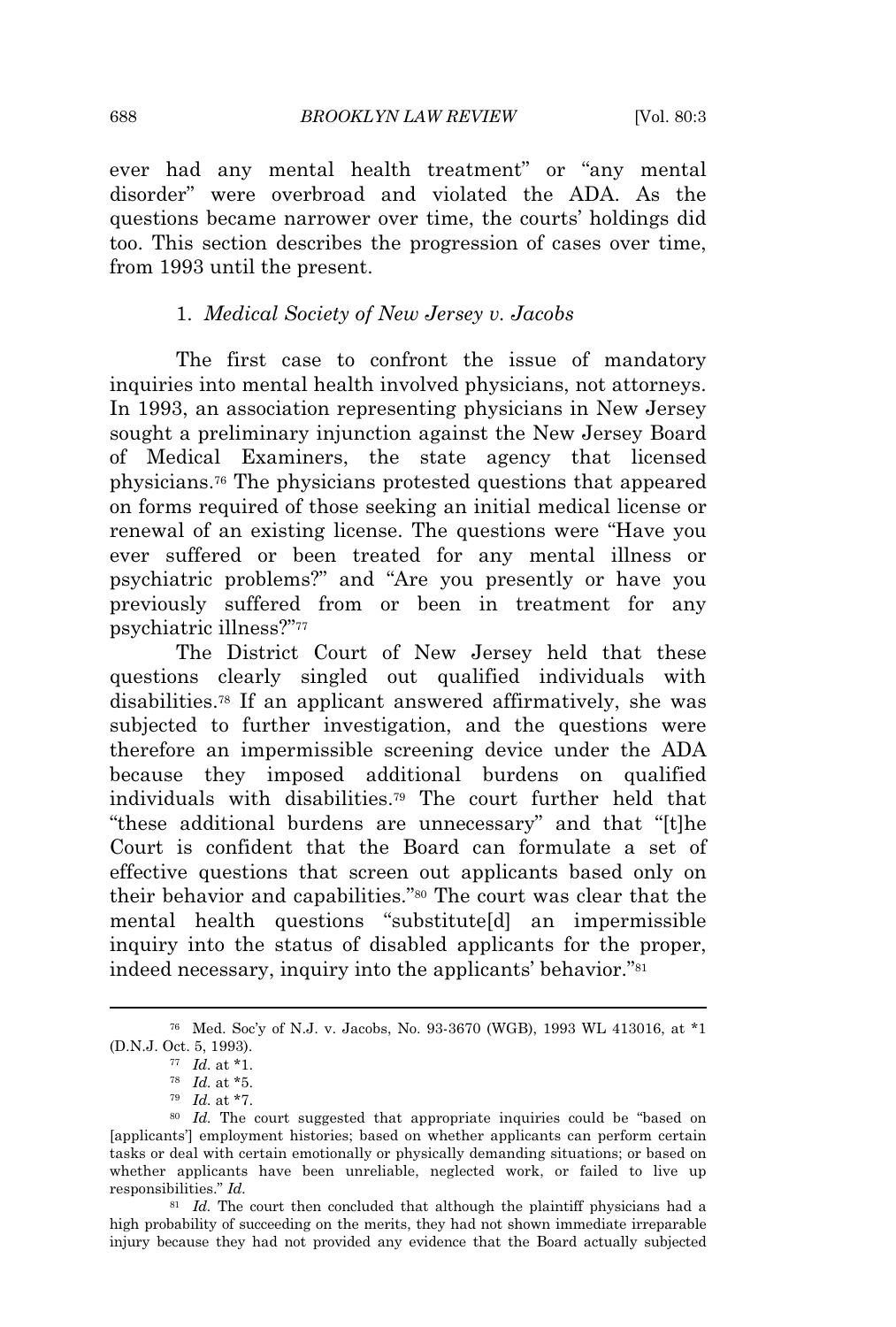2015] *HAVE YOU EVER . . . ?* 689

Interestingly, the court was careful to state that it was not the questions themselves that were discriminatory, but rather the extra investigation that an affirmative answer to the questions triggered.<sup>82</sup> In other words, if the Board asked the questions but then did not act upon the answers, the questions themselves would be permissible.<sup>83</sup>

## 2. *In re Underwood*

Only a few months later, the Supreme Court of Maine ruled on the same question, this time in the context of attorney licensing.<sup>84</sup> In *Underwood*, two bar applicants refused to answer the following questions on the Maine state bar application: "Have you ever received diagnosis of an emotional, nervous or mental disorder?" and "Within the ten (10) year period prior to the date of this application, have you ever received treatment of emotional, nervous or mental disorder?" 85

In a short opinion, the court held that both asking the questions and requiring applicants to sign broad medical record authorizations violated the ADA because it discriminated on the basis of disability and imposed eligibility criteria that screened out individuals with disabilities.<sup>86</sup> The court noted that "it is certainly permissible for the Board . . . to fashion other questions more directly related to *behavior* that can affect the practice of law without violating the ADA."87

## 3. *Ellen S. v. Florida Board of Bar Examiners*

In 1994, a bar applicant and several law students sued the Florida Board of Bar Examiners, alleging that four aspects of the Board's bar application violated the ADA: 1) broad questions about mental health treatment and diagnosis, 2) broad medical records release authorizations, 3) a letter of inquiry sent from the Board to all treating professionals, and 4) follow-up investigations and hearings conducted by the Board.<sup>88</sup> The application asked the following questions:

applicants who answered affirmatively to additional investigations. *Id.* at \*11. Therefore, the court denied the application for a preliminary injunction, even though the opinion was quite clear that the Board's scheme violated Title II of the ADA. *Id.*

<sup>82</sup> *Id.* at \*8.

<sup>83</sup> *Id.*

<sup>84</sup> *In re* Application of Underwood, 1993 WL 649283 (Me. Dec. 7, 1993).

<sup>85</sup> *Id.* at \*1 n.1.

<sup>86</sup> *Id.* at \*2.

<sup>87</sup> *Id.*

<sup>88</sup> Ellen S. v. Fla. Bd. of Bar Exam'rs, 859 F. Supp. 1489, 1490-91 (S.D. Fla. 1994).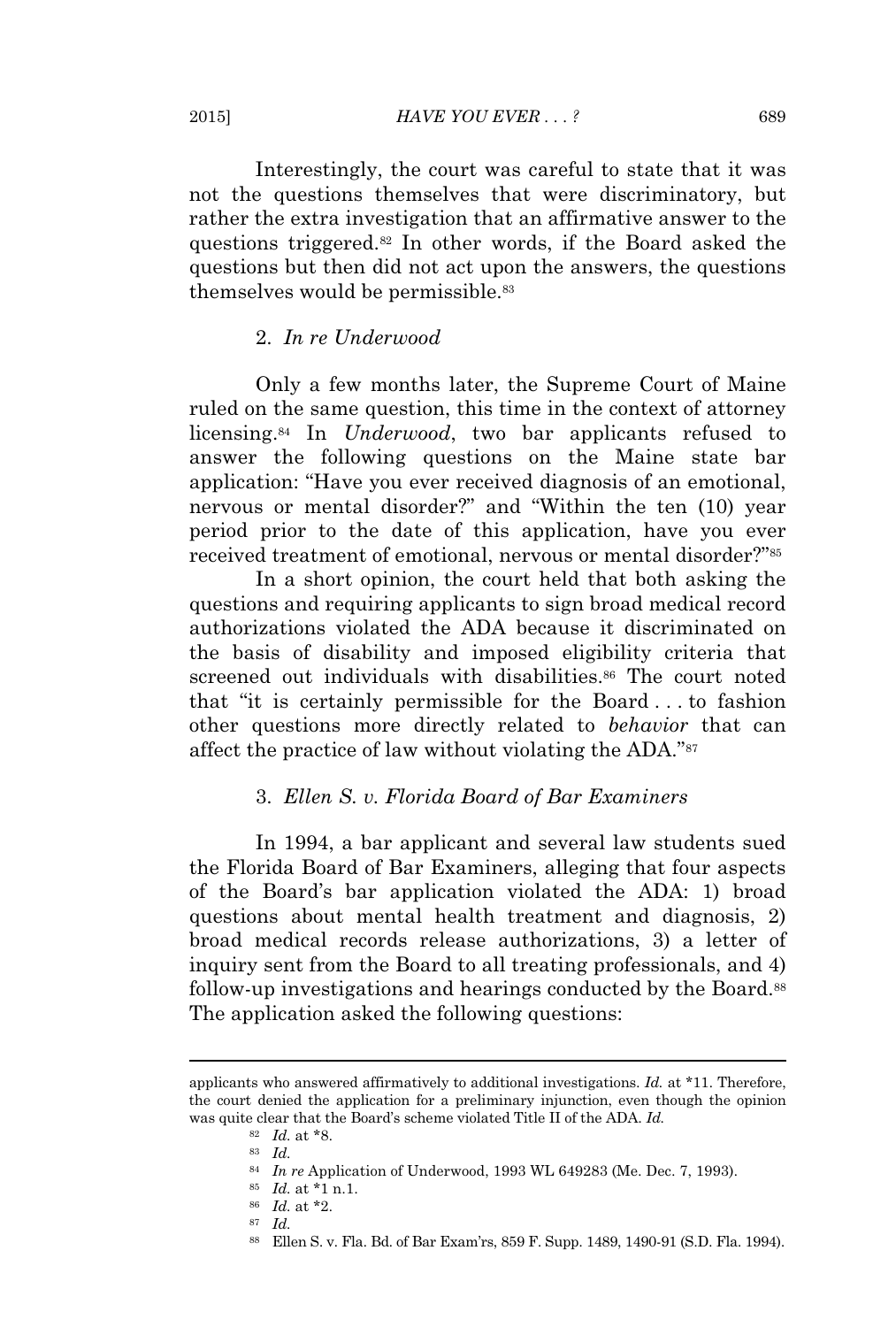Consultation with Psychiatrist, Psychologist, Mental Health Counselor, or Medical Practitioner.

Yes \_\_\_\_\_ No Have you ever consulted a psychiatrist, psychologist, mental health counselor or medical practitioner for any mental, nervous or emotional condition, drug or alcohol use? If yes, state the name and complete address of each individual you consulted and the beginning and ending dates of each consultation.

Yes No Have you ever been diagnosed as having a nervous, mental or emotional condition, drug or alcohol problem? If yes, state the name and complete address of each individual who made each diagnosis.

b. \_\_\_\_\_ Yes \_\_\_\_\_ No Have you ever been prescribed psychotropic medication? If yes, state the name and complete address of each prescribing physician. Psychotropic medication shall mean any prescription drug or compound effecting the mind, behavior, intellectual functions, perceptions, moods, or emotions, and includes anti-psychotic, anti-depressant, anti-manic and anti-anxiety medications.<sup>89</sup>

The Southern District of Florida held that Title II of the ADA applied to the licensing of attorneys,<sup>90</sup> and that the Board's actions of placing additional burdens on qualified applicants with disabilities discriminated against those applicants.<sup>91</sup> Technically, the *Ellen S*. decision ruled only on the Board's Motion to Dismiss and held that the court had jurisdiction to hear the case.<sup>92</sup> After this decision, the plaintiffs and the Board entered a consent decree where the Board voluntarily changed the disputed questions.<sup>93</sup>

## 4. *Applicants v. Texas State Board of Law Examiners*

Only two months later, a district court in Texas reached the opposite conclusion of the *Ellen S*. court and upheld several mental health questions on the Texas bar application.<sup>94</sup> Surprisingly, the Texas decision did not even mention *Ellen S*. The Texas application asked the following questions:

a. Within the last ten years, have you been diagnosed with or have you been treated by [sic] bi-polar disorder, schizophrenia, paranoia, or any other psychotic disorder?

<sup>89</sup> *Id.* at 1491 n.1.

<sup>90</sup> *Id.* at 1493.

<sup>91</sup> *Id.* at 1494.

<sup>92</sup> *Id.* at 1495-96.

<sup>93</sup> *See* Doe v. Jud. Nominating Comm'n, 906 F. Supp. 1534, 1543 (S.D. Fla. 1995).

<sup>94</sup> Applicants v. Tex. State Bd. of Law Exam'rs, No. A 93 CA 740 SS, 1994 WL 923404, at \*1 (W.D. Tex. Oct. 11, 1994).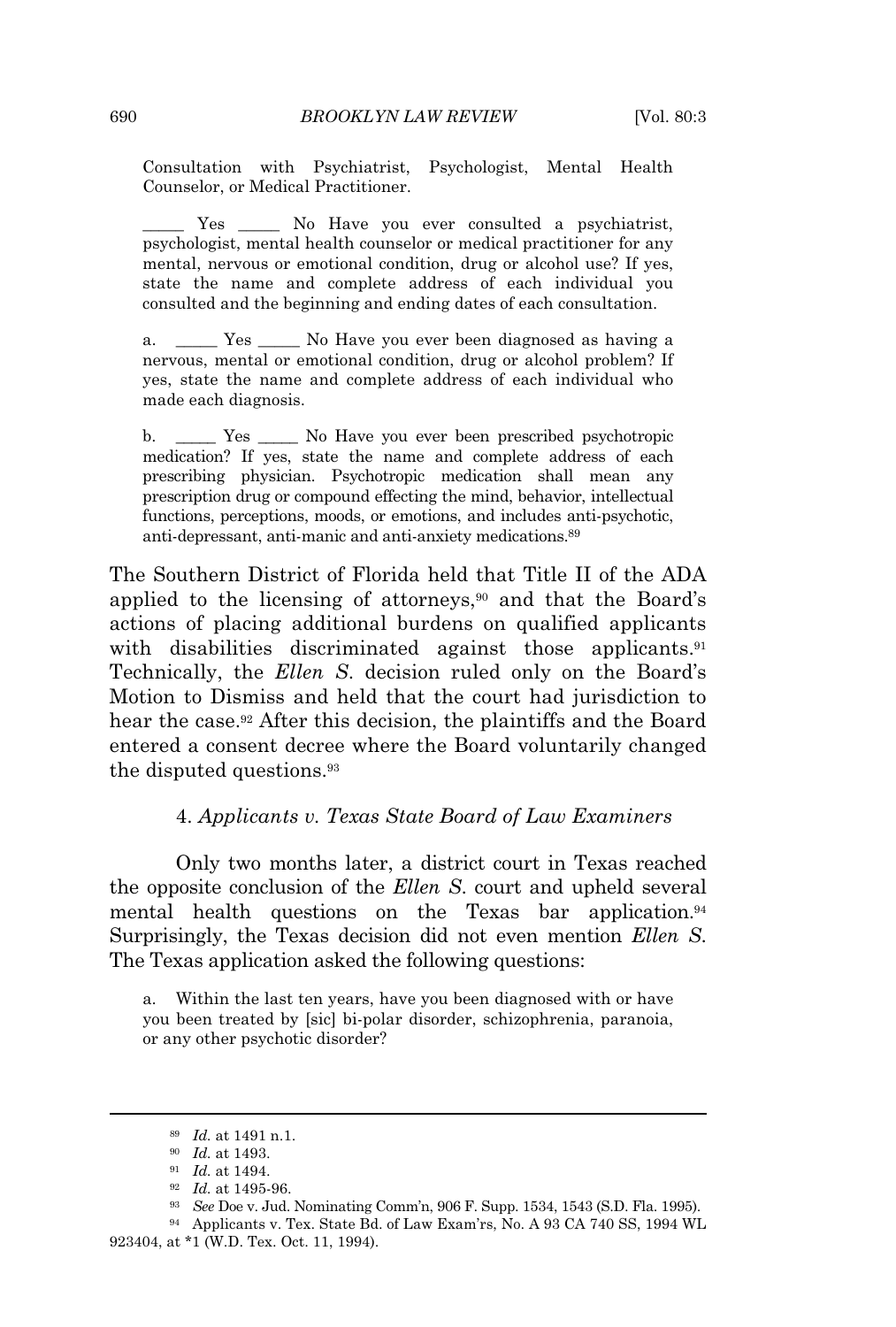b. Have you, since the age of attaining eighteen or within the last ten years, whichever period is shorter, been admitted to a hospital or other facility for the treatment of bi-polar disorder, schizophrenia, paranoia, or any other psychotic disorder?<sup>95</sup>

Answering affirmatively required the applicant to provide additional information, authorize the release of medical records, and subject herself to an additional investigation by the Board.<sup>96</sup> The Texas questions were limited in temporal scope, while the challenged questions in *Medical Society of New Jersey* and *Ellen S.* were open-ended, "have you ever" been treated questions. Because of this temporal limitation, the court held that the Texas questions were more narrowly tailored.<sup>97</sup>

However, the *Texas Applicants* questions included a list of specific diagnoses that appeared to frighten the court, which wrote "[b]ipolar disorder, schizophrenia, paranoia, and psychotic disorders are serious mental illnesses that may affect a person's ability to practice law." <sup>98</sup> The court reasoned that even though a person may go for long periods of time without a problem, the risk of any future "episode" was sufficient to trigger a further investigation by the Board.<sup>99</sup>

The court stated that the Board's "individualized, caseby-case investigation"—which plaintiffs characterized as "screening out" and "additional burdens"—was actually "efforts to avoid improper generalization or stereotyping of mentally disabled individuals." <sup>100</sup> The court went on to commend the Board, saying "the Board discharges its duty in a responsible

<sup>100</sup> *Id.* at \*7.

Bipolar disorder, schizophrenia, paranoia, and psychotic disorders are serious mental illnesses that may affect a person's ability to practice law. People suffering from these illnesses may suffer debilitating symptoms that inhibit their ability to function normally. The fact that a person may have experienced an episode of one of these mental illnesses in the past but is not currently experiencing symptoms does not mean that the person will not experience another episode in the future or that the person is currently fit to practice law. Indeed, a person suffering from one of these illnesses may have extended periods between episodes, possibly as much as ten years for bipolar disorder or schizophrenia. Although a past diagnosis of the mental illness will not necessarily predict the applicant's future behavior, the mental health history is important to provide the Board with information regarding the applicant's insight into his or her illness and degree of cooperation in controlling it through counseling and medication. In summary, inquiry into past diagnosis and treatment of the severe mental illnesses is necessary to provide the Board with the best information available with which to assess the functional capacity of the individual.

<sup>95</sup> *Id.* at \*2 n.5.

<sup>96</sup> *Id.* at \*2.

<sup>97</sup> *Id.* at \*9.

<sup>98</sup> *Id.* at \*3.

<sup>99</sup> The opinion read as follows: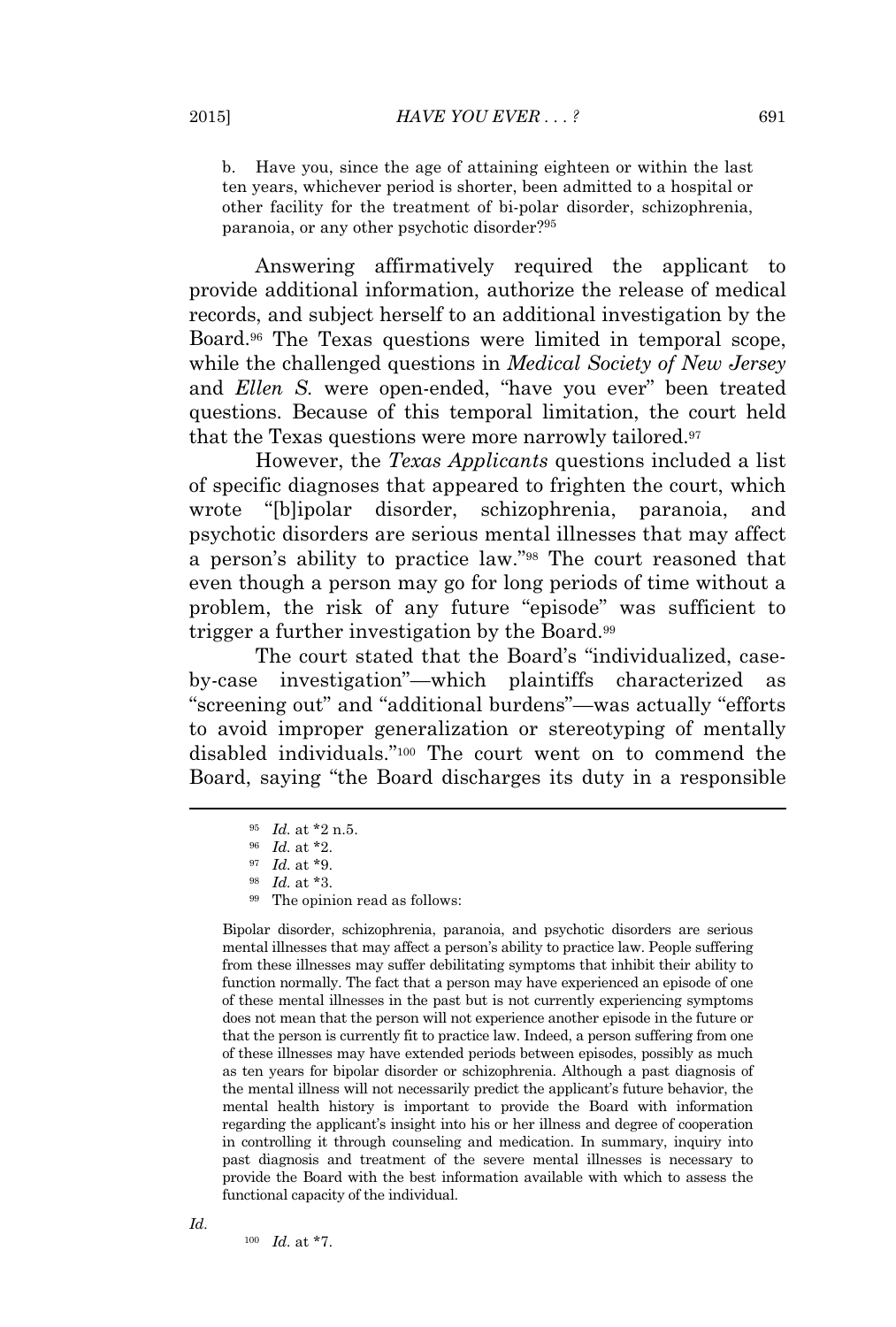manner while making every effort not to discriminate against those who have suffered a mental illness but have the present fitness to practice law."<sup>101</sup>

The opinion further stated that the Board was charged with an "awesome responsibility":<sup>102</sup>

The Board has a duty not to just the applicants, but also to the Bar and the citizens of Texas to make every effort to ensure that those individuals licensed to practice in Texas have the good moral character and present fitness to practice law and will not present a potential danger to the individuals they will represent. The Board has a limited opportunity to accomplish this task—the time of the filing of the declaration and application. The Board, therefore, must make every effort to investigate each applicant as thoroughly as possible and as efficiently as possible during this limited time.<sup>103</sup>

The reference to a "limited" time period for investigation is somewhat misleading, given that these applicants filed as first-year law students, more than two years before they were scheduled to sit for the bar examination. But the court concluded that the Board's "rigorous application procedure, including investigating whether an applicant has been diagnosed or treated for certain serious mental illnesses, is indeed necessary to ensure that Texas' lawyers are capable, morally and mentally, to provide these important services." 104 The court went so far as to say that the Board "would be derelict in its duty if it did not investigate the mental health of prospective lawyers." 105

The Texas suit was perhaps complicated by the fact that the Texas Board of Law Examiners had revised its mental health questions several times in recent years: it used one question prior to April 1992, another from April 1992 to July 1993, and then a third after July 1993.<sup>106</sup> The plaintiffs did not file their complaint until October 22, 1993.

Other courts and commentators have criticized the *Texas Applicants* decision.<sup>107</sup> This includes the DOJ, which has long maintained that the questions upheld in this

<sup>101</sup> *Id.*

<sup>102</sup> *Id.* at \*8.

<sup>103</sup> *Id.*

<sup>104</sup> *Id.*

<sup>105</sup> *Id.* at \*9.

<sup>106</sup> *Id.* at \*2 & nn.3-5.

<sup>107</sup> *See, e.g.*, Herr, *supra* note 48, at 667.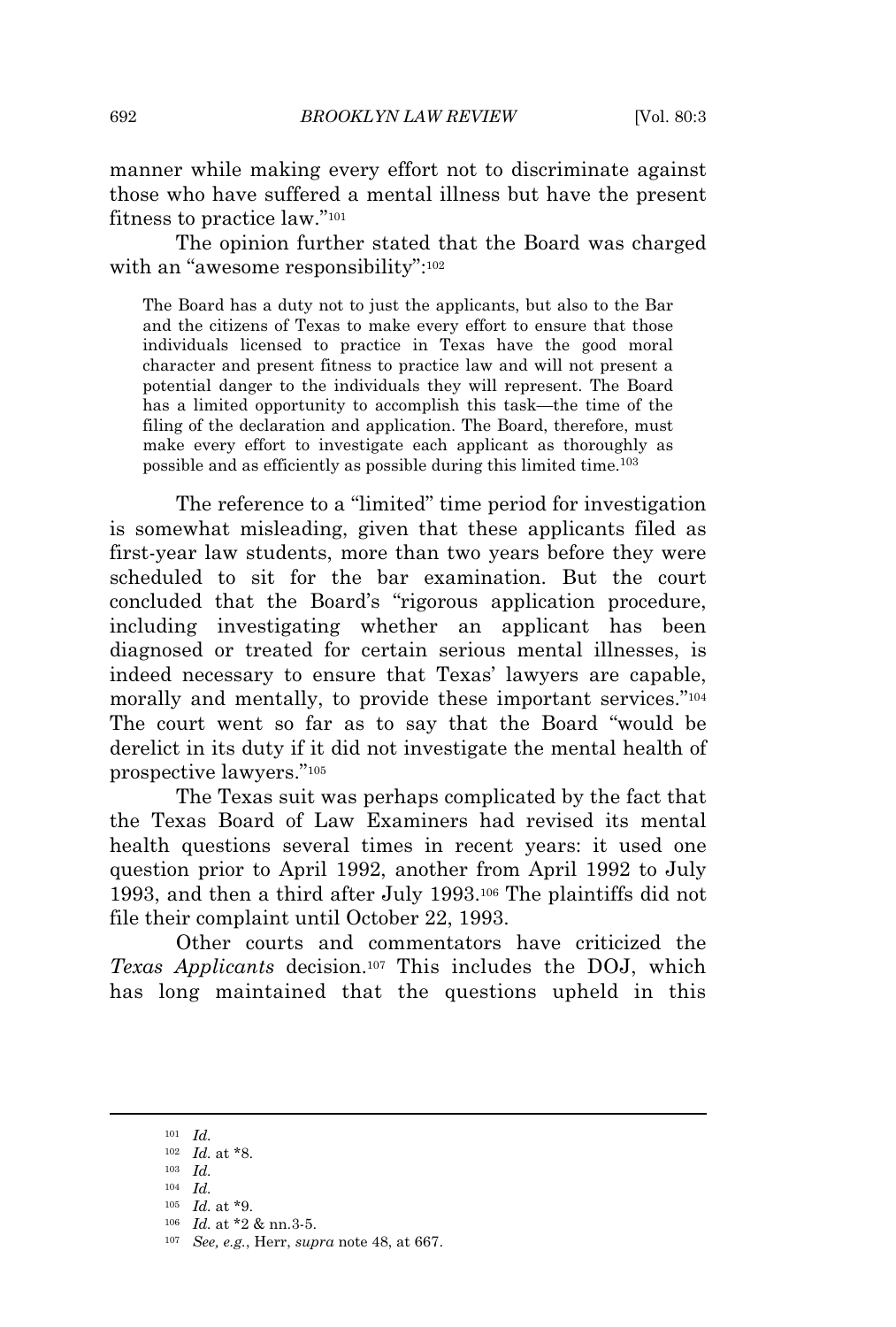decision are impermissible because of their focus on status rather than behavior.<sup>108</sup>

#### 5. *McCready v. Illinois Board of Admissions to the Bar*

In *McCready*, the applicant challenged questions on a bar application form to be completed by a person serving as a reference for the applicant.<sup>109</sup> The Illinois bar application did not ask about mental health, but the third-party reference forms required by the bar asked if the reference knew of any "drug or alcohol dependency or abuse," as well as "any emotional, mental, behavioral or nervous affliction" on the part of the applicant.<sup>110</sup>

The Northern District of Illinois found that the questions struck down in *Ellen S.* were broader than the questions at issue and followed the lead of *Texas Applicants* in finding that Illinois's inquiry was narrowly tailored.<sup>111</sup> The court held that it was "ludicrous . . . to propose that [the purpose of the ADA] can only be accomplished by prohibiting a state from directly investigating and assessing an applicant's emotional and mental fitness . . . ." <sup>112</sup> It went on to replicate the language of *Texas Applicants* and say that the Board "would be derelict in its duty if it did not investigate the mental health of prospective lawyers to the extent allowed by law[,]" and concluded that the ADA "does not prohibit reasonable inquiry concerning the mental disabilities or addictions of applicants for admission to the bar." <sup>113</sup> The court held that because the application did not ask *the applicant*, only her references, and imposed no additional burden on the applicant, the inquiry did not violate the ADA.<sup>114</sup>

## 6. *Clark v. Virginia Board of Bar Examiners*

One month after *McCready*, the Eastern District of Virginia struck down a mental health question on the Virginia

<sup>108</sup> Letter from Jocelyn Samuels to C.J. Bernette J. Johnson et al. 2 (Feb. 5, 2014) [hereinafter DOJ Letter], *available at* http://www.ada.gov/louisiana-bar-lof.pdf; Herr, *supra* note 48, at 667.

<sup>109</sup> McCready v. Ill. Bd. of Admissions to the Bar, No. 94 C 3582, 1995 WL 29609, at \*6 (N.D. Ill. Jan. 24, 1995).

<sup>&</sup>lt;sup>110</sup> *Id.* at \*6. The plaintiff's issues appeared to be related to drug and alcohol dependency, not mental health.

<sup>111</sup> *Id.*

<sup>112</sup> *Id.* at \*7. <sup>113</sup> *Id.*

<sup>114</sup> *Id.* at \*6.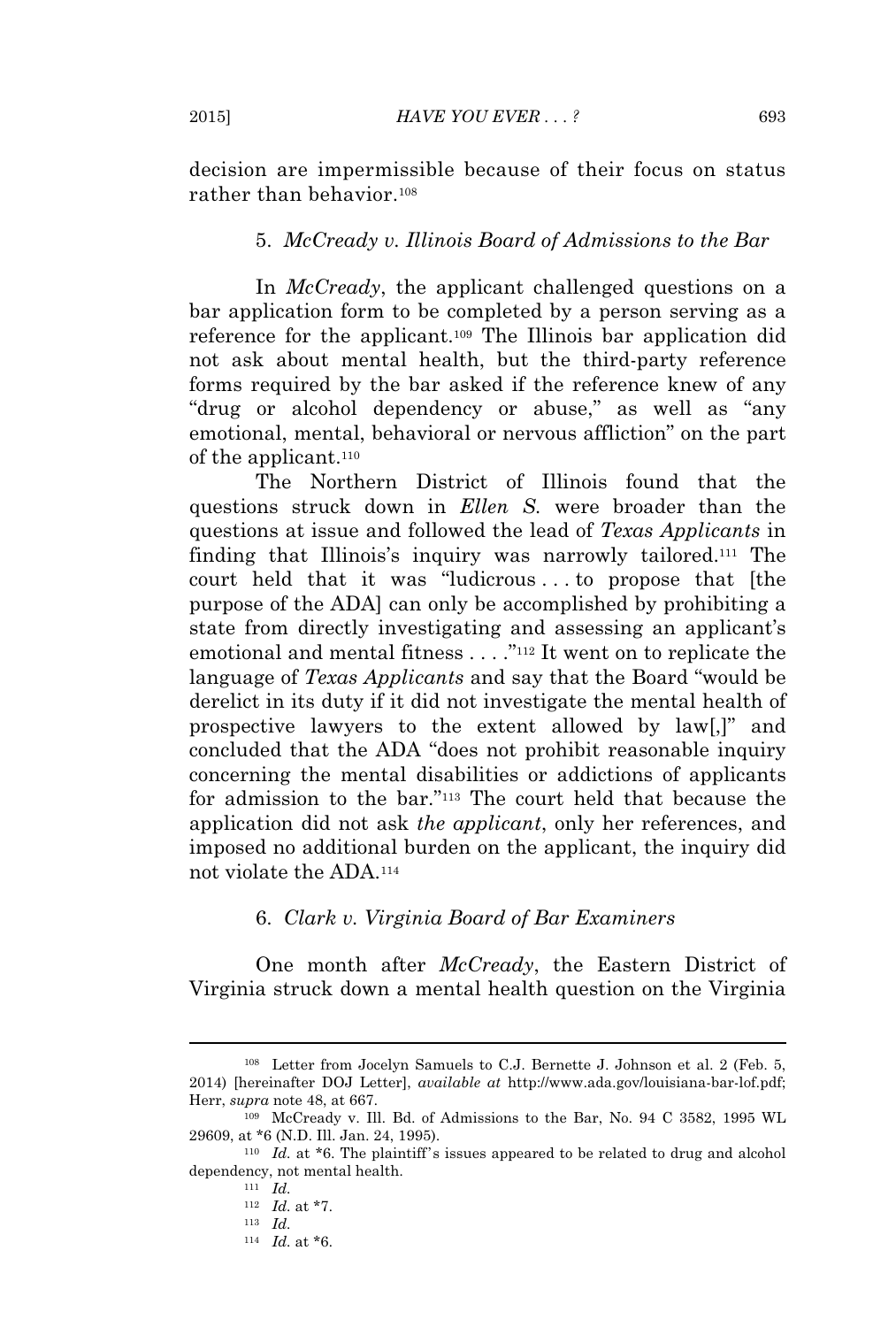bar application.<sup>115</sup> At the time of the suit, Virginia's application asked "Have you within the past five (5) years, been treated or counselled for a mental, emotional, or nervous disorder?" <sup>116</sup> An affirmative answer required the applicant to furnish details about her diagnosis, treatment, and prognosis.<sup>117</sup>

The opinion carefully evaluated testimony from two competing expert witnesses, both psychiatrists. The plaintiff's expert, Dr. Howard V. Zonana, testified that the question asked for information that "is unrelated to applicants' present ability to practice law and has little or no predictive value." <sup>118</sup> Dr. Zonana first stated that "there is little evidence to support the ability of bar examiners, or even mental health professionals, to predict inappropriate or irresponsible future behavior based on a person's history of mental health treatment." <sup>119</sup> The court noted that the American Psychiatric Association supported the position that "psychiatric history should not be the subject of applicant inquiry because it is not an accurate predictor of fitness."<sup>120</sup>

The defendant's expert was Dr. Charles B. Mutter, a psychiatrist and former member of the Florida Board of Bar Examiners.<sup>121</sup> Dr. Mutter testified that broad mental health questions were "essential" and narrower questions were "inadequate because they allow[ed] applicants to filter their responses and provide self-promoting answers." <sup>122</sup> The court rejected Dr. Mutter's position as "immoderate" and "somewhat extreme," finding that it was "unsupported by objective evidence and discordant with a contemporary understanding of mental health questions under the ADA."<sup>123</sup> The court noted that Dr. Mutter "was unable [to] point to any evidence proving a correlation between mental health questions and an inability to practice law." <sup>124</sup> The court was also concerned that the inquiry would deter

<sup>117</sup> *Id.*

- <sup>119</sup> *Id.*
- <sup>120</sup> *Id.*
- <sup>121</sup> *Id.* at 436.
- <sup>122</sup> *Id.*
- <sup>123</sup> *Id.*
- <sup>124</sup> *Id.*

<sup>115</sup> Clark v. Va. Bd. of Bar Exam'rs, 880 F. Supp. 430, 431 (E.D. Va. 1995). When the complaint was first filed, the court concluded that it did not have jurisdiction over the matter, although it oddly then proceeded to discuss the ADA instead of stopping at the jurisdictional question. Clark v. Va. Bd. of Bar Exam'rs, 861 F. Supp. 512, 516 (E.D. Va. 1994). The court then determined that the plaintiff Clark was not disabled and granted summary judgment in favor of the board of bar examiners. *Id.* at 517. However, after Clark filed a motion to alter judgment, the court determined that the previous decision was in error and that 1) the court did have jurisdiction and 2) the court's determination that Clark was not disabled was "premature." *Id.* at 517-19. The court reversed the grant of summary judgment. *Id.*

<sup>116</sup> *Clark*, 880 F. Supp. at 433.

<sup>118</sup> *Id.* at 435.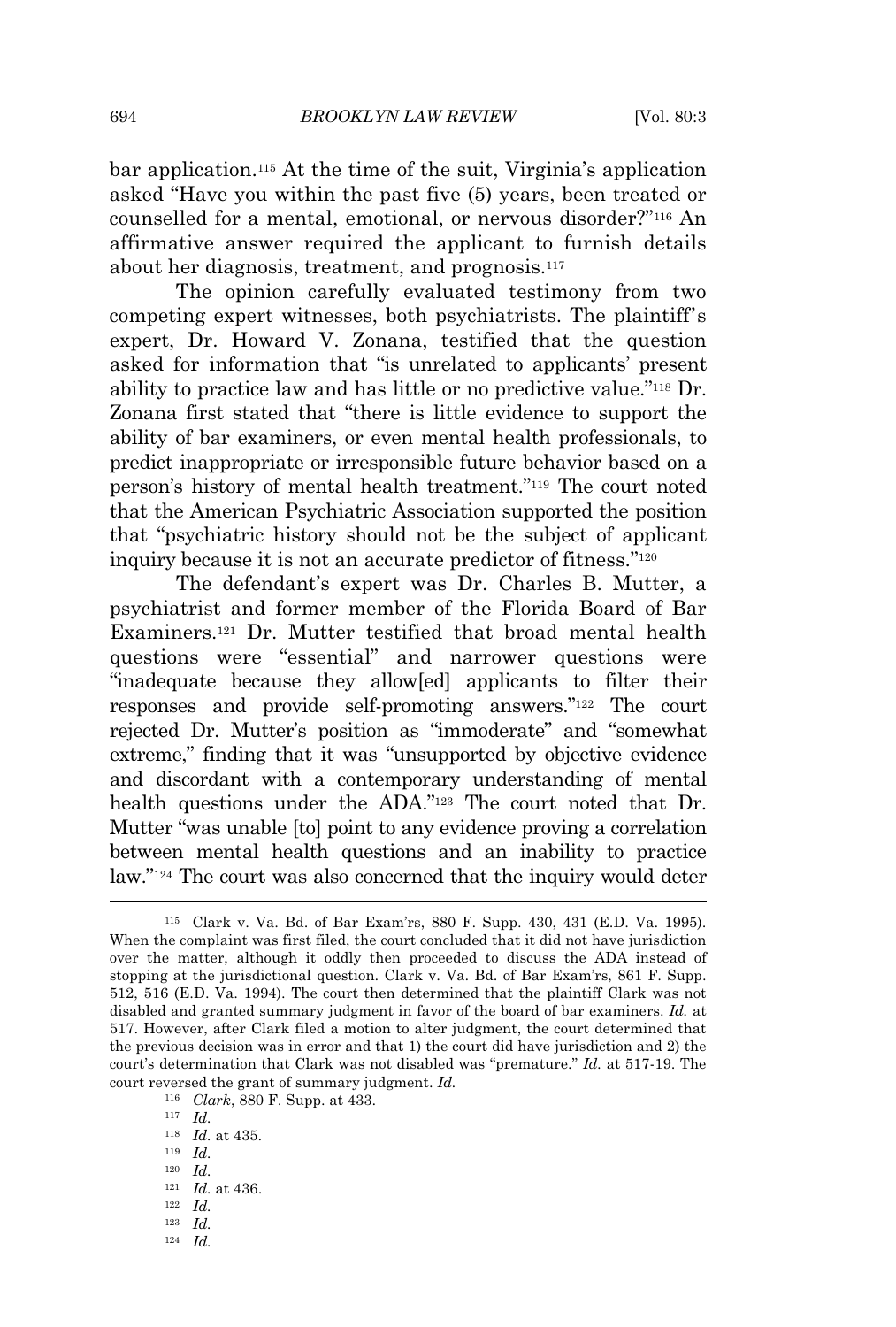law students from seeking counseling<sup>125</sup> and could negatively affect the treatment of those who did seek counseling.<sup>126</sup>

The court stated it was "not clear" that the disputed question screened out potential applicants, but that the question clearly did "impose[ ] an additional burden on applicants with disabilities ...."<sup>127</sup> Because this additional burden existed, the Board had to show that the question was "necessary" to the licensing function.<sup>128</sup> The court found that "the Board presented no evidence of correlation between obtaining mental counseling and employment dysfunction," <sup>129</sup> and, therefore, the question was not "necessary" under the ADA.<sup>130</sup> In addition, the court found that Virginia's question was broader than those asked in *Texas Applicants*, which were "addressed only to specific behavioral disorders relevant to the practice of law." 131

The court emphasized the narrow scope of its ruling by stating that "some form of mental health inquiry is appropriate," <sup>132</sup> and declined to rule on whether all mental health questions should be eliminated from bar applications.<sup>133</sup> The court also specifically declined to craft a question that would comply with the ADA: "As the Court's job in this case is to decide whether [Question] 20(b) complies with the ADA, not to draft a question that would comply with the ADA, the Court will refrain from offering any *dictum* guidance."<sup>134</sup>

#### 7. *Doe v. Judicial Nominating Commission*

In *Doe*, the Southern District of Florida applied the same analytical framework to a judicial nomination application.<sup>135</sup> In Florida, when a state judicial vacancy occurs between elections, a judicial nominating commission (JNC) solicits and reviews applications before submitting nominees to the governor.<sup>136</sup> An attorney who sought a judicial nomination filed suit on the grounds that the questions in the application violated the ADA. The questions asked for general information about the applicant's physical health and asked if applicants

- <sup>128</sup> *Id.* at 442-43.
- <sup>129</sup> *Id.* at 446.
- <sup>130</sup> *Id.*
- <sup>131</sup> *Id.* at 444.
- <sup>132</sup> *Id.* at 436.
- <sup>133</sup> *Id.* n.10.
- <sup>134</sup> *Id.* at 446.
- <sup>135</sup> Doe v. Jud. Nominating Comm'n, 906 F. Supp. 1534 (S.D. Fla. 1995).
- <sup>136</sup> *Id.* at 1536.

<sup>125</sup> *Id.* at 437-38.

<sup>126</sup> *Id.* at 438.

<sup>127</sup> *Id.* at 442.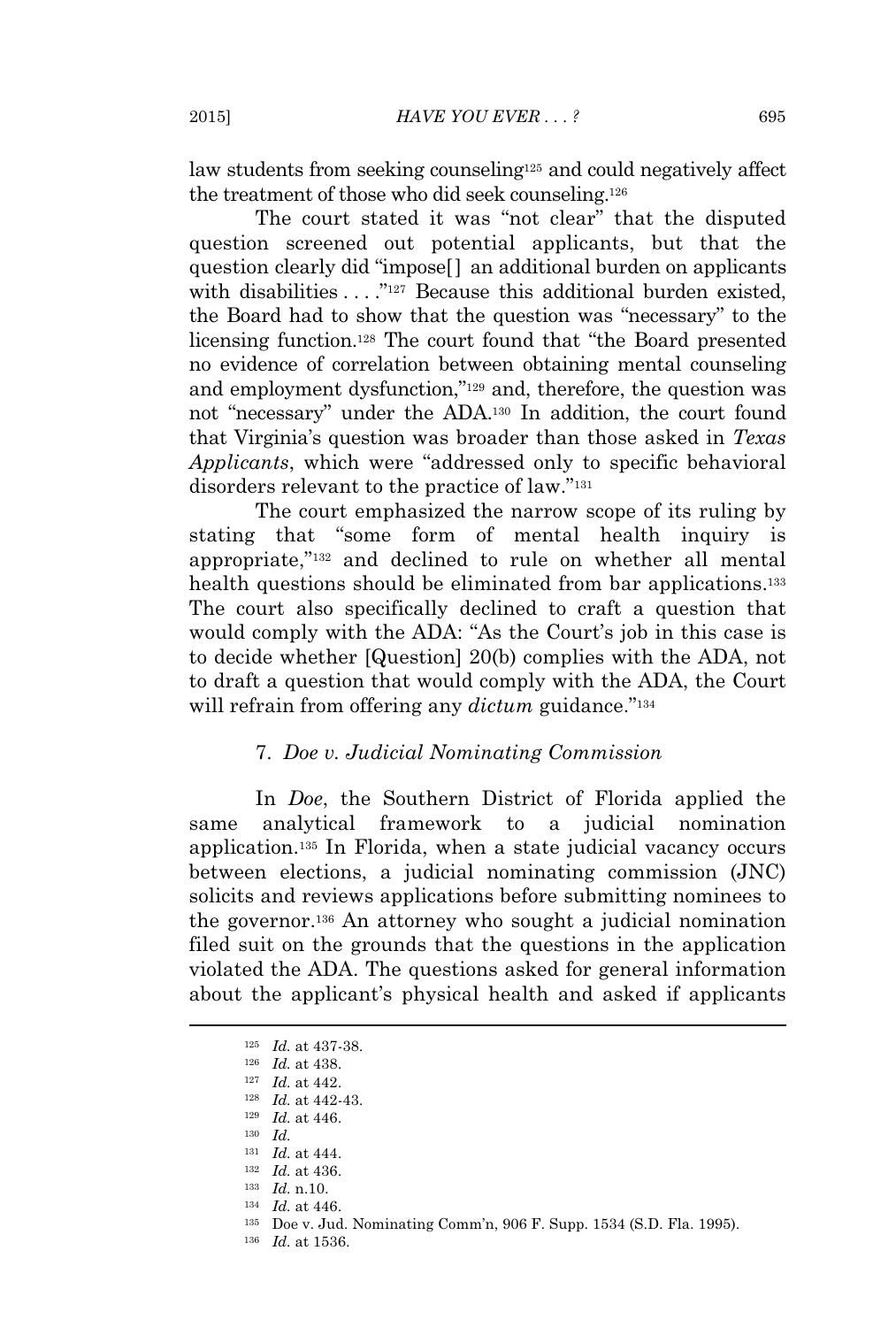have ever been treated for "any form of mental illness" or "any form of emotional disorder or disturbance or otherwise [had] been treated by psychologists, psychiatrists, or other mental health care professionals in the last five years." 137

The court focused its inquiry on the "necessary" exception, finding that the "forced disclosure of information relating to disabilities without a necessary basis for the information is a form of discrimination because it screens out, or tends to screen out, the disabled by imposing disproportionate burdens on them." <sup>138</sup> The court concluded that the JNC's questions were overbroad because they inquired about "any form of mental illness" and "any hospital confinement." <sup>139</sup> The court found that such inquiries were overinclusive because they would "force the disclosure of intimate, personal matters that have nothing to do with job performance." <sup>140</sup> The court also noted that "at minimum, the inquiry must be subject to reasonable time limitations  $\dots$ ."<sup>141</sup>

The court enjoined the JNC from asking the disputed questions and requiring medical records releases.<sup>142</sup> However, the court explicitly rejected the plaintiff's argument that the ADA prohibited the asking of *any* questions about mental and physical fitness and held that "the ADA does not prevent inquiry into an applicant's status, i.e., diagnosis or treatment for severe mental illness."<sup>143</sup>

## 8. *In re Petition and Questionnaire for Admission to the Rhode Island Bar (Rhode Island)*

In 1996, the Supreme Court of Rhode Island issued perhaps the most thoroughly researched opinion on this issue.<sup>144</sup> The case began when the ACLU of Rhode Island challenged four questions on the Rhode Island bar application on the grounds that they violated the ADA.<sup>145</sup> The board of bar examiners then revised two of the questions, and its Committee on Character and Fitness then petitioned the Supreme Court of

<sup>137</sup> *Id.* at 1537.

<sup>138</sup> *Id.* at 1544.

<sup>139</sup> *Id.*

<sup>140</sup> *Id.*

<sup>141</sup> *Id.* at 1545. <sup>142</sup> *Id.*

<sup>143</sup> *Id.* at 1541-42.

<sup>144</sup> *In re* Petition & Questionnaire for Admission to the R.I. Bar (*Rhode Island*), 683 A.2d 1333 (R.I. 1996).

<sup>145</sup> *Id.* at 1333.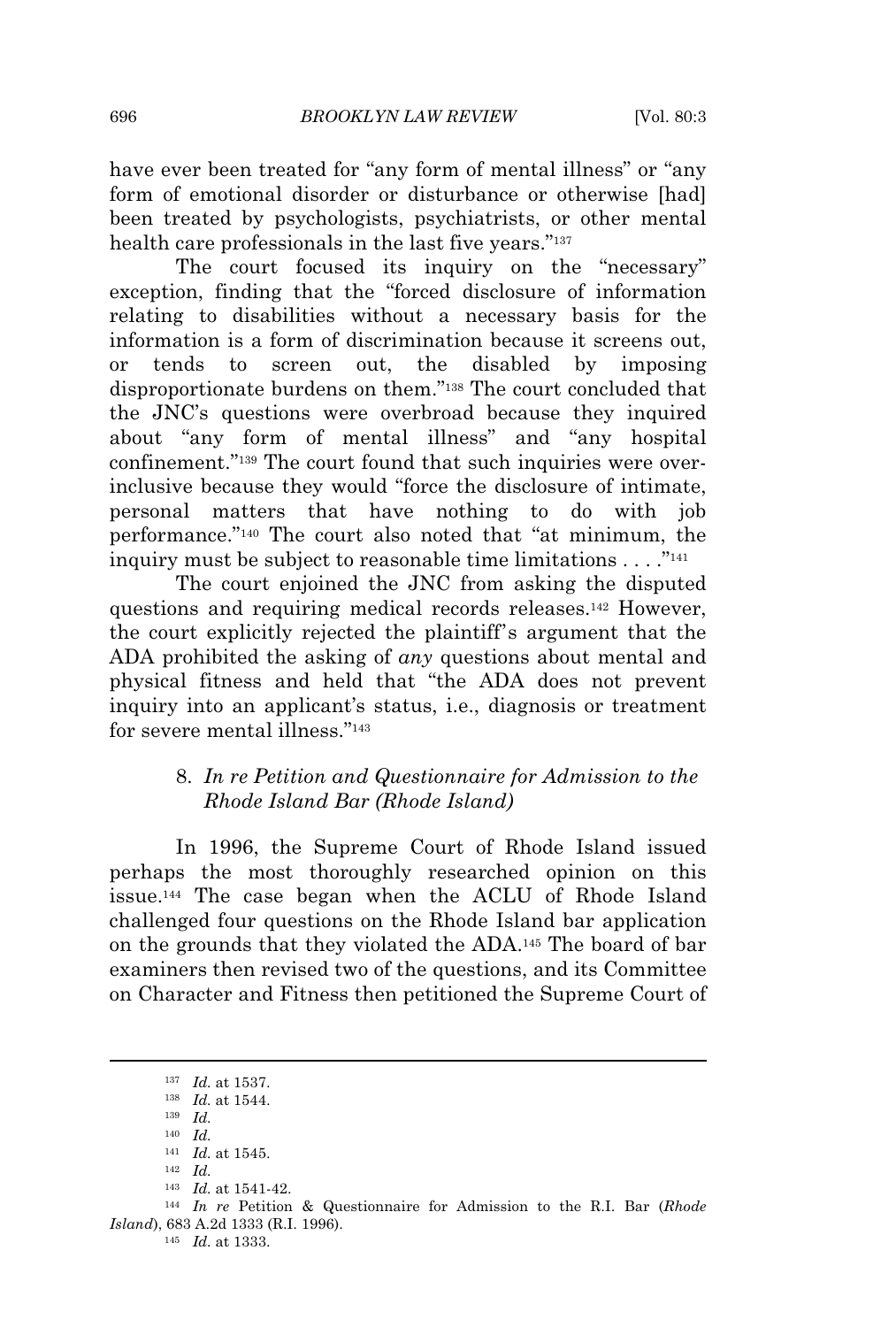Rhode Island for instructions on how to proceed with the remaining two questions.<sup>146</sup>

The challenged questions asked "Have you ever been hospitalized, institutionalized or admitted to any medical or mental health facility (either voluntarily or involuntarily) for treatment or evaluation for any emotional disturbance, nervous or mental disorder?" and "Are you now or have you within the last five (5) years been diagnosed as having or received treatment for an emotional disturbance, nervous or mental disorder, which condition would impair your ability to practice law?" <sup>147</sup> An affirmative answer to either question triggered the need to produce medical records and a further investigation.

As part of the case, the court invited written comments from the public and held a public hearing.<sup>148</sup> It also appointed a special master, who was both a lawyer and a medical doctor, to investigate the matter.<sup>149</sup> The court placed great weight on the report of the special master, which concluded that there was no link between previous psychiatric treatment and a person's ability to function effectively in the workplace.<sup>150</sup> The special master also found that there was no empirical evidence showing that lawyers with a history of psychiatric treatment had a higher incidence of disciplinary actions later.<sup>151</sup> The special master's conclusions essentially mirrored those of the plaintiff's expert, Dr. Zonana, in *Clark*. 152

Ultimately, the court adopted the question recommended by the special master: "Are you currently suffering from any disorder that impairs your judgment or that would otherwise adversely affect your ability to practice law?" <sup>153</sup> The other questions were removed from the application.<sup>154</sup>

#### 9. *O'Brien v. Virginia Board of Bar Examiners*

In 1998, Virginia's bar application question was challenged once again.<sup>155</sup> After *Clark*, the Virginia Board of Bar Examiners had revised the question to read as follows:

<sup>155</sup> O'Brien v. Va. Bd. of Bar Exam'rs, No. 98-0009-A, 1998 WL 391019 (E.D. Va. Jan. 23, 1998).

<sup>146</sup> *Id.* & n.1.

<sup>147</sup> *Id.* at 1334.

<sup>148</sup> *Id.* at 1333-34.

<sup>149</sup> *Id.* at 1333.

<sup>150</sup> *Id.* at 1336; *see also* discussion *infra* Part IV.A.1.

<sup>151</sup> *Rhode Island*, 683 A.2d at 1336.

<sup>152</sup> *See supra* Part II.A.6.

<sup>153</sup> *Rhode Island*, 683 A.2d at 1337. There was also a second question about the current use of drugs and alcohol.

<sup>154</sup> *See id.* at 1333 n.1.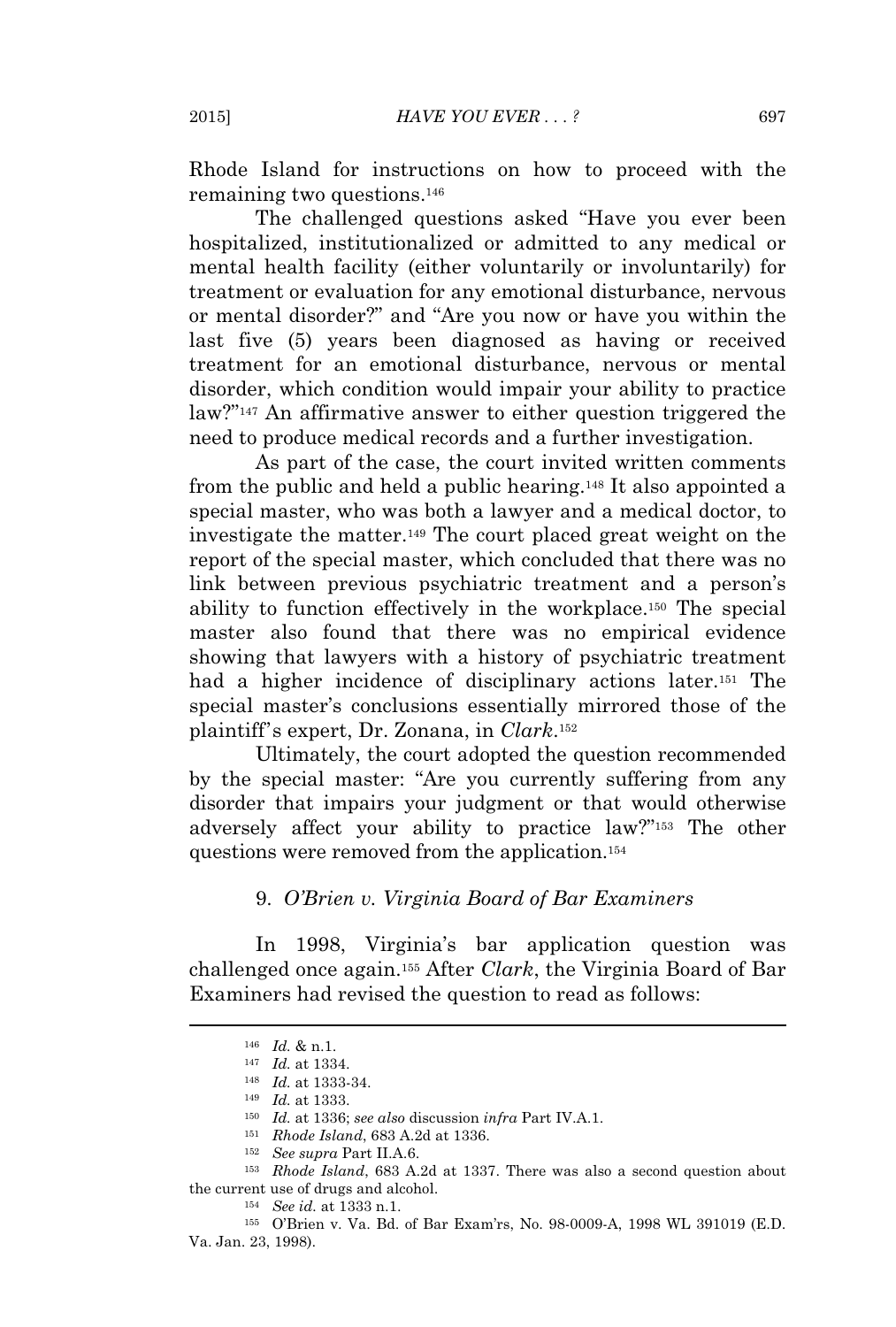Within the past five years, have you been diagnosed with or have you been treated for any of the following: schizophrenia or any other psychotic disorder, delusional disorder, bipolar or manic depressive mood disorder, major depression, antisocial personality disorder, or any other condition which significantly impaired your behavior, judgment, understanding, capacity to recognize reality, or ability to function in school, work or other important life activities?<sup>156</sup>

The new question also included a preamble stating that the Board did not seek information related to situational counseling.<sup>157</sup> The *O'Brien* opinion held that the revised question addressed "many" of the concerns raised in *Clark* and that the question was "carefully tailored to respect the privacy rights of the individual applicant." <sup>158</sup> The court therefore denied the plaintiff's motion for a preliminary injunction and upheld the question under the ADA.

#### 10. *Brewer v. Wisconsin Board of Bar Examiners*

In *Brewer*, the applicant did not challenge the questions on the bar application but rather the Wisconsin Board of Bar Examiners' requirement that she undergo a psychological examination at her own expense.<sup>159</sup> The cost of this evaluation was estimated between \$1500 and \$2000.<sup>160</sup>

The Eastern District of Wisconsin held that even if the Board ultimately licensed the plaintiff, "requiring [her to] undergo [the examination] at her own expense and submit the results to the Board amount[ed] to a burden to which the vast majority of her classmates and other applicants were not subjected." <sup>161</sup> The court reasoned that even without a current psychological evaluation, the Board would be able to look at the plaintiff's past conduct and behavior to evaluate her fitness to practice law, just as it did for applicants without disabilities.<sup>162</sup>

<sup>156</sup> *Id.* at \*3.

<sup>&</sup>lt;sup>157</sup> *Id.* "Situational counseling" is generally regarded as counseling to help a person handle a particular situation. Common examples include the death of a loved one, relationship difficulties, or exam stress.

<sup>158</sup> *Id.* at \*3-4.

<sup>159</sup> Brewer v. Wis. Bd. of Bar Exam'rs, No. 04-C-0694, 2006 WL 3469598, at \*1 (E.D. Wis. Nov. 28, 2006).

<sup>160</sup> *Id.* at \*2.

<sup>161</sup> *Id.* at \*10.

<sup>162</sup> *Id.* at \*12.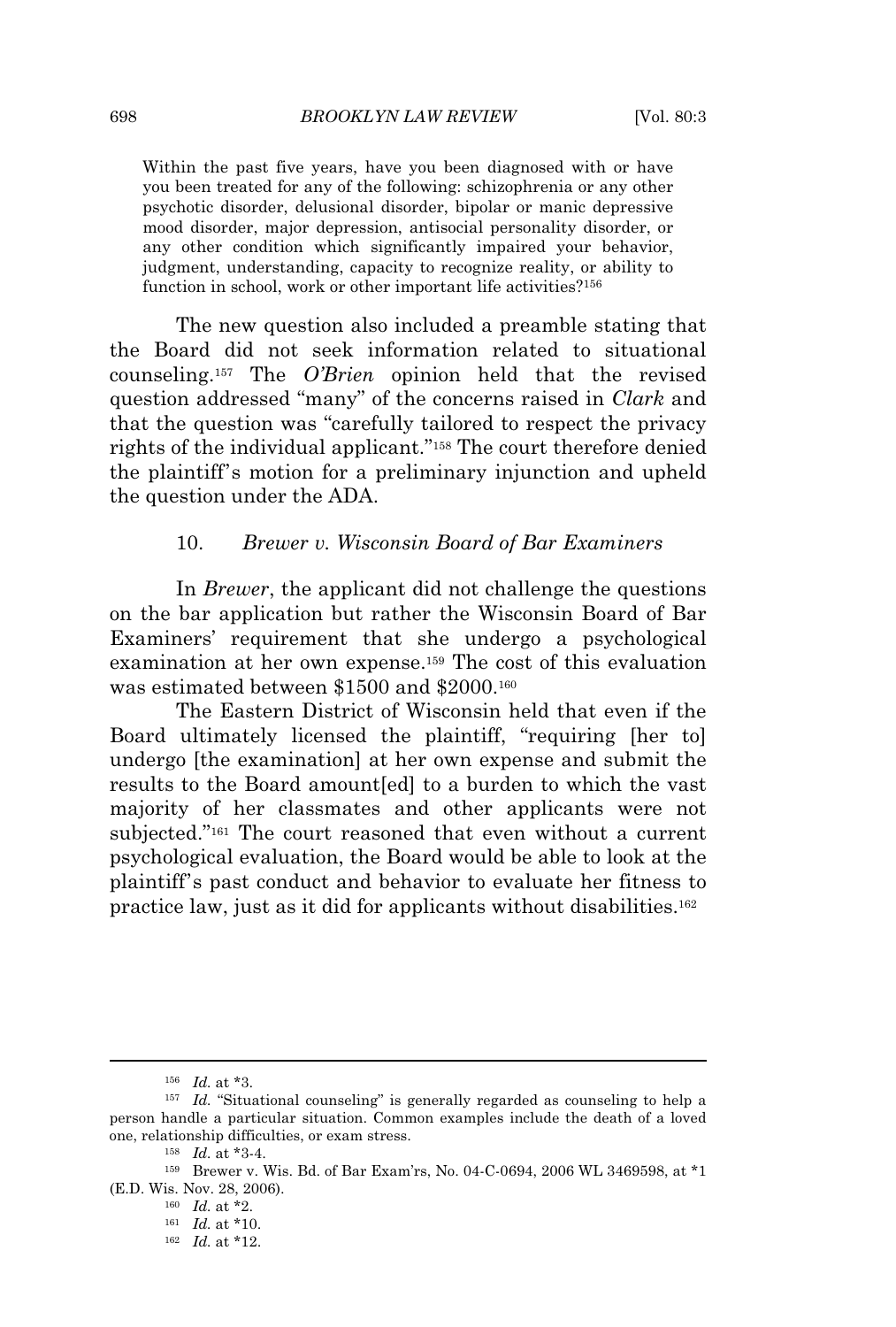#### 2015] *HAVE YOU EVER . . . ?* 699

## 11. *ACLU of Indiana v. Indiana State Board of Law Examiners*

In *ACLU of Indiana v. Indiana State Board of Law Examiners*, the Southern District of Indiana struck down one question on the Indiana bar application but upheld three others.<sup>163</sup> The court held that questions asking about "any mental, emotional or nervous disorders," beginning from the age of 16, were overly broad.<sup>164</sup> However, the court upheld a question asking about specific diagnoses, noting its similarity to questions upheld by *Texas Applicants* and *O'Brien*. <sup>165</sup> Even though the Indiana question was unlimited in temporal scope, while the *Texas Applicants* and *O'Brien* questions were not, the court held that "the Board had a sound basis" for the unlimited time period "given the undisputed evidence that mental illnesses tend to recur throughout a person's lifetime."<sup>166</sup>

The court also upheld a question asking "Do you have any condition or impairment (including, but not limited to, substance abuse, alcohol abuse, or a mental, emotional, or nervous disorder or condition) which in any way currently affects, or if untreated could affect, your ability to practice law in a competent and professional manner?" <sup>167</sup> In upholding this question, the court stated, "[u]ndoubtedly, these related questions are narrowly focused on the *current* time period." 168 The court held specifically that these questions were "permissible under the ADA . . . because [they] appropriately bear on the applicant's *current* ability to practice law."<sup>169</sup>

## *B. Department of Justice Actions in 2014*

The DOJ Civil Rights Division has long been involved in this issue, including filing amicus briefs in many of the cases discussed above. In early 2014, the DOJ took its strongest action to date to bring state bar associations into compliance. First, it responded to a request from the Vermont Human Rights Commission asking whether Vermont's bar application questions violated the ADA. On January 21, 2014, the DOJ

<sup>169</sup> *Id.*

<sup>163</sup> ACLU of Ind. v. Ind. State Bd. of Law Exam'rs, No. 1:09-cv-842-TWP-MJD, 2011 WL 4387470, at \*1 (S.D. Ind. Sept. 20, 2011).

<sup>164</sup> *Id.* at \*9.

<sup>165</sup> *Id.* at \*8.

<sup>166</sup> *Id.* at \*9.

<sup>167</sup> *Id.* at \*10.

<sup>168</sup> *Id.*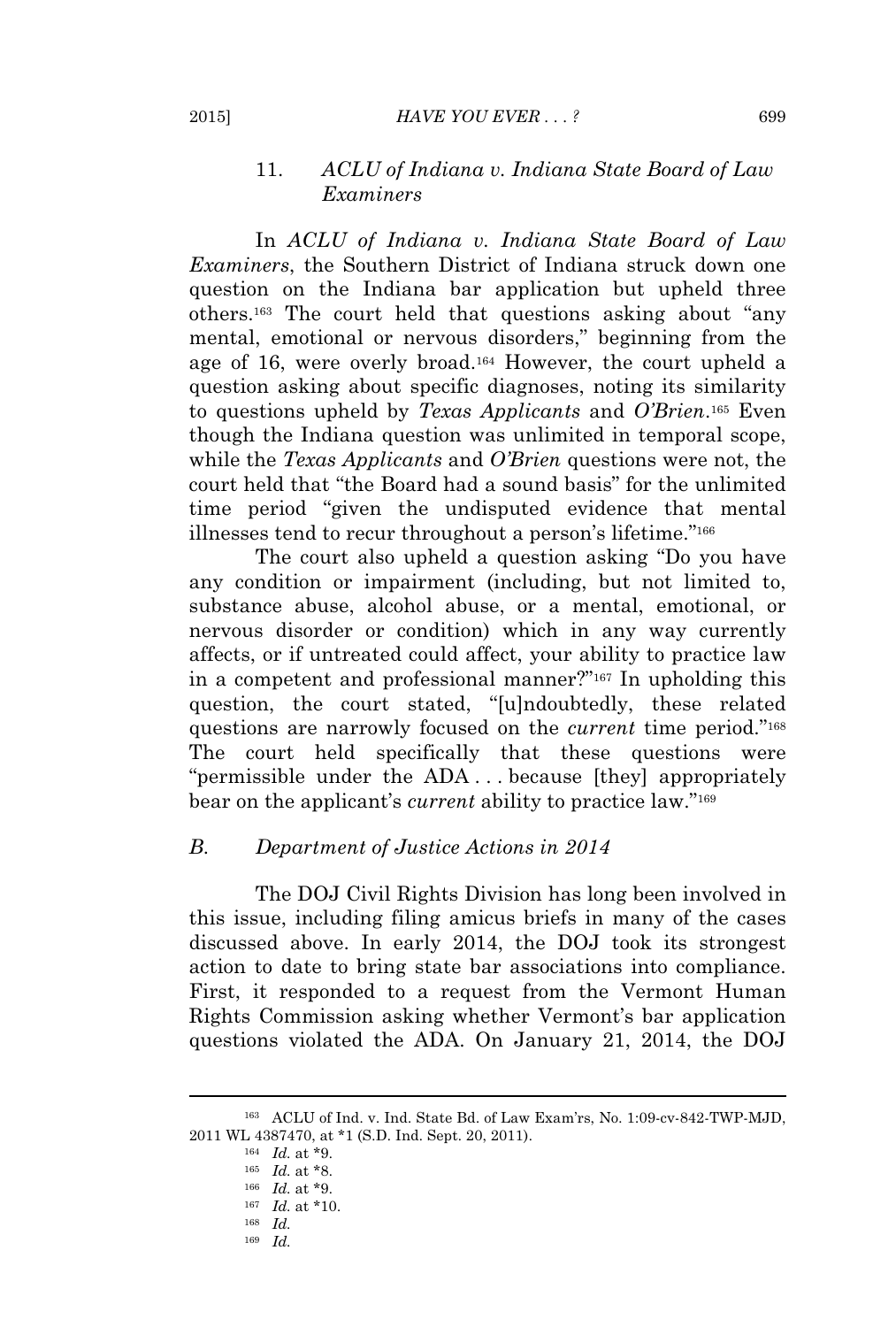sent a written response concluding that Vermont's questions did violate the ADA.<sup>170</sup>

The following month, the DOJ sent a more stern letter, using similar language and reasoning, to the Louisiana Supreme Court.<sup>171</sup> The Louisiana case began when the Bazelon Center for Mental Health Law filed an administrative complaint with the DOJ on behalf of an applicant who was granted conditional admission to the Louisiana bar because of her mental health diagnosis.<sup>172</sup> This led to the DOJ's investigation of Louisiana's bar admission procedures, including its application questions as well as its conditional admission program. The DOJ's letter to Louisiana explained that Louisiana's system of evaluating applicants for the Louisiana bar, as well as its conditional admission program, violated the ADA.<sup>173</sup> The DOJ letter set forth a number of remedial measures for the Louisiana Supreme Court to implement and warned that the Attorney General might initiate a lawsuit if Louisiana did not comply.<sup>174</sup>

Although Louisiana disputed that its policies violated the ADA,<sup>175</sup> it ultimately agreed to a settlement with the DOJ on August 14, 2014.<sup>176</sup> Before this settlement, Louisiana used old NCBE Questions 25, 26, and 27<sup>177</sup> to solicit information about

<sup>171</sup> *Id.*

<sup>173</sup> DOJ Letter, *supra* note 108.

<sup>174</sup> *Id.* at 31-34.

<sup>175</sup> SETTLEMENT AGREEMENT BETWEEN U.S. AND LA. SUP. CT. UNDER THE AMERICANS WITH DISABILITIES ACT ¶¶ 7, 10 (Aug. 14, 2014) [hereinafter LA. SETTLEMENT AGREEMENT], *available at* http://www.ada.gov/louisiana-supreme-court\_sa.htm.

<sup>176</sup> *Id.* at ¶¶ 1-3.

177 The previous versions of the NCBE questions were as follows:

25. Within the past five years, have you been diagnosed with or have you been treated for bipolar disorder, schizophrenia, paranoia, or any other psychotic disorder?

26A. Do you currently have any condition or impairment (including, but not limited to, substance abuse, alcohol abuse, or a mental, emotional, or nervous disorder or condition) which in any way currently affects, or if untreated could affect, your ability to practice law in a competent and professional manner?

26B. If your answer to Question 26(A) is yes, are the limitations caused by your mental health condition . . . reduced or ameliorated because you receive ongoing treatment (with or without medication) or because you participate in a monitoring program?

27. Within the past five years, have you ever raised the issue of consumption of drugs or alcohol or the issue of a mental, emotional, nervous, or behavioral disorder or condition as a defense, mitigation, or explanation for your actions in the course of any administrative or judicial proceeding or investigation;

<sup>170</sup> *See* DOJ Letter, *supra* note 108, Attachment 1.

<sup>172</sup> *See Louisiana Bar Conditional Admissions*, BAZELON CENTER FOR MENTAL HEALTH L., http://www.bazelon.org/In-Court/Current-Litigation/Louisiana-Bar-Conditional-Admissions.aspx (last visited Mar. 14, 2015).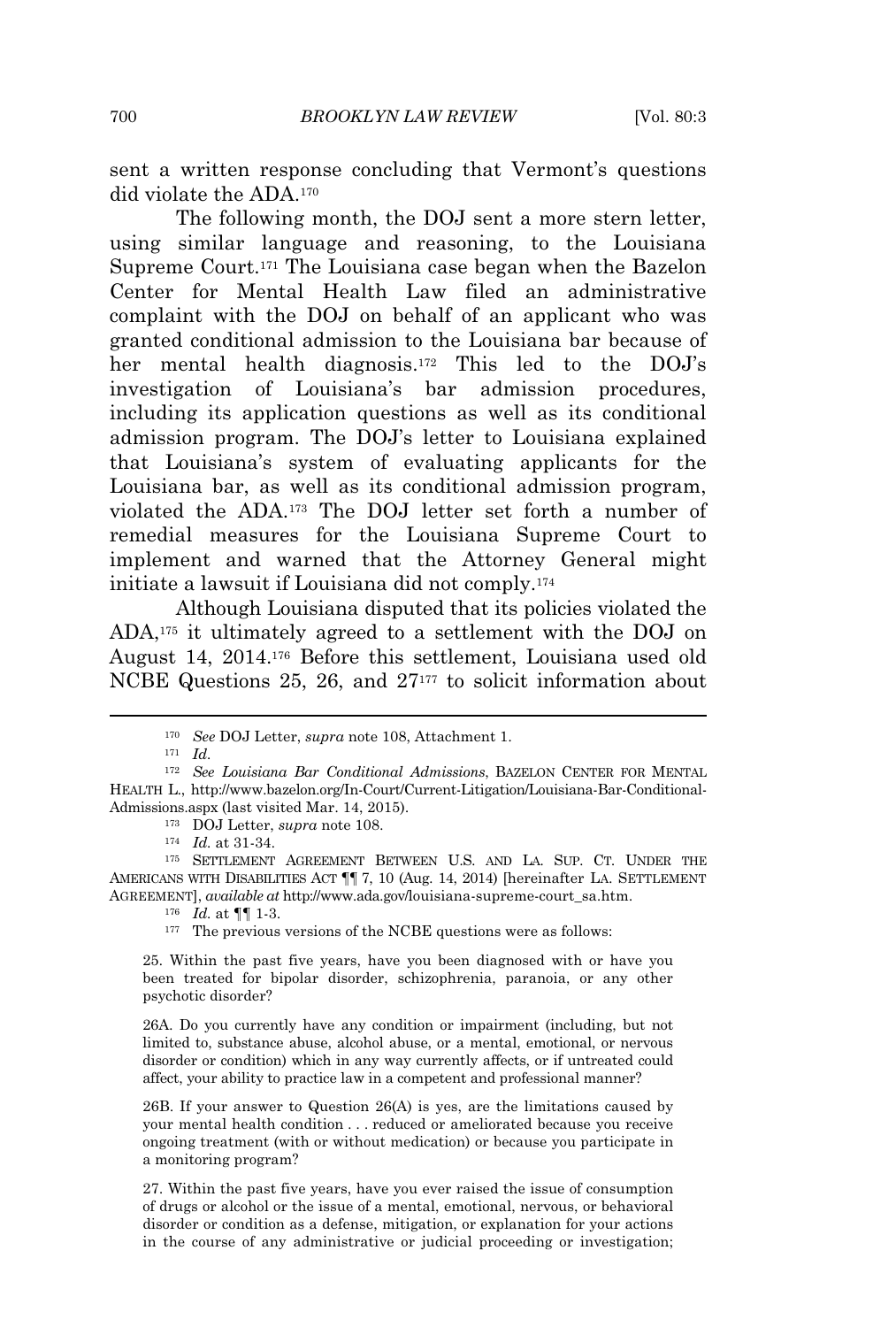## applicants' mental health. Under the settlement agreement, Louisiana deleted those questions and now uses the new NCBE Questions 25 and 26, as well as a third question of its own.<sup>178</sup> The new NCBE questions are as follows:

25. Within the past five years, have you exhibited any conduct or behavior that could call into question your ability to practice law in a competent, ethical, and professional manner?

26. A. Do you currently have any condition or impairment (including, but not limited to, substance abuse, or a mental, emotional, or nervous disorder or condition) that in any way affects your ability to practice law in a competent, ethical, and professional manner?

B. If your answer to Question 26(A) is yes, are the limitations caused by your condition or impairment reduced or ameliorated because you receive ongoing treatment or because you participate in a monitoring or support program?

Additionally, Louisiana agreed to refrain from inquiring about an applicant's mental health diagnosis or treatment at all, unless the applicant raised mental health as a defense to explain conduct or behavior that might otherwise warrant a denial of admission or the bar examiners learned that such a mental health defense had been raised elsewhere.<sup>179</sup> If such a defense is raised, the bar examiners will first request statements from the applicant and possibly from the applicant's treating professional, whose statement "shall be accorded considerable weight." 180

any inquiry or other proceeding; or any proposed termination by an educational institution, employer, government agency, professional organization, or licensing authority?

*See* DOJ Letter, *supra* note 108, at 5.

<sup>178</sup> LA. SETTLEMENT AGREEMENT, *supra* note 175, ¶ 14. Louisiana also added a new Question 28, which reads:

Within the past five years, have you engaged in any conduct that:

- (1) resulted in an arrest, discipline, sanction or warning;
- (2) resulted in termination or suspension from school of employment;
- (3) resulted in loss or suspension of any license;

(4) resulted in any inquiry, any investigation, or any administrative or judicial proceeding by an employer, educational institution, government agency, professional organization, or licensing authority, or in connection with an employment disciplinary or termination procedure; or

(5) endangered the safety of others, breached fiduciary obligations, or constituted a violation of workplace or academic conduct rules?

*Id.*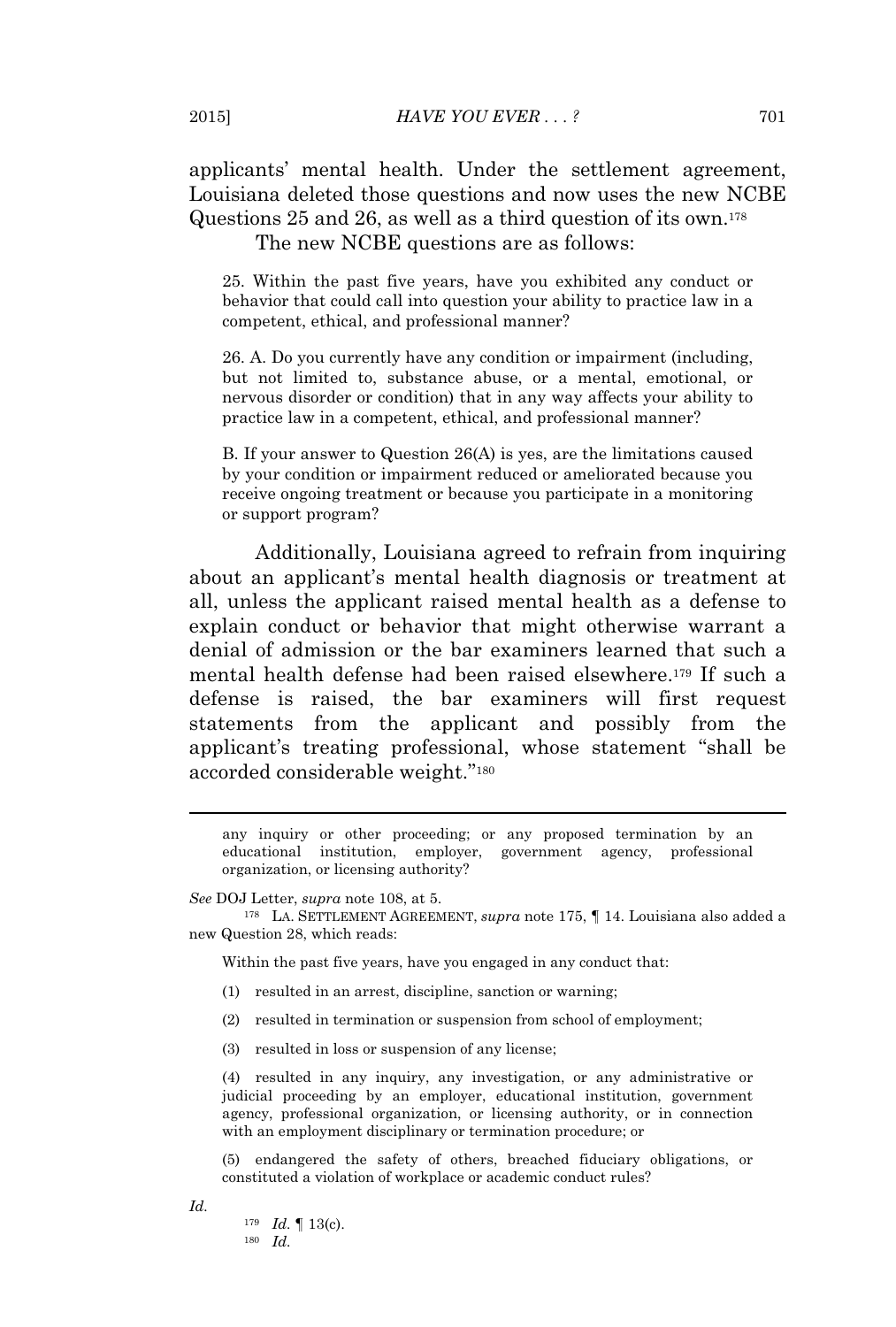The settlement provides that Louisiana bar examiners will no longer request medical records as a matter of course but instead only when their reasonable concerns cannot be resolved by further dialogue with the treating professional.<sup>181</sup> Louisiana also agreed not to use conditional admission solely on the basis of mental health.<sup>182</sup> All applicants who are currently admitted on a conditional basis will be granted full admission, unless the applicant has engaged in concerning conduct or her condition currently impairs her ability to practice law.<sup>183</sup>

This settlement applies to all pending applications and to any applicants who previously answered the mental health questions affirmatively and were denied admission.<sup>184</sup> Those files must be reevaluated under the new standards. In addition, Louisiana agreed to pay \$200,000 to compensate seven applicants identified by the DOJ as having been harmed by the past discrimination.<sup>185</sup>

This settlement is a watershed moment. It represents a clear statement that the DOJ will insist on scrupulous adherence to the letter and spirit of the ADA. States whose current applications do not conform with the ADA<sup>186</sup> should take immediate action to bring their application processes into compliance.

## *C. Response of the National Conference of Bar Examiners*

The NCBE, the organization that administers many bar exams, including the Multistate Bar Examination (MBE), Multistate Professional Responsibility Examination (MPRE), and Multistate Performance Test (MPT), also offers character and fitness processing services for states.<sup>187</sup> The NCBE offers a standard application form, which states may adopt in full or in part, or states may hire the NCBE to process their applicants' files using an application form written by the state.<sup>188</sup> Other states do not use the NCBE forms but use the language of the NCBE questions on their own applications.<sup>189</sup> In the past,

<sup>181</sup> *Id.*

<sup>182</sup> *Id.* ¶ 13(d).

<sup>183</sup> *Id.* ¶ 21(b)(i).

<sup>184</sup> *Id.* ¶ 21.

<sup>185</sup> *Id.* ¶ 22.

<sup>186</sup> *See infra* Part III.A.

<sup>187</sup> *See Character and Fitness*, NAT'<sup>L</sup> CONF. OF B. EXAMINERS, http://www.ncbex.org/character-and-fitness/ (last visited Apr. 20, 2015).

<sup>188</sup> *Id.*

<sup>189</sup> Herr, *supra* note 48, at 644.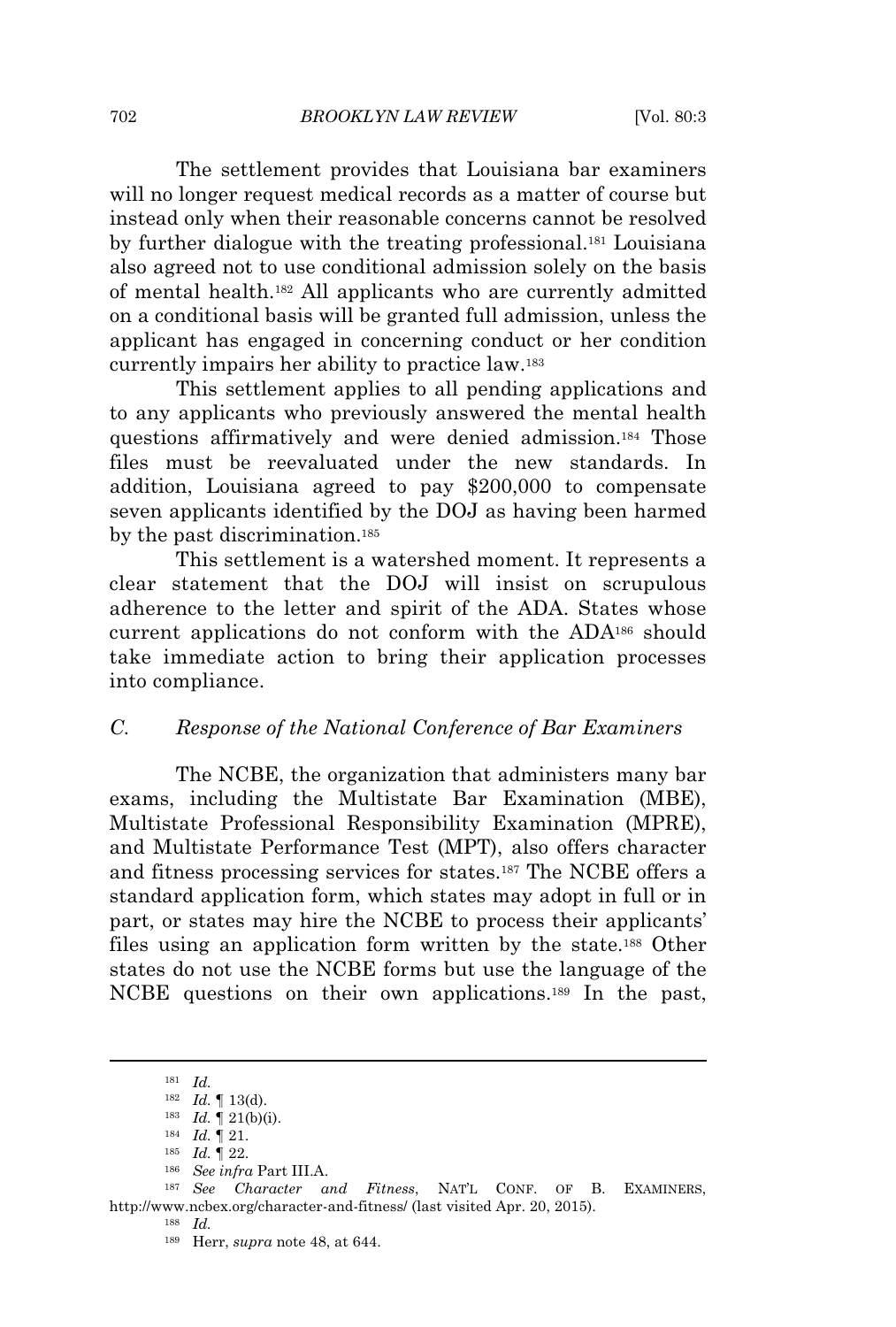revision of the NCBE questions has been an "indicator of future trends in state bar applications."<sup>190</sup>

While the DOJ and Louisiana were negotiating the settlement, the DOJ was also in negotiations with the NCBE. On February 24, 2014, the NCBE notified state bar associations that it had revised the mental health questions on its standard application form—Questions 25, 26, and 27, as well as the preamble to those questions.<sup>191</sup>

In its letter, the NCBE was careful not to concede that the DOJ's interpretation about the illegality of these questions was correct. The NCBE insisted that it was not a covered entity under Title II of the ADA, but that it was "mindful of the pressure that the DOJ has brought to bear upon jurisdictions that use [its] questions." <sup>192</sup> The NCBE stated that "it would be incorrect to conclude that we agree with [the DOJ's] positions" and that new Question 25 "should not be read to signify the NCBE's agreement with the DOJ's position." <sup>193</sup> But actions speak louder than words, and the new questions represent a major departure from the previous questions.

The new NCBE questions are as follows:

25. Within the past five years, have you exhibited any conduct or behavior that could call into question your ability to practice law in a competent, ethical, and professional manner?

26. A. Do you currently have any condition or impairment (including, but not limited to, substance abuse, or a mental, emotional, or nervous disorder or condition) that in any way affects your ability to practice law in a competent, ethical, and professional manner?

B. If your answer to Question 26(A) is yes, are the limitations caused by your condition or impairment reduced or ameliorated because you receive ongoing treatment or because you participate in a monitoring or support program?

27. Within the past five years, have you asserted any condition or impairment as a defense, in mitigation, or as an explanation for your conduct in the course of any inquiry, any investigation, or any administrative or judicial proceeding by an educational institution,

<sup>190</sup> *Id.* at 644-45; Clark v. Va. Bd. of Bar Exam'rs, 880 F. Supp. 430, 441 (E.D. Va. 1995) ("[The NCBE] questions formed the basis for many states' mental health questions, including Virginia . . . . While the actions of the NCBE and ABA are not binding on the states, they signify the substantial impact the ADA is having on the formulation of mental health inquiries.").

<sup>191</sup> Memorandum from Erica Moeser, President, Nat'l Conf. of Bar Exam'rs to Bar Admission Adm'rs (Feb. 24, 2014) (on file with author).

<sup>192</sup> *Id.* at 1.

<sup>193</sup> *Id.* at 1-2.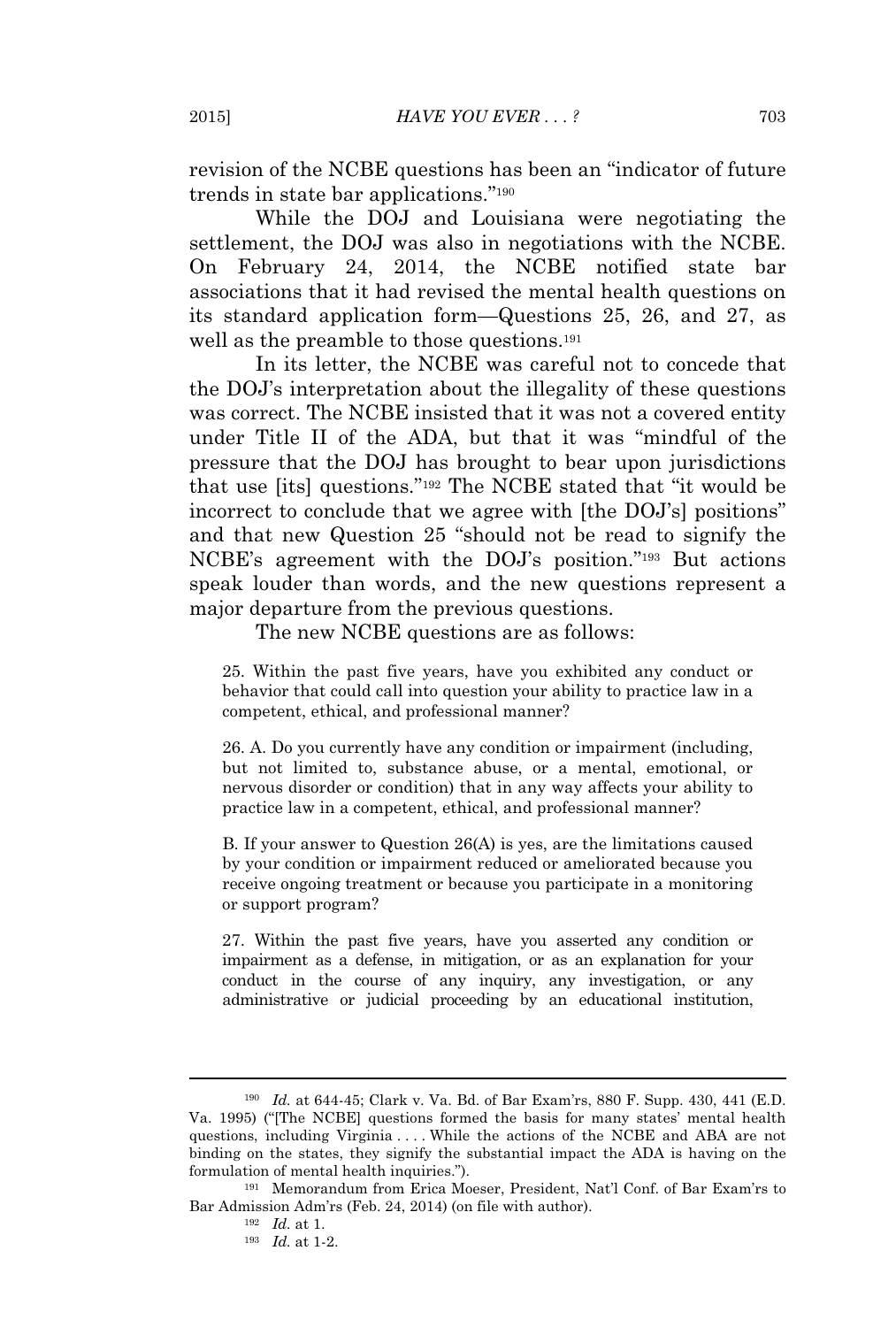government agency, professional organization, or licensing authority; or in connection with an employment disciplinary or termination procedure?<sup>194</sup>

The question about specific mental health diagnoses is completely gone. The new Question 26 is very similar to the question upheld in *ACLU of Indiana*, with the crucial deletion of the "if untreated" language.<sup>195</sup> The inquiry is properly limited to current impairment and the focus is on ability, not diagnosis. Therefore, these questions do not screen out or tend to screen out applicants with disabilities and thus comply with the ADA.

The Louisiana settlement and the NCBE revisions should send a very clear message to states. The DOJ has proven its willingness to take action and strike a hard line with bar associations to bring them into compliance. But as of this writing, 14 states continue to ask questions on their bar applications that violate the ADA, and only one year ago, that number was 26.

#### III. WHAT IS PERMITTED UNDER THE ADA?

The nature and breadth of questions asked varies dramatically from state to state. Nine states ask no questions about mental health at all.<sup>196</sup>

#### *A. States That Ask About Mental Health*

As of April 2015, 24 states were using the revised NCBE questions.<sup>197</sup> Seven states ask their own questions about mental health, and three of those violate the ADA.<sup>198</sup> Seven states continue to ask questions about specific mental health diagnoses,<sup>199</sup> down from 18 states in 2014.<sup>200</sup> Ten states<sup>201</sup>

<sup>198</sup> Arkansas, Georgia, Hawaii, Iowa, Michigan, Minnesota, and South Carolina. *Id.*

<sup>194</sup> *See id.* at 5.

<sup>195</sup> *See* discussion *infra* Part III.A.2.

<sup>196</sup> Alaska, Arizona, California, Illinois, Maine, Massachusetts, New Mexico, Pennsylvania, and Tennessee. *See* Alyssa Dragnich, Bar Admission Survey (2015) [hereinafter Bar Survey] (unpublished survey) (on file with author). This survey reviewed the character and fitness questions on the bar applications of all 50 states and the District of Columbia as of April 2015.

<sup>197</sup> Alabama, Colorado, Connecticut, Delaware, District of Columbia, Georgia, Idaho, Indiana, Kansas, Louisiana, Maryland, Mississippi, Missouri, Montana, Nebraska, New Jersey, New York, North Carolina, North Dakota, Oklahoma, South Dakota, Vermont, Washington, and Wyoming. *Id.* Georgia also asks additional questions of its own.

<sup>199</sup> Florida, Kentucky, Nevada, Ohio, Texas, Utah, and Virginia. *Id.*

<sup>200</sup> Colorado, Connecticut, Delaware, Florida, Idaho, Indiana, Kansas, Kentucky, Mississippi, Missouri, Nevada, New Jersey, New York, North Carolina, Ohio, Texas, Utah, and Virginia. *Id.*

<sup>201</sup> Arkansas, Florida, Kentucky, New Hampshire, Ohio, Oregon, Rhode Island, Virginia, West Virginia, and Wisconsin. *Id.*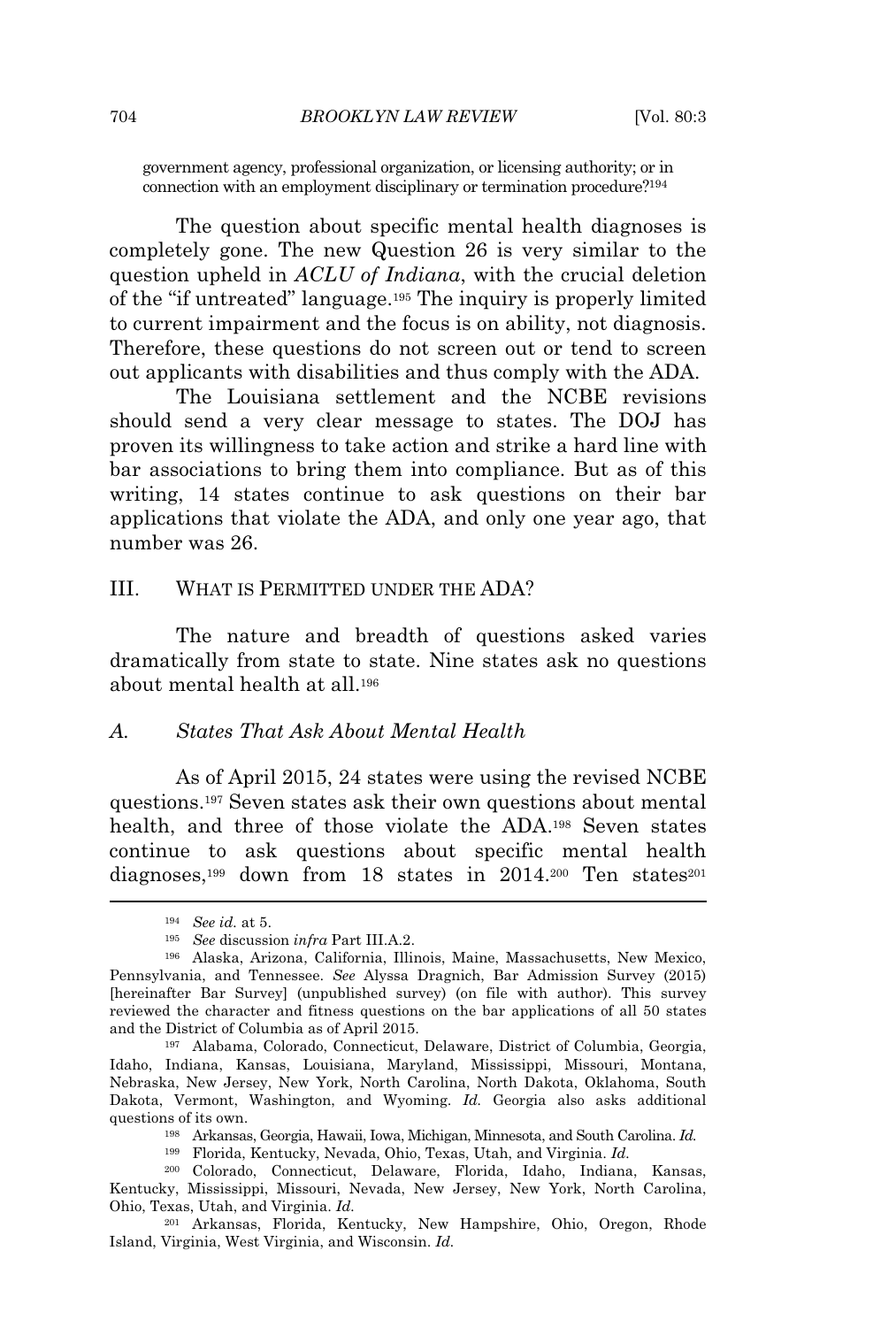continue to ask the "if untreated" question, also down from 18 in the previous year. In total, 14 states still ask application questions that violate the ADA.<sup>202</sup>

## 1. Questions about Specific Diagnoses

Seven<sup>203</sup> state applications currently ask about specific mental health diagnoses, which is the question upheld in *Texas* Applicants<sup>204</sup> but deleted from the new NCBE questions.<sup>205</sup> The applicable time period for this inquiry varies, with most states inquiring about the previous five or 10 years. The most common form of the specific diagnosis question asks: "In the past [5 or 10] years, have you been diagnosed with, been treated or sought counseling for bi‐polar disorder, schizophrenia, paranoia, or any other psychiatric disorder, or have you ever been committed to any institution for the treatment of any such condition?" 206

In *Rhode Island*, the special master specifically considered and rejected a question about specific diagnoses, such as bipolar disorder and schizophrenia, on the grounds that it likely violated the ADA by inquiring into diagnosis and status rather than behavior and function.<sup>207</sup> Some commentators who object to questions about mental health generally would still permit inquiry into specific diagnoses such as bipolar disorder or schizophrenia.<sup>208</sup> But this approach continues to reflect a biased vision of mental illness because it effectively concludes certain types of mental illness are permissible, but other types are not.

This is the wrong lens through which to view the issue. Twenty years ago, some bar examiners insisted they needed to know details of an applicant's counseling sessions for temporary stresses, such as exam anxiety or bereavement.<sup>209</sup> Today, the opposite is true: most state applications specifically state that this type of situational counseling does not need to

<sup>202</sup> Arkansas, Florida, Georgia, Kentucky, Minnesota, Nevada, New Hampshire, Ohio, Oregon, Texas, Utah, Virginia, West Virginia, and Wisconsin. *Id.*

<sup>203</sup> Florida, Kentucky, Nevada, Ohio, Texas, Utah, and Virginia. *Id.*

<sup>204</sup> *See* Applicants v. Tex. State Bd. of Law Exam'rs, No. A 93 CA 740 SS, 1994 WL 923404, at \*2 (W.D. Tex. Oct. 11, 1994).

<sup>205</sup> *See* discussion *supra* Part II.C.

<sup>206</sup> *See, e.g.*, KY. OFFICE OF BAR ADMISSIONS, *Admission by Examination SCR 2.022 Attorney Applicants Summer 2015* (on file with author).

<sup>207</sup> Bauer, *supra* note 13, at 139 n.144.

<sup>208</sup> *See, e.g.*, *id.* at 213 (suggesting that bipolar disorder and schizophrenia may be appropriate subjects of inquiry under the ADA); *see also* Becton, *supra* note 8, at 383-84.

<sup>209</sup> *See infra* Part IV.B.2.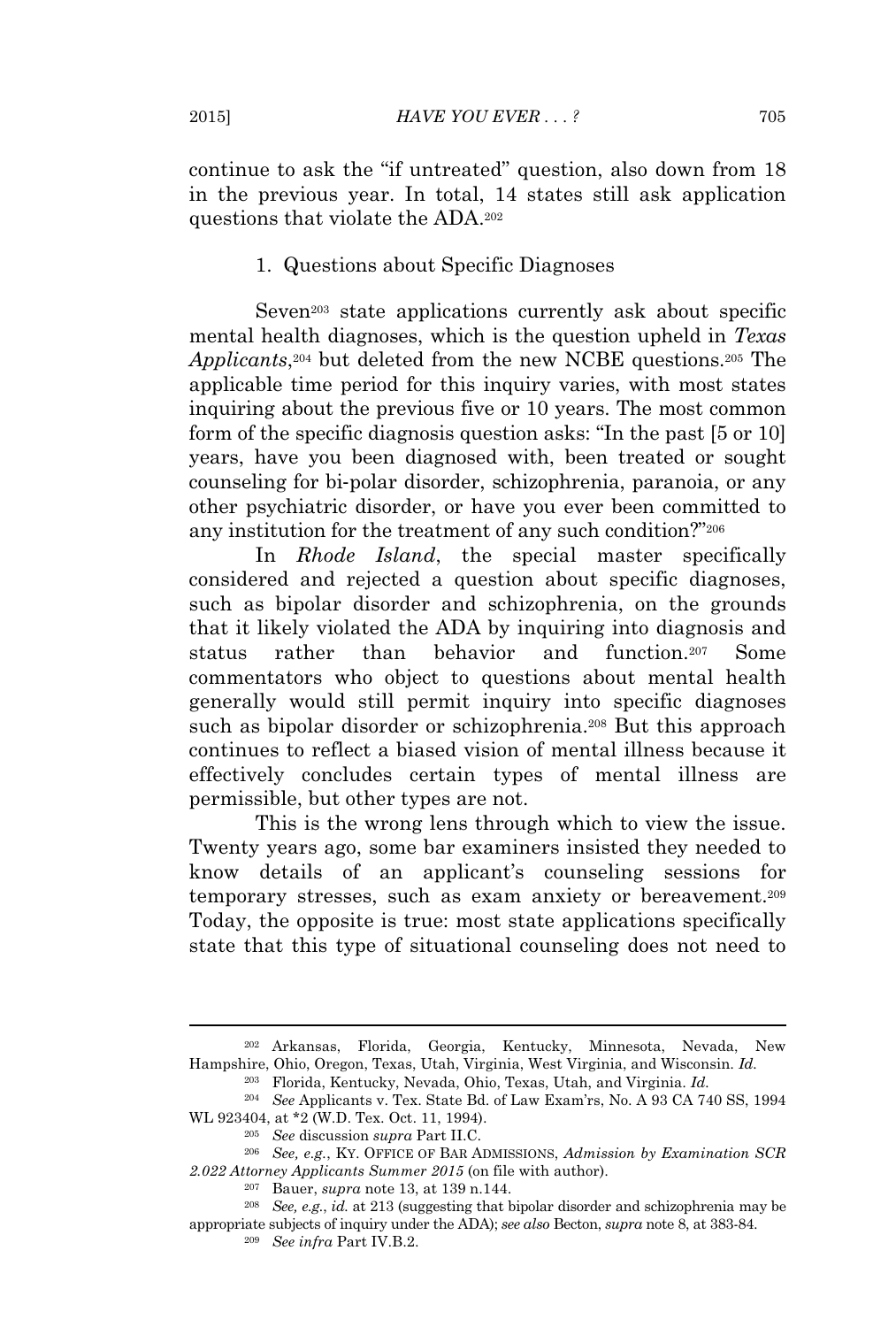be disclosed.<sup>210</sup> Just as the states slowly recognized that there was no need for information on situational counseling, so too should they recognize that there is no need for information on specific diagnoses, absent any conduct irregularities.

Any inquiry into physical disabilities that asked about only "serious" disabilities would be immediately recognized as a violation of the ADA. What would qualify as "serious?" Blindness? A missing limb? Those certainly sound "serious" but in no way preclude a person from being an outstanding attorney. Drawing a parallel to physical disabilities (and bearing in mind that the inquiry for physical and mental disabilities is the same under the ADA) shows the futility of attempting to separate out "serious" mental illness from other types.

General classifications by diagnosis are wholly ineffective at predicting if someone might be an unfit attorney in the future.<sup>211</sup> The "mere presence of a medical condition is not an accurate predictor of fitness," and people diagnosed with the same condition can react very differently and have very different levels of functionality.<sup>212</sup>

For example, many people diagnosed with the "serious" conditions of bipolar disorder or schizophrenia are capable of succeeding in high-level and stressful jobs.<sup>213</sup> Some people diagnosed with bipolar disorder manage their condition extremely well, and their coworkers and clients would never know about their diagnosis.<sup>214</sup> The same is true for many people diagnosed with schizophrenia.<sup>215</sup>

Applicants with bipolar disorder probably comprise a majority of the hearings, conditional admissions, and denials that result from mental health disclosures.<sup>216</sup> This is perhaps the disorder that laypeople most frequently misunderstand and fear.

<sup>210</sup> *See, e.g.*, MINN. BD. OF BAR EXAM'RS, *Application for Admission*, *available at* http://www.ble.state.mn.us/file/Bar%20Application%202014%20-%20fill%20in(6).pdf. <sup>211</sup> Allison Wielobob, *Bar Application Mental Health Inquiries: Unwise and*

*Unlawful*, 24 HUM. RTS. 12, 14 (1997).

<sup>212</sup> Coleman & Shellow, *supra* note 47, at 72.

<sup>213</sup> James T.R. Jones, *Walking the Tightrope of Bipolar Disorder: The Secret Life of a Law Professor*, 57 J. LEGAL EDUC. 349, 351 (2007) (citing Marsha Langer Ellison & Zlatka Russinova, *A National Survey of Professionals and Managers with Psychiatric Conditions: A Portrait of Achievement and Challenges*, BOSTON U. CTR. FOR PSYCHIATRIC REHABILITATION (1999), *available at* http://cpr.bu.edu/wp-content/uploads/ 2013/05/National-Survey-of-Professionals-and-Managers-with-Psychiatric-Conditions.pdf.

<sup>214</sup> *See* Herr, *supra* note 48, at 674 n.175.

<sup>215</sup> Jennifer Jolly-Ryan, *The Last Taboo: Breaking Law Students With Mental Illnesses and Disabilities Out of the Stigma Straightjacket*, 79 U.M.K.C. L. REV. 123, 137 (2010) (citing Michael E. Waterstone & Michael Ashley Stein, *Disabling Prejudice*, 102 NW. U. L. REV. 1351, 1370 (2008)).

<sup>216</sup> Bauer, *supra* note 13, at 165.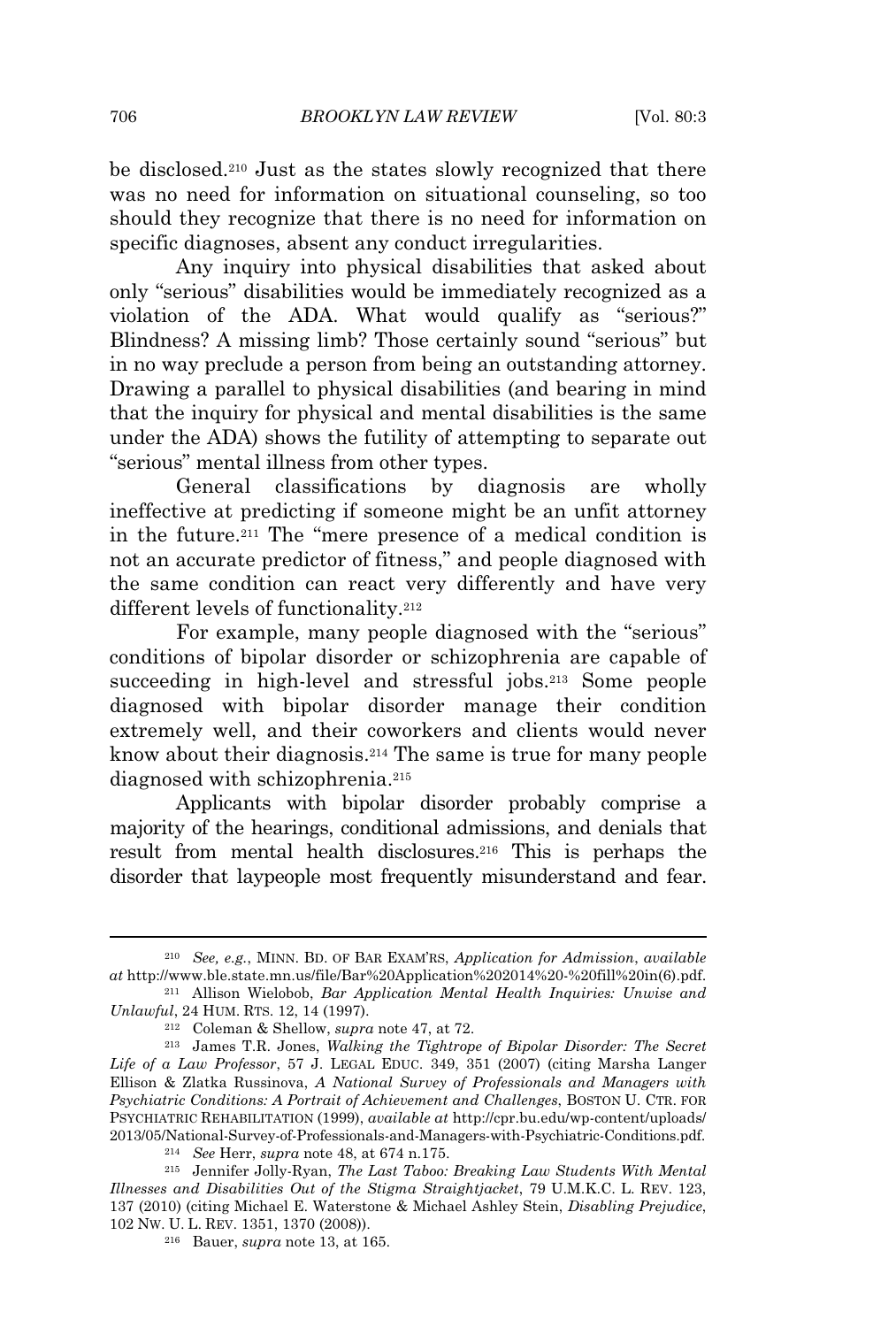In fact, "bipolar" has even become a pejorative term,  $217$  much as "gay" has been used not to refer to sexual orientation but as a slur.

But most people diagnosed with bipolar disorder, even those with severe forms, can stabilize their mood swings and related symptoms with proper treatment. People diagnosed with bipolar disorder can be—and are—successful lawyers and judges.<sup>218</sup> Two medical researchers who have treated many lawyers with bipolar disorder write that "most individuals with this condition function quite well in their occupation." 219

No state application differentiates between Bipolar I and Bipolar II disorders. A medical doctor who served on the Georgia Board to Determine Fitness of Bar Applicants has noted that many people—one can assume this includes bar examiners—"do not understand the difference between Bipolar I and Bipolar II disorders." <sup>220</sup> A diagnosis of Bipolar II is generally appropriate when the person has not experienced a full-blown manic episode.<sup>221</sup> There has been a significant increase in the number of adolescents diagnosed with Bipolar II in the last decade, $222$  a large number of whom have never had a manic episode and have never been hospitalized.<sup>223</sup> Bar examiners appear to be most concerned with manic episodes<sup>224</sup> (rightly or wrongly), so failing to differentiate between Bipolar I and II is not logical and suggests that bar examiners do not understand the difference.

As one successful law professor who suffers from bipolar disorder has stated: "I want to demonstrate that those with mental illness can have full and satisfying professional and personal lives, and they need not and should not endure stigma or doubt as to their ability to perform their personal or employment duties." <sup>225</sup> This same professor—who graduated Order of the Coif from Duke University School of Law, worked at Davis Polk & Wardwell in New York City, clerked for a

<sup>217</sup> Jon Kelly & Denise Winterman, *OCD, Bipolar, Schizophrenic and the Misuse of Mental Health Terms*, BBC NEWS MAG. ONLINE, (Oct. 10, 2011), http://www.bbc.com/ news/magazine-15213824.

<sup>218</sup> Jolly-Ryan, *supra* note 215, at 136; Jones, *supra* note 213, at 354 n.27; Michael E. Waterstone & Michael Ashley Stein, *Disabling Prejudice*, 102 NW. U. L. REV. 1351, 1371 (2008).

<sup>219</sup> Bauer, *supra* note 13, at 167-68 (quoting David L. Dunner & G. Andrew H. Benjamin, *Bipolar Affective Disorder (Manic Depressive Illness)*, B. EXAM'R, Nov. 1994, at 25, 28).

<sup>220</sup> Peter Ash, *Predicting the Future Behavior of Bar Applicants*, B. EXAM'R, Dec. 2013, at 6, 12.

<sup>221</sup> *Id.* at 13.

<sup>222</sup> *Id.* at 12.

<sup>223</sup> *Id.* at 13.

<sup>224</sup> *See, e.g.*, Pobjecky, *supra* note 35, at 20.

<sup>225</sup> Jones, *supra* note 213, at 357 n.36, 373.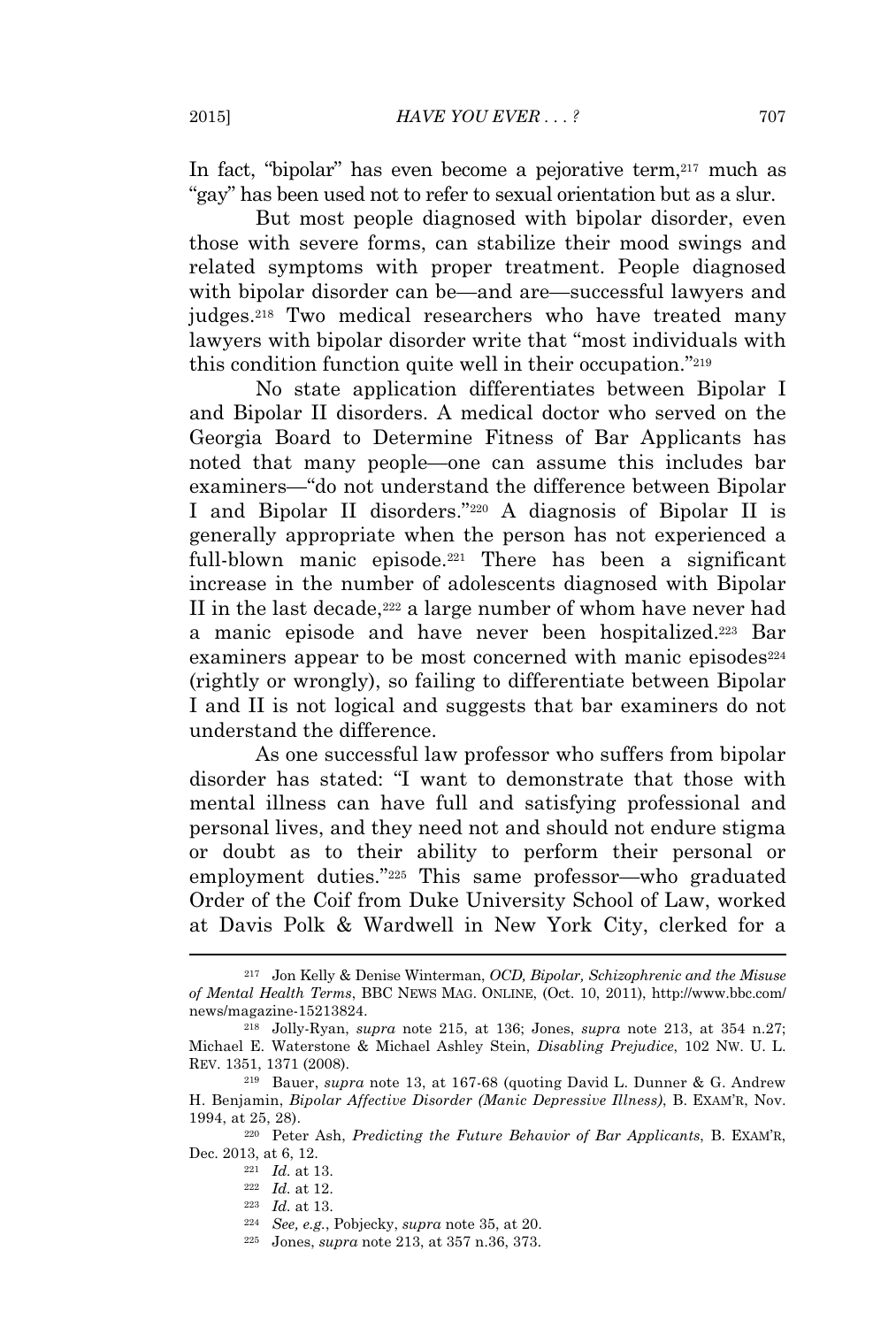judge on the Fifth Circuit Court of Appeals, taught at the University of Chicago Law School, and earned tenure at the Louis D. Brandeis School of Law at the University of Louisville—never applied for bar admission in Kentucky in part because that would have required him to disclose his bipolar diagnosis.<sup>226</sup>

Several highly successful law professors have been open about their struggles with mental illness. Perhaps the best known is Elyn Saks, the Orrin B. Evans Professor of Law, Psychology, and Psychiatry and the Behavioral Sciences at the University of Southern California Gould School of Law.<sup>227</sup> Others include Marjorie Silver of Touro Law School;<sup>228</sup> Sol Watchler, a former judge on the New York Court of Appeals and adjunct professor at Touro;<sup>229</sup> James T.R. Jones at the Louis D. Brandeis School of Law at the University of Louisville;<sup>230</sup> and Lisa T. McElroy at Drexel University School of Law.<sup>231</sup>

Critics would say that these professors are outliers and that just because a few attorneys diagnosed with mental illnesses have been successful does not mean that all such attorneys will be. But attorneys with mental illnesses who commit egregious misconduct are also outliers and not representative of the general attorney population. The thesis of this Article is that the presence or absence of a mental health diagnosis cannot predict a person's future fitness as an attorney.

Furthermore, the disorders that bar examiners choose to single out in their applications reveal the examiners' limited knowledge of mental health and mental illness. As recently as 2014, some states' lists of diagnoses appeared oddly underinclusive. For example, most of the applications did not ask about obsessive compulsive disorder or post-traumatic stress disorder. Severe cases of either could render a person incapable of practicing law. An attorney with narcissistic personality disorder or borderline personality disorder is arguably at a higher risk of committing misconduct. But only four states asked about personality disorders in their lists of diagnoses.

<sup>226</sup> *Id.* at 357 & 357 n.36.

<sup>227</sup> *See* ELYN R. SAKS, THE CENTER CANNOT HOLD: MY JOURNEY INTO MADNESS (2007).

<sup>228</sup> Anita Bernstein, *Lawyers with Disabilities:* L'Handicapé C'est Nous, 69 U. PITT. L. REV. 389, 403 (2008) (citing Michael L. Perlin, *"You Have Discussed Lepers and Crooks": Sanism in Clinical Teaching*, 9 CLINICAL L. REV. 683, 715 n.182 (2003)).

<sup>&</sup>lt;sup>229</sup> *Id.* (citing SOL WATCHLER, AFTER THE MADNESS: A JUDGE'S OWN PRISON MEMOIR (1997)).

<sup>230</sup> Jones, *supra* note 213, at, 349-50.

<sup>231</sup> Lisa T. McElroy, *Worrying Enormously about Small Things*, SLATE (July 18, 2013 8:16 AM), http://www.slate.com/articles/health\_and\_science/medical\_examiner/2013/07/ living\_with\_anxiety\_and\_panic\_attacks\_academia\_needs\_to\_accommodate\_mental.html.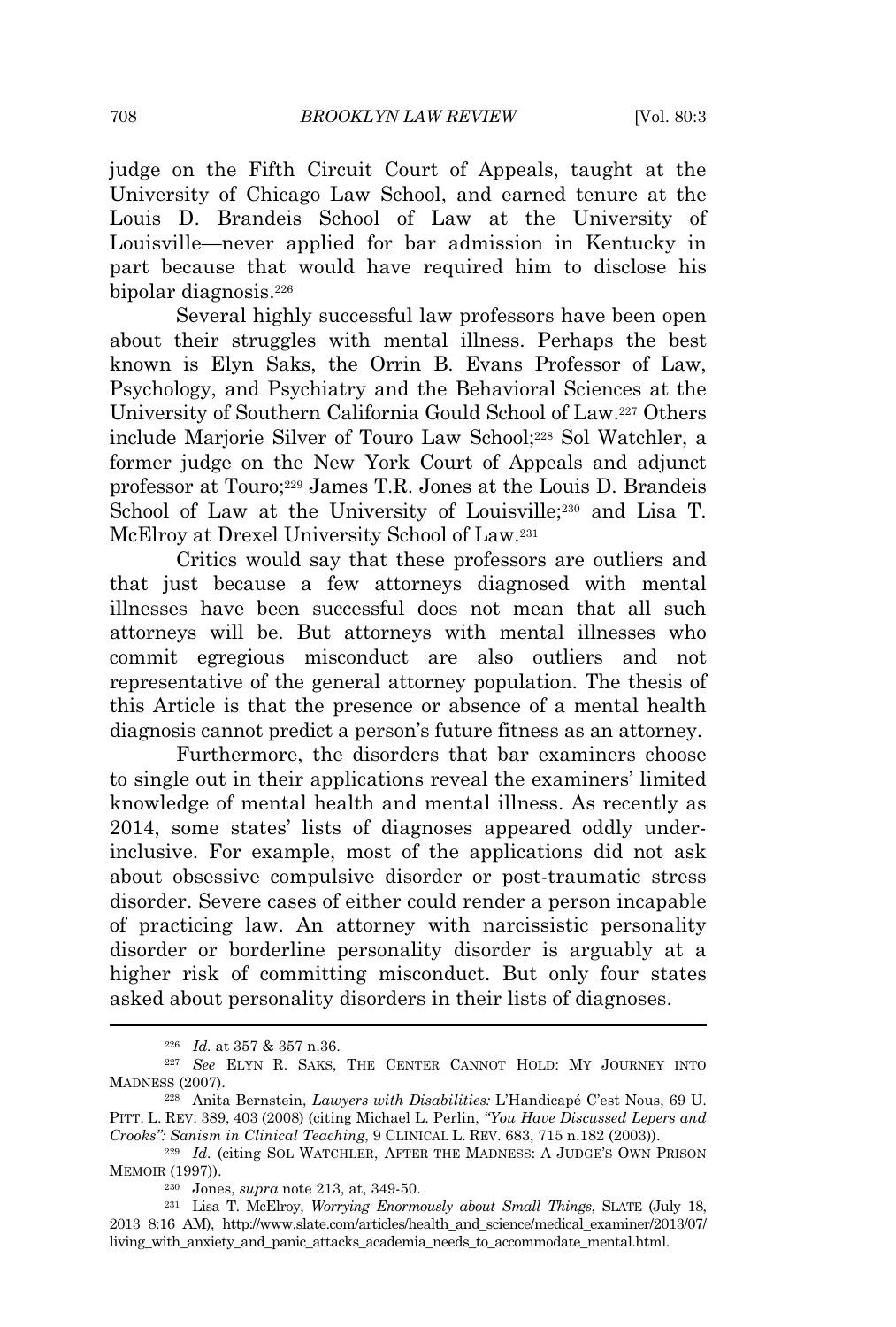This is not to suggest, of course, that these disorders should be added to the list of named diagnoses on application questions. If a person suffering from any of these disorders seeks admission to the bar, the inquiry ought to be the same as for all other applicants: the focus should be the record of conduct, not the diagnosis. If a person has successfully completed three years of law school, a time of great stress,<sup>232</sup> and successfully passed the written bar examination, then there is every reason to believe that she will go on to be a fit and capable attorney. If the person had conduct problems during law school—for example, she was found to have fabricated parts of a resume, or she verbally assaulted a classmate—those incidents would be revealed through the other parts of the character and fitness investigation. Asking about specific diagnoses only screens out applicants with certain disabilities and does not yield more accurate predictions of future fitness.

#### 2. The "If Untreated" Question

Ten states ask if applicants have "any condition or impairment (including, but not limited to, substance abuse, alcohol abuse, or a mental, emotional, or nervous disorder or condition) which in any way currently affects, or *if untreated could affect*, your ability to practice law in a competent and professional manner?" <sup>233</sup> This question was specifically upheld in *ACLU of Indiana*. 234

But as worded, the question is senseless. If the candidate *is* treating her condition and experiencing no impairment, a hypothetical inquiry about what might happen if she discontinued treatment is pointless. It is rather like asking "If

<sup>234</sup> ACLU of Ind. v. Ind. State Bd. of Law Exam'rs, No. 1:09-cv-842-TWP-MJD, 2011 WL 4387470, at \*10 (S.D. Ind. Sept. 20, 2011).

<sup>232</sup> An estimated 44% of law students meet the criteria for clinically significant levels of psychological distress. Todd David Peterson & Elizabeth Waters Peterson, *Stemming the Tide of Law Student Depression: What Law Schools Need to Learn from the Science of Positive Psychology*, 9 YALE J. HEALTH POL'<sup>Y</sup> L. & ETHICS 357, 359 (2009). Students begin law school with normal levels of stress, but their stress continues to increase throughout their three years in school (not decreasing after the first year). *Id.* Their levels of depression and anxiety remain significantly elevated even two years after graduation. *Id.* This stress is not unique to American law students but is seen in law schools around the world. *See, e.g.*, Wendy Larcombe et al., *Does an Improved Experience of Law School Protect Students against Depression, Anxiety and Stress? An Empirical Study of Wellbeing and the Law School Experience of LLB and JD Students*, 35 SYDNEY L. REV. 407 (2013) (discussing stress among Australian law students).

<sup>233</sup> IND. SUP. CT. BD. OF LAW EXAM'RS, *Character & Fitness Questionnaire*, *available at* https://myble.courts.in.gov/browseform.action?sid=46405001&ssid=46705001& applicationId=9 (emphasis added).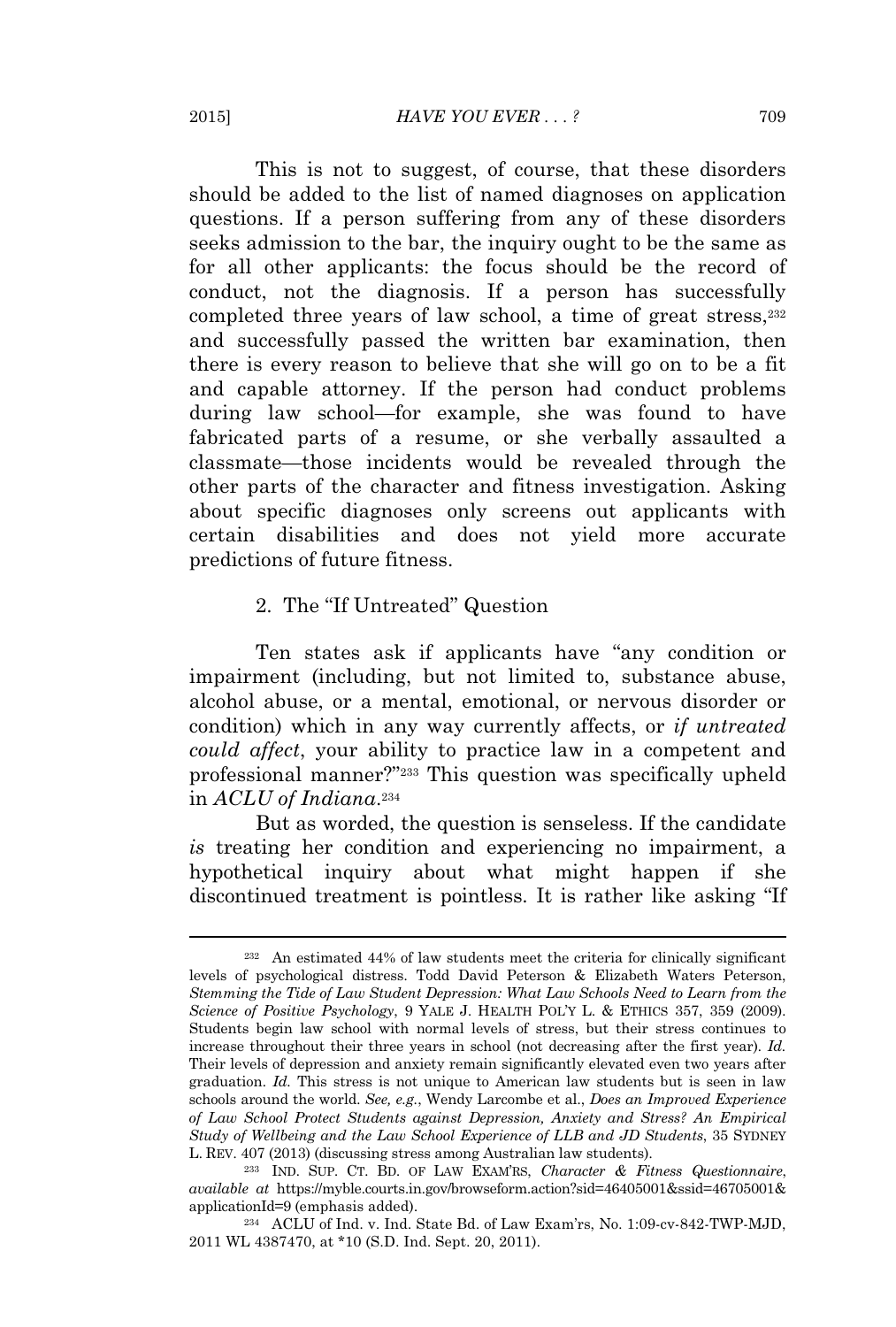you stop studying, are you at risk of failing any of your classes?" The answer would depend on a myriad of factors, including the point in the semester one stops studying, the course one is taking, one's innate intelligence, one's previous knowledge of the subject area, and more. It is both impossible to accurately predict and pointless to speculate—because the candidate has no intention of ceasing to study, there is no reason to ask the hypothetical. The same comparison could also be drawn to a physical disability, such as diabetes. If an applicant with diabetes controls her condition with diet and medication, would the bar examiners ask her whether she could be impaired should she stop her treatment? The answer is surely no.

The "if untreated" question requires only a modest amendment to bring it into compliance with the ADA, and in fact, this is essentially one of the revised NCBE questions.<sup>235</sup> If the "if untreated could affect" language were deleted, the question would read "Do you have any condition or impairment (including, but not limited to, substance abuse, alcohol abuse, or a mental, emotional, or nervous disorder or condition) which in any way currently affects your ability to practice law in a competent and professional manner?" With this amendment, the question is limited to "currently affects" and thus the question is permissible.

The *ACLU of Indiana* court upheld this question by stating that it was "narrowly focused on the *current* time period." <sup>236</sup> The court held specifically that these questions were "permissible under the ADA" "because [they] appropriately bear on the applicant's *current* ability to practice law." 237

But the court critically misread the question. The clause "if untreated could affect" relates to the *future*, not the present. If this clause were omitted, the court's interpretation of the question as focusing only on current fitness would be correct, and the question would be permissible. Questions about current fitness are appropriate and permitted. However, the "if untreated" clause necessarily requires applicants and bar examiners to speculate about an event that may never occur. Therefore, this clause must be deleted.

<sup>235</sup> New NCBE Question 26(a) asks "Do you currently have any condition or impairment (including, but not limited to, substance abuse, or a mental, emotional, or nervous disorder or condition) that in any way affects your ability to practice law in a competent, ethical, and professional manner?" *See supra* Part II.C.

<sup>236</sup> *ACLU of Ind.*, 2011 WL 4387470, at \*10.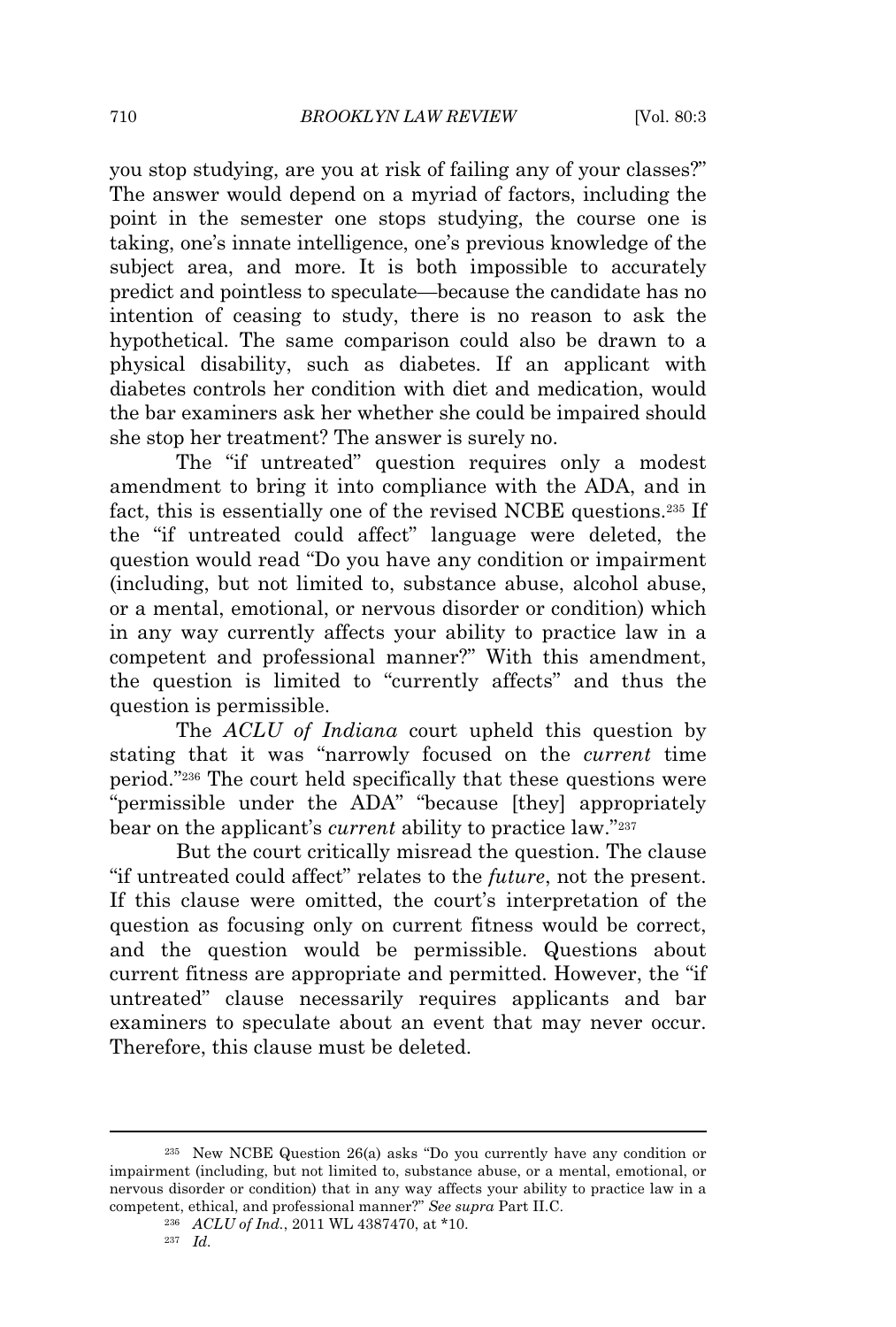#### 3. Preambles

Over time, many states have added a preamble to their mental health questions. Some current preambles urge applicants who need mental health treatment to obtain it and not be deterred by the application questions.<sup>238</sup> Some preambles define terms such as "ability to practice law" and "currently" (in the context of "any condition that *currently* impairs . . . ").<sup>239</sup> Most disclaimers state that mental health treatment will not necessarily result in the denial of bar admission. The efficacy of these disclaimers is questionable.<sup>240</sup> Many bar applicants may not believe the disclaimers and fear that disclosure of treatment will result in delays or denials of their applications. Whether bar examiners truly abide by these sentiments is also questionable.

The Texas application's preamble is perhaps more threatening than comforting:

If you have received mental health counseling or have been hospitalized for mental health reasons and do not know the diagnosis which was made, you should contact the health care provider responsible for your care and inquire as to whether you were diagnosed with bi-polar disorder, schizophrenia, paranoia, or any other psychotic disorder. In answering the following questions, you are entitled to rely on the diagnosis of your treating health care provider. You do not need to report any counseling, treatment, or hospitalization, which was for a diagnosis other than those included in the following questions.

"Good moral character" includes qualities of honesty, fairness, candor, trustworthiness, observance of fiduciary responsibility, respect for and obedience to the laws to the state and the nation, and respect for the rights of others and for the judicial process.

"Currently" does not mean on the day of, or even in the weeks or months preceding the completion of the application. Rather, it means recently enough so that you believe that there is something that may have an ongoing impact on your ability to be an attorney.

COMM. OF BAR EXAM'RS, STATE BAR OF CAL., APPLICATION FOR EXTENSION OF DETERMINATION OF MORAL CHARACTER 12, *available at* http://www.calbar.ca.gov/Portals/0/ documents/exmcwebform.pdf (last visited Mar. 15, 2015).

<sup>240</sup> Maher & Blum, *supra* note 43, at 833.

<sup>238</sup> *See, e.g*., Preamble of Arkansas discussed *infra* Part III.A.3.

<sup>239</sup> Emphasis added. For example, California's preamble includes the following definitions:

<sup>&</sup>quot;Ability to practice law" includes performing services in a court of justice, in any manner, throughout its various stages and in conformity with adopted rules of procedure. In a larger sense it includes providing legal advice and counsel and preparation of legal instruments and contracts by which legal rights are protected. Law practice may also include the resolution of legal questions for consumers by advice and action if difficult or doubtful legal questions are involved, which, to safeguard the public, reasonably demand the application of a trained legal mind.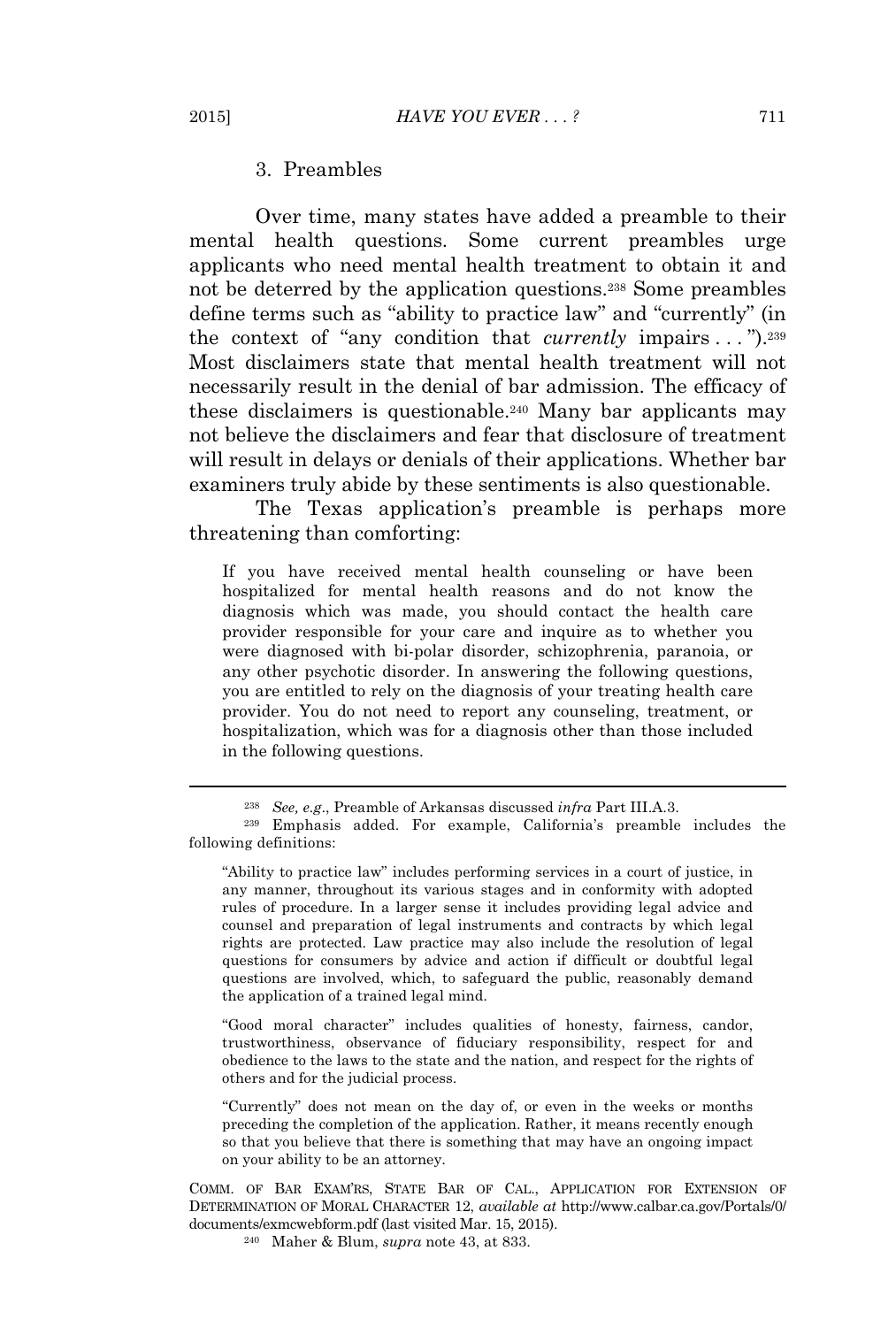A "yes" response to either of the following questions does not mean necessarily that you will be found to lack the fitness required for admission to the Bar. The Board is sensitive to confidentiality concerns. Please refer to Rule I(d) of the Rules Governing Admission to the Bar of Texas concerning confidentiality.<sup>241</sup>

Saying that a "yes response...does not necessarily mean you will be found to lack the fitness required for admission to the Bar" could be interpreted as saying an affirmative answer creates a rebuttable presumption of unfitness.

Arkansas's application has the following preamble and questions:

According to Rule XIII of the Rules Governing Admission to the Bar of Arkansas—"every applicant for admission to practice by examination and every applicant for reinstatement of license to practice must be of good moral character and mentally and emotionally stable. The determination of the eligibility of every such applicant shall be made by the Board and the burden of establishing eligibility shall be on the applicant."

The following questions 10(e) through 10(g) are designed to elicit information in light of the standards set forth above. Your responses to the following questions are treated in absolute confidence by the Arkansas State Board of Law Examiners. However, in the event your responses to the inquiries below establish serious concerns about your current ability to represent the citizens of Arkansas as a licensed lawyer, further inquiry may result. Such additional inquiries will be as limited in scope as possible, and will likewise remain confidential to the extent possible.

Applicants with a history of mental or emotional infirmity or history of substance or alcohol abuse have been admitted to the Bar of Arkansas in the past. The mere revelation of treatment for mental or emotional infirmities, or substance or alcohol abuse, is not, in itself, a basis upon which an applicant is ordinarily denied admission. The questions below have been narrowly drawn to acquire information on the most serious instances of mental or emotional infirmity, or substance or alcohol abuse. The Arkansas State Board of Law Examiners does not seek information that is fairly characterized as "situational counseling." Examples of such counseling include stress counseling, domestic counseling, grief counseling, and counseling for eating or sleeping disorders.

(e) Have you ever been declared, or are you presently, a ward of any court of competent jurisdiction; or have you ever been adjudicated, or are you presently, an incompetent or insane person as determined by any court of competent jurisdiction?

<sup>241</sup> TEX. BD. OF LAW EXAM'RS, GEN. APPLICATION FOR ADMISSION TO THE BAR OF TEX. 9 [hereinafter TEX. APP.], *available at* http://www.ble.state.tx.us/pdfs/Applications/ Gen\_App.pdf (last visited Mar. 16, 2015).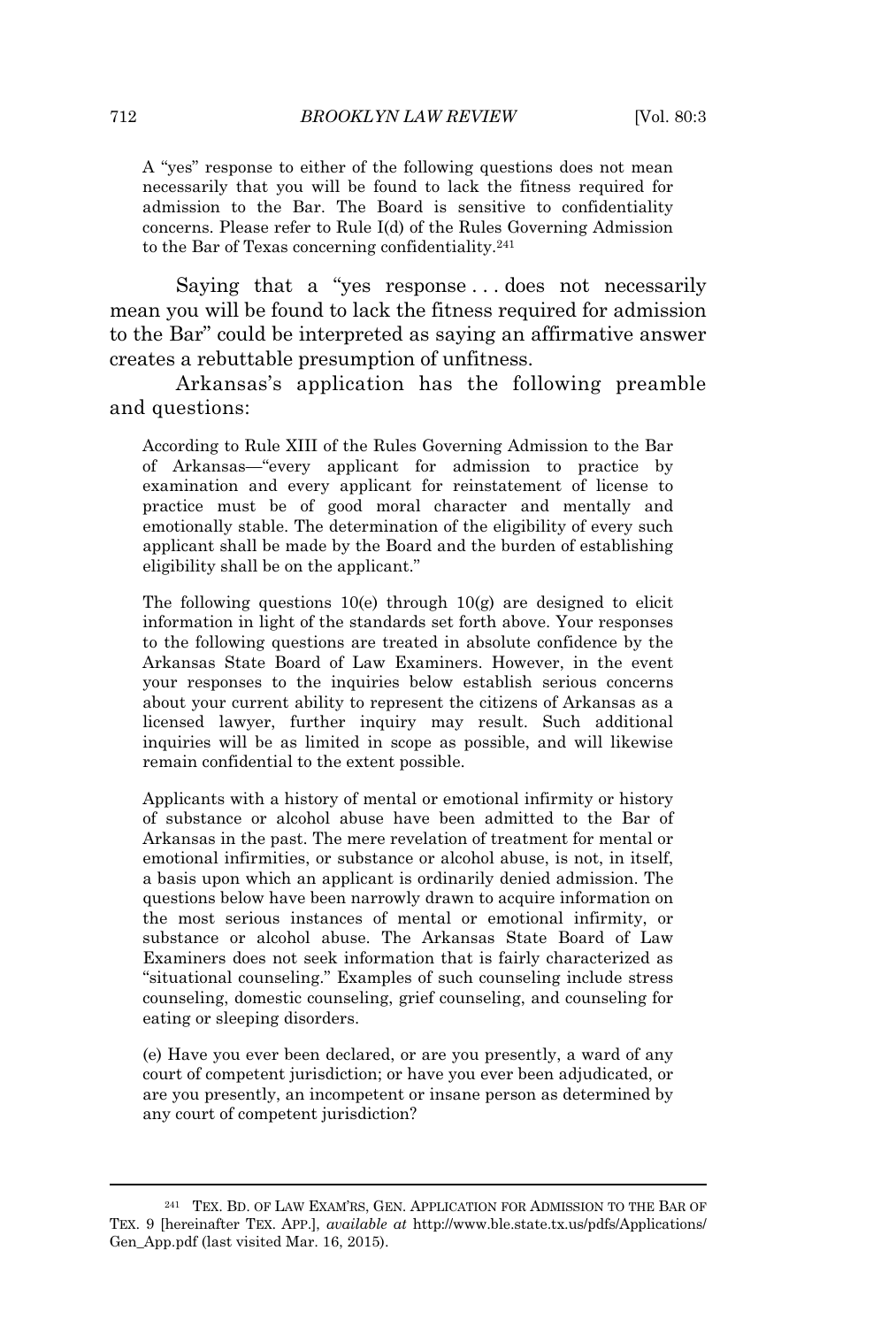(f) Do you currently have any condition or impairment including, but not limited to, mental or emotional infirmity, alcoholism, substance abuse, or nervous disorder or condition which in any way currently affects, or if untreated could affect, your ability to practice law in a competent and professional manner in this jurisdiction?

If yes, briefly describe the condition or impairment.

(g) Are you currently utilizing or being treated with prescription drugs or other substances in order to manage a mental or emotional infirmity, alcoholism, substance abuse, or nervous disorder or condition?

If yes, briefly describe the prescription drugs or other substances, and the purpose for which prescribed.<sup>242</sup>

The Arkansas Preamble is somewhat amusing because it describes the questions as "narrowly drawn," yet the question about "prescription drugs or other substances" is perhaps the broadest in the country. One can imagine a laundry list of prescription or holistic medications a law student may be taking for "mental or emotional infirmity," none of which has any bearing on her ability to practice law. For example, insomnia can be described as a mental or emotional condition and is one that commonly afflicts law students. An applicant taking prescription Ambien or over-thecounter melatonin would technically need to list it here. An applicant who is nervous about traveling on an airplane would need to disclose her use of Xanax for a flight. Any applicants taking anti-depressants would need to disclose that here. And in each of these examples, bar examiners would have no qualms admitting a candidate using such substances, so the question is absurdly broad.

Nevada's preamble still seems to require disclosure of situational counseling:

Questions regarding professional counseling, treatment, and medication are not intended to unnecessarily invade the applicant's privacy or to discourage applicants from seeking professional assistance. The Board of Bar Examiners and the Character and Fitness Committee seek this information pursuant to their character and fitness guidelines. Applicants must disclose this information. Occasional short‐term counseling for relationship problems or situational stress, standing alone, are not reasons for further inquiry.<sup>243</sup>

Nevada's application does state that situational counseling alone is not a reason for "further inquiry," but given

<sup>242</sup> SUP. CT. OF ARK. OFF. OF PROF'<sup>L</sup> PROGRAMS, APPLICATION FOR ADMISSION ON MOTION 6-7, *available at* https://courts.arkansas.gov/sites/default/files/tree/AOM% 20ap%202013%20in%20PDF.pdf (last visited Mar. 16, 2015).

<sup>243</sup> STATE BAR OF NEV., APPLICATION FOR ADMISSION (on file with author).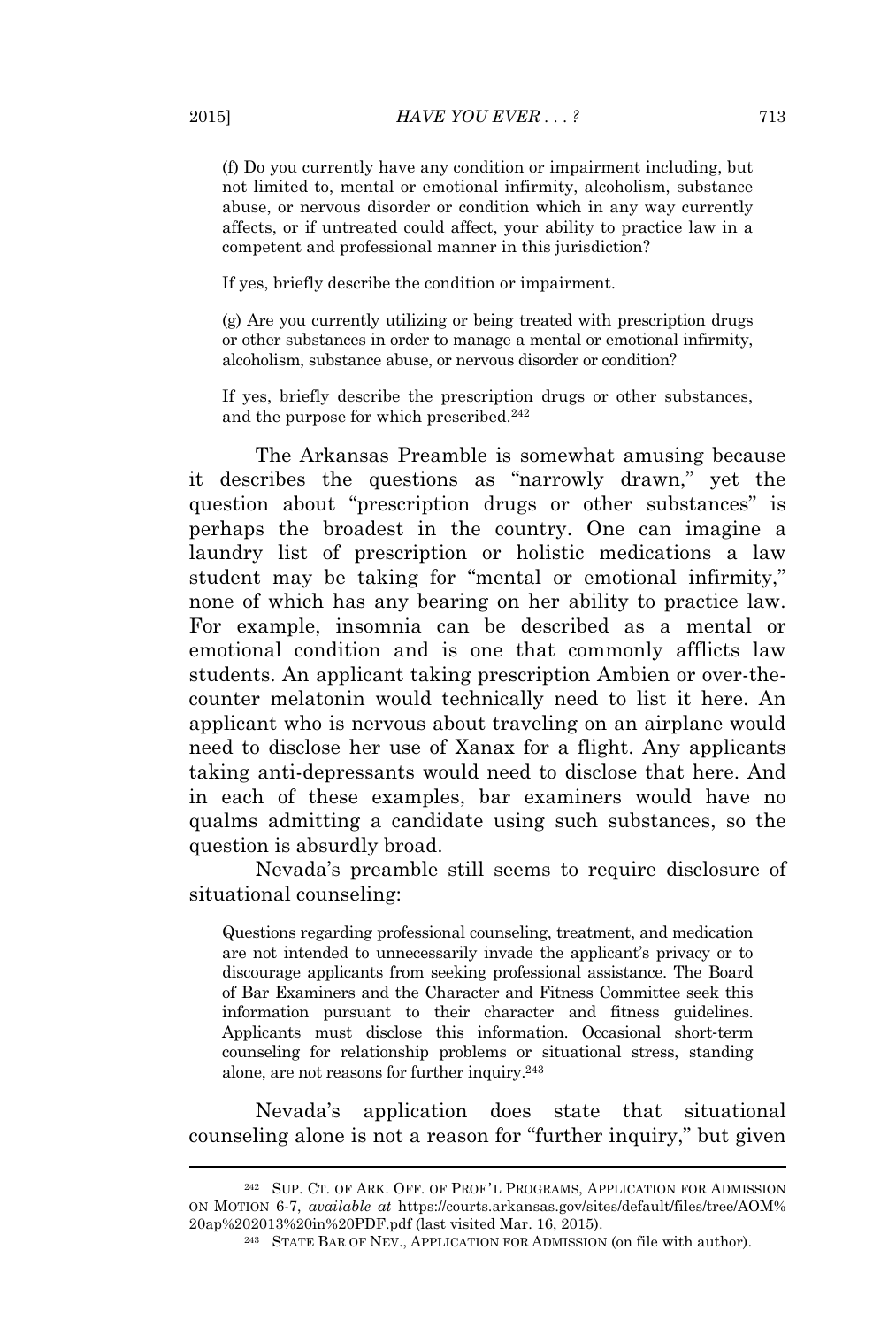that this is true, applicants should not need to disclose such counseling at all.

Iowa's disclaimer language, on the other hand, is particularly good. It reads as follows:

The Board understands that mental health counseling or treatment is a normal part of many persons' lives and such counseling or treatment does not of itself disqualify an applicant from the practice of law. Furthermore, the Board does not wish to pry into the private affairs of applicants. However, the Board is obligated by the Supreme Court of Iowa's rules governing admission to the Bar to determine whether an applicant is physically and mentally fit to practice law, and therefore, must inquire into such matters to the extent necessary to make such determination. The Board is not seeking disclosure of counseling or treatment for a traumatic or upsetting event such as death, break-up of a relationship, or a personal assault, even if such event does affect the applicant's ability to practice law for a limited time.<sup>244</sup>

While many states include similar disclaimers, Iowa's disclaimer is well-crafted because it recognizes that mental health counseling is "a normal part of many persons' lives" and expresses the Board's distaste for prying into a candidate's private life. The specific exclusion of situational counseling is good, although given the stress of law school<sup>245</sup> and the high number of law students who could benefit from counseling to better manage this stress, Iowa ought to add "stress of law school" to its list.<sup>246</sup>

4. Other Types of Questions

Georgia uses two of the NCBE questions and also asks, "Has your functioning at school or at work ever been sufficiently impaired (as the result of substance abuse, alcohol abuse, or a mental, emotional, or nervous or behavior disorder or condition) as to require inpatient or outpatient

<sup>244</sup> IOWA JUDICIAL BRANCH, BAR EXAM APPLICATION FORM 21 [hereinafter IOWA APP. FORM], *available at* http://www.iowacourts.gov/wfdata/files/ProfessionalRegulation/ BarExam/Bar\_Application.pdf (last visited Apr. 20, 2015).

<sup>245</sup> *See supra* note 232.

<sup>246</sup> Further to Iowa's credit, it asks applicants only "Do you have any condition or impairment that currently impairs your ability to practice law?" IOWA APP. FORM, *supra* note 244, at 22. It then defines "condition or impairment" as "any physiological, mental or psychological condition, impairment or disorder, including drug addiction and alcoholism," and defines "ability to practice law." *Id.* at 20-21. This question is permissible under the ADA because it allows a candidate whose mental illness is well controlled to answer in the negative and does not screen out applicants with disabilities.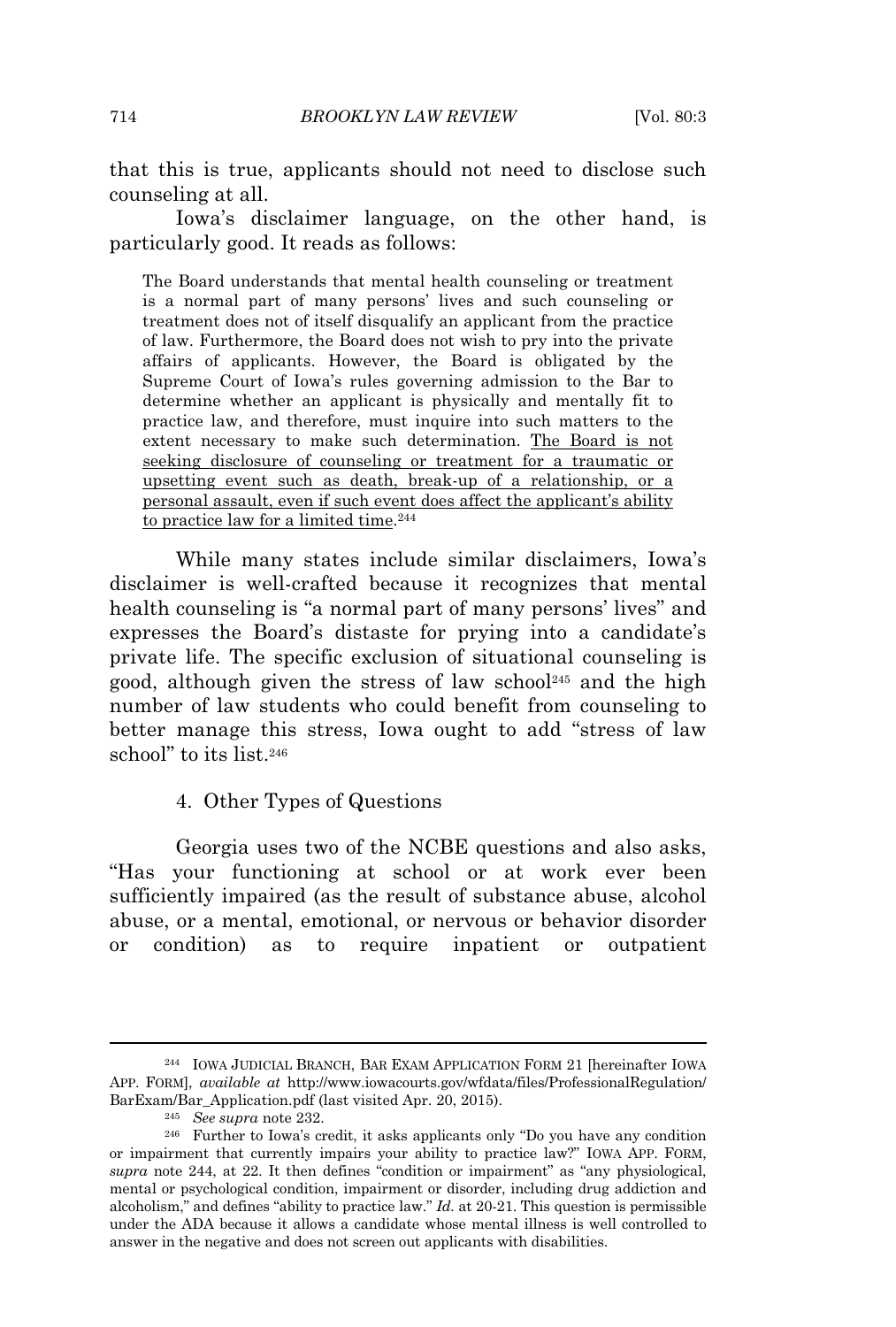treatment?" <sup>247</sup> Georgia does include a preamble that states it does not seek information about situational counseling. This question could be viewed as appropriately focused on conduct, or it could be seen as overbroad, particularly because "outpatient" treatment could mean a weekly session with a therapist. If an applicant seeks treatment before she becomes impaired, does she answer this question with a yes or a no? The question seems to be asking about only conditions that impair functioning, but it is not clear.

Ohio revised its questionnaire in March 2014, at the same time the NCBE was revising its questions, but Ohio opted to continue using questions that violate the ADA. Its application asks if applicants have "suffered from, been diagnosed with, or been treated for bipolar disorder, schizophrenia, delusional disorder (paranoia), or any other psychotic disorder" within the last 10 years.<sup>248</sup> It then asks about any "physical condition (e.g., stroke, head injury, dementia, brain tumor, heart disease) that has resulted in significant memory loss, significant loss of consciousness, or significant confusion" within the last 10 years.<sup>249</sup> This question is quite broad. It seems that even a candidate who suffered a concussion from sports or a car accident would need to answer affirmatively.

Minnesota asks an odd question: "Within the past two years, have you discontinued treatment or medication for a condition that at any time impaired your ability to meet the Essential Eligibility Requirements for the practice of law set forth in Rule 5A?"<sup>250</sup> This question is overbroad because it would require an applicant who has been functional for two years to disclose past treatment if her condition has improved to the point that her treatment plan has been reduced. In effect, the application punishes an applicant for "improving" enough to no longer need medication.

Virginia asks the specific diagnosis discussed in Part III.A.1, but Virginia's list includes major depression.<sup>251</sup>

<sup>&</sup>lt;sup>247</sup> SUP. CT. OF GA. OFFICE OF BAR ADMISSIONS, APP. OF FITNESS TO PRACTICE LAW IN GA., *available at* https://www.gabaradmissions.org/browseprintform.action?formId=1 (last visited Mar. 14, 2015).

<sup>248</sup> SUP. CT. OF OHIO, OFFICE OF BAR ADMISSIONS, NAT'<sup>L</sup> CONF. OF BAR EXAM'RS (NCBE), APP. TO THE BAR OF OHIO 15 (on file with author).

<sup>249</sup> *Id.*

<sup>250</sup> MINN. BD. OF LAW EXAM'RS, *App. for Adm*., *available at* http://www.ble.state.mn.us/file/Bar%20Application%202014%20-%20fill%20in(6).pdf (last visited Apr. 5, 2015).

<sup>251</sup> VA. BD. OF BAR EXAMR'S, *Character and Fitness Questionnaire*, *available at* http://barexam.virginia.gov/pdf/SampleCFQ.pdf (last visited Apr. 5, 2015).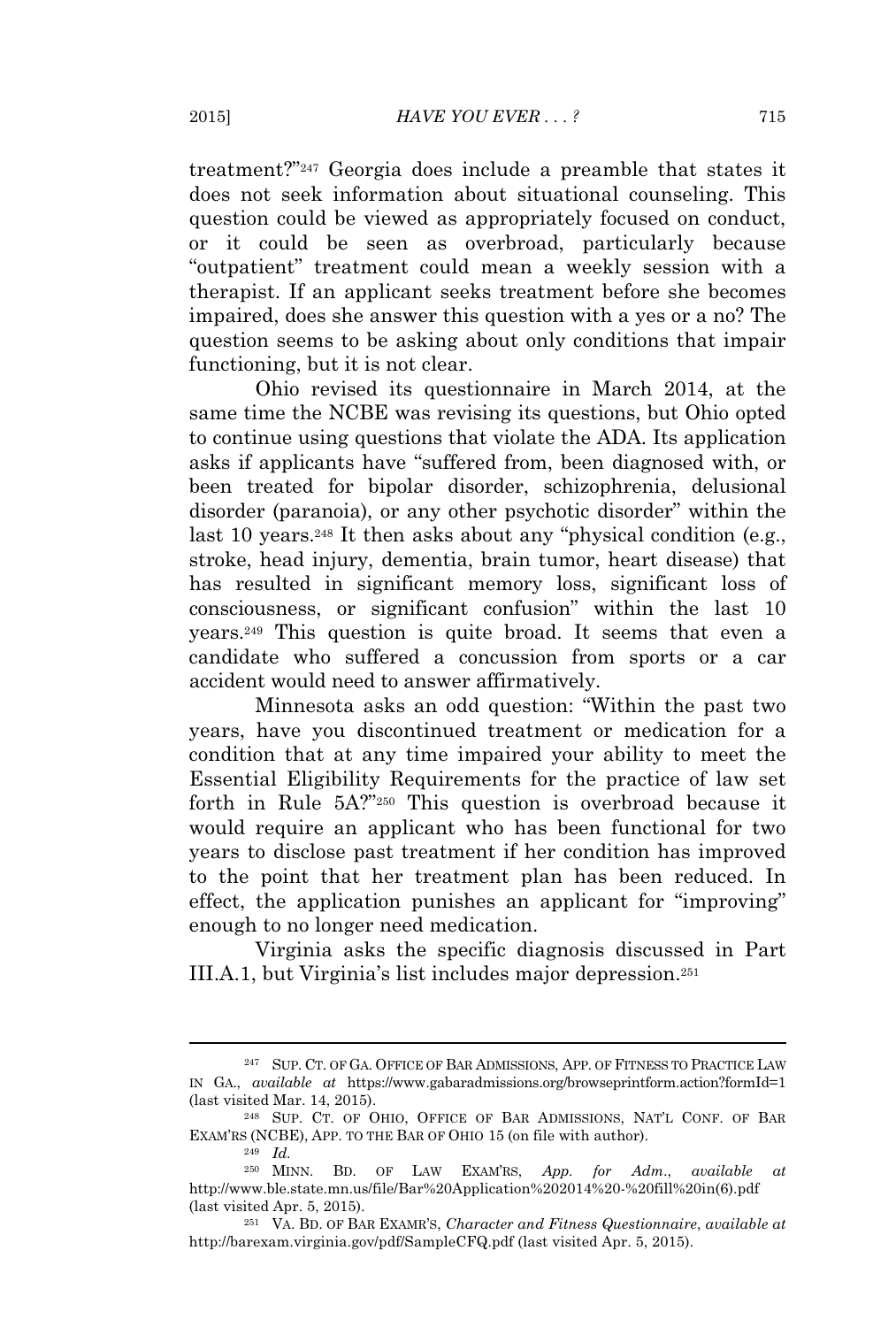Texas largely retains the questions upheld in *Texas Applicants*:

(a) Within the last ten (10) years, have you been diagnosed with, or have you been treated for, bi-polar disorder, schizophrenia, paranoia, or any other psychotic disorder?

(b) Have you, since attaining the age of eighteen or within the last ten (10) years, whichever period is shorter, been admitted to a hospital or other facility for the treatment of bi-polar disorder, schizophrenia, paranoia, or any other psychotic disorder?

If you answered "YES" to any part of Question 11, provide details on a *Continuation Form.* Include date(s) of diagnosis and treatment, a description of your course of treatment and a description of your present condition. Include the name, current mailing address, and telephone number of each person who treated you, as well as each facility where you received treatment, and the reason for each treatment. You may also include information as to why, in your opinion or that of your health care provider, your illness or disorder will not affect your ability to practice law in a competent and professional manner.<sup>252</sup>

The last sentence is particularly ridiculous. A candidate *may* include a statement from her doctor explaining that her condition will not affect her ability to practice law? If bar examiners do ask about mental illness, the inquiry should focus on one's ability to practice law, and the treating provider is the best source of such an evaluation.

## *B. States That Do Not Ask about Mental Health*

Nine states do not ask about mental health history on their bar applications. Alaska first defines "ability to practice law," then asks only one question: "Are you currently suffering from any disorder that impairs your judgment or that would otherwise adversely affect your ability to practice law? If yes, please explain." <sup>253</sup> This question is well-formulated because it focuses on present abilities, not on history or on certain suspect diagnoses.

Arizona asks even less: "Is there any other information, incident(s), or occurrence(s) which is not otherwise referred to in your response to this application which, in your opinion, may have a bearing, either directly or indirectly, positively or negatively,

<sup>252</sup> TEX. APP., *supra* note 241.

<sup>253</sup> ALASKA BAR ASS'N, APPLICATION FOR ADMISSION TO THE ALASKA BAR ASS'N, *available at* https://www.alaskabar.org/servlet/download?id=1486 (last visited Mar. 14, 2015).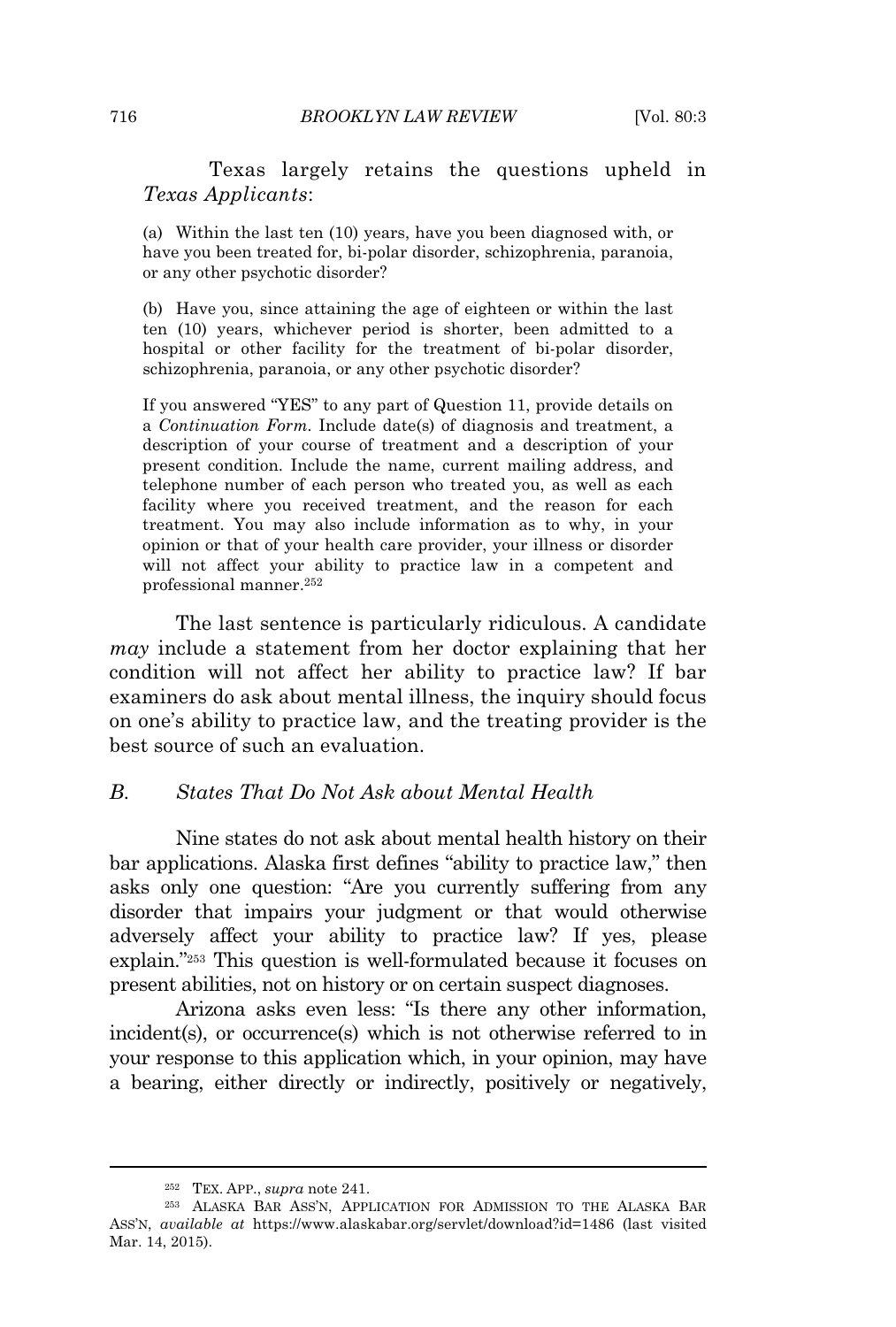upon your ability to practice law actively and continuously? If yes, please explain fully in the comment box below." 254

## IV. IS THE INQUIRY "NECESSARY?"

As explained in Part I, Title II of the ADA prohibits state bar associations from applying any eligibility criteria that screen out a disabled individual unless that screening criteria "can be shown to be necessary for the provision of the service, program, or activity being offered." <sup>255</sup> The burden of proving that these inquiries are necessary falls on the bar examiners.<sup>256</sup> This Article argues that if bar examiners cannot show that their inquiries are *effective* at achieving the stated goal of reducing the number of unfit lawyers, then the inquiry cannot be *necessary*. This section shows that bar examiners' questions about mental health are not effective in reducing the number of unfit attorneys and therefore the questions are impermissible under the ADA.

## *A. There is No Adequate Justification for the Inquiry*

#### 1. Bar Examiners are Not Mental Health Experts

Bar examiners have, in many ways, an impossible task. Predicting which applicants are likely to commit misconduct in the future is extraordinarily difficult, perhaps near impossible.<sup>257</sup> This is in part because the rate of misconduct among the total number of attorneys is so very small—fractions of 1%.<sup>258</sup> Many authors have questioned the notion that bar examiners are capable of making accurate predictions about future fitness at all, not just on mental health grounds.<sup>259</sup>

<sup>259</sup> In the 1970s, an ABA committee wanted to see if a character test could be developed to screen students for unfitness before those students began law school. *See* Alan M. Dershowitz, *Preventive Disbarment: The Numbers Are Against It*, 58 ABA J. 815, 815 (Aug. 1972). At that time, Alan Dershowitz warned that "[i]t would be unrealistic in the extreme . . . to attempt to predict all violations of ethical norms." *Id.* at 817. He explained that it is impossible to reduce the number of false positives (students wrongly predicted to be ethical violators in the future) due to the very low number of ethical violators in total. *Id.* He also attacked the efficacy of incorporating a "human element—the interviewer or investigator—" by explaining that science does not support the notion that individual experts would be more accurate at these

<sup>254</sup> ARIZ. SUP. CT. CERT. AND LIC. DIV., CHARACTER AND FITNESS APP. FOR EXAM APPLICANTS 11, *available at* https://elicense02.az.gov/app/azsc/ (last visited Mar. 14, 2015).

<sup>255</sup> 28 C.F.R. § 35.130(b)(8) (2014).

<sup>256</sup> *See supra* notes 22-23 and accompanying text.

<sup>257</sup> *See, e.g.*, Stone, *supra* note 31, at 352-53.

<sup>258</sup> *See* AM. BAR ASS'N, SURVEY ON LAWYER DISCIPLINE SYSTEMS 2012-2013, *available at* http://www.americanbar.org/groups/professional\_responsibility/resources/ surveyonlawyerdisciplinesystems20122013.html (last visited May 11, 2015).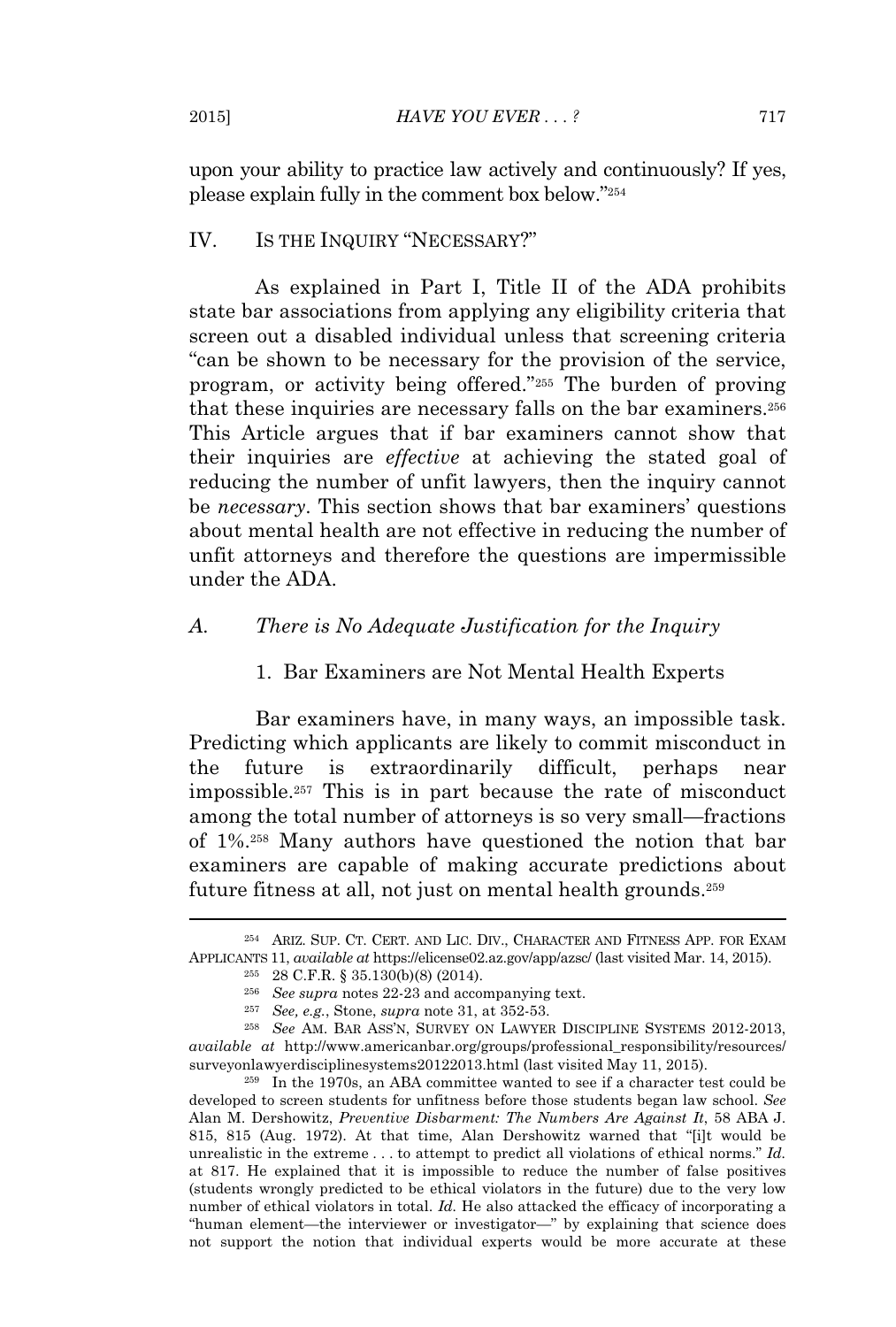Bar examiners argue that applicants must disclose their mental health history "to enable bar examiners to evaluate sufficiency of [applicants'] treatment and to determine their current fitness." <sup>260</sup> But this argument is contingent on the assumption that bar examiners are capable of evaluating an applicant's treatment and current fitness. The evidence shows that they are not.

Mental health professionals have long recognized that predicting the future behavior of patients is extremely difficult. For example, a meta-analysis of the literature in 2010 concluded that various tools used to predict which mentally ill patients would become violent had only "moderate predictive" value.<sup>261</sup> As a result of this low level of accuracy, the authors of that study concluded that such predictions should not be used for "decision making that is contingent on a very high level of predictive accuracy." <sup>262</sup> Another study found that future incidences of violence were accurately predicted in 71.4% cases of schizophrenic patients and a lack of future violence was accurately predicted in 87.5% of cases.<sup>263</sup> Other studies about patients with a variety of diagnoses found that psychiatrists accurately predicted nonviolence in 88% of cases and accurately predicted violence in only 37%.<sup>264</sup>

No bar examiner should be comfortable denying a law license to an applicant given this level of inaccuracy. And these numbers are attempting to predict future incidences of *violent* behavior—something that has been studied for decades. In contrast, there are virtually no studies evaluating the connection between past mental health diagnosis or treatment and future misconduct of a much less serious nature, such as the mishandling of client funds or failure to communicate with a client.<sup>265</sup>

Mental health professionals agree that past diagnosis or treatment of mental illness has no predictive value on an applicant's ability to practice law in the future.

predictions than purely statistical evaluations. *Id.* at 818-19. Dershowitz was quite pessimistic about such a proposal, saying that "any attempt to predict attorney misconduct, whether among first-year law students or law school applicants, is necessarily doomed to failure." *Id.* at 819.

<sup>260</sup> Pobjecky, *supra* note 36, at 35.

<sup>261</sup> Min Yang et al., *The Efficacy of Violence Prediction: A Meta-Analytic Comparison of Nine Risk Assessment Tools*, 136 PSYCHOL. BULL. 740, 761 (2010).

<sup>262</sup> *Id.*

<sup>263</sup> Shing-Chia Chen et al., *Clinical Prediction of Violence Among Inpatients with Schizophrenia Using the Chinese Modified Version of Violence Scale: A Prospective Cohort Study*, 51 INT'<sup>L</sup> J. OF NURSING STUD. 198, 201 (2014).

<sup>264</sup> Rachel Haim et al., *Predictions Made by Psychiatrists and Psychiatric Nurses of Violence by Patients*, 53 PSYCHIATRIC SERVS. 622, 623 (2002).

<sup>265</sup> *See* discussion of Leslie C. Levin's study *infra* Part IV.A.2.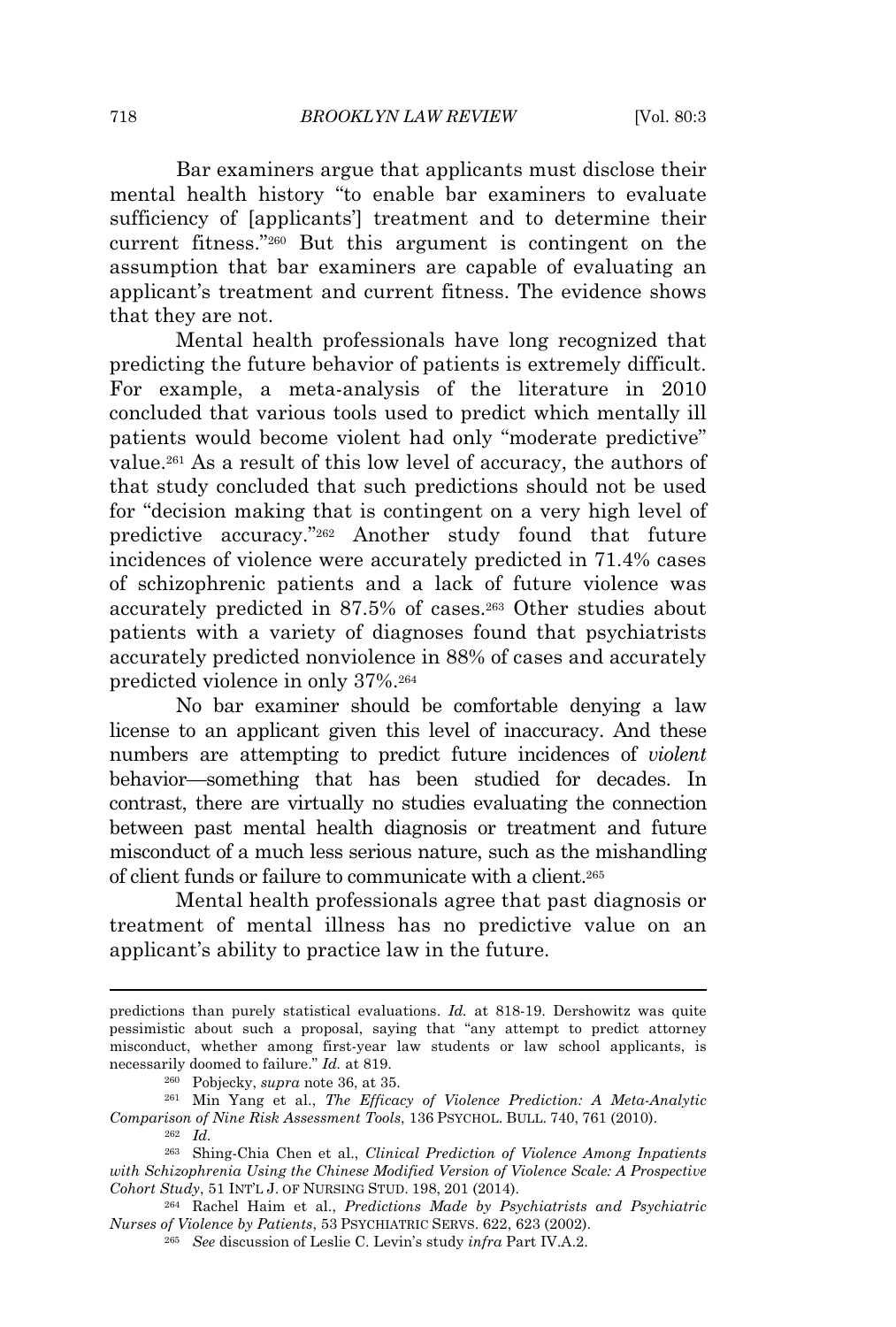Treatment for mental disorder provides no basis for assuming that an applicant's ability to practice law in a competent and ethical manner is impaired ... . Research and clinical experience demonstrate that the receipt of mental health treatment is not predictive of a person's ability to carry out responsibilities with competence and integrity. Nor does the evidence in the field indicate that bar examiners or mental health professionals can predict inappropriate or irresponsible behavior on the basis of a person's mental status.<sup>266</sup>

Bar examiners are usually lawyers with no training in psychology or psychiatry. Mental health professionals acknowledge that *they* cannot accurately predict who will be unfit to practice law in the future and who will not.<sup>267</sup> Yet bar examiners, who have no expertise in mental health, believe that they can—and indeed, must—make these determinations. In a statement that can only be viewed with comic disbelief, one Florida bar examiner has defended bar examiners' ability to make these judgments. He explains that, armed only with the DSM-III,<sup>268</sup> "one need not have a background in psychology" to evaluate the mental health of bar applicants.<sup>269</sup> Ironically, at the time he made this statement, the DSM-III was two years out of date, having been replaced with the DSM-III-R in 1987.<sup>270</sup> One commentator has replied that "advocating the use of [the DSM] by nonexperts to make a finding of fact is irresponsible and unrealistic. It is analogous to giving a psychiatrist a criminal law hornbook and expecting him or her to successfully defend a client in a murder trial." 271

The report of the special master (who had both a J.D. and an M.D.) in the *Rhode Island* case concluded that "[r]esearch has failed to establish that a history of previous psychiatric treatment can be correlated with an individual's capacity to function effectively in the workplace[,]" and that "there is no empirical evidence demonstrating that lawyers who have had psychiatric treatment have a greater incidence of subsequent disciplinary action by the bar or any other

<sup>266</sup> Herr, *supra* note 48, at 641 n.30, (quoting COMM'N ON DISABILITY LAW ON PROPOSED CONN. BAR ASS'<sup>N</sup> APPLICATION, REPORT OF THE SECTION ON HUMAN RIGHTS AND RESPONSIBILITIES AND THE RESOLUTION CONCERNING INQUIRIES INTO MENTAL HEALTH TREATMENT OF BAR APPLICANTS 5 (Feb. 1994)).

<sup>267</sup> Herr, *supra* note 48, at 642.

<sup>268</sup> The *Diagnostic and Statistical Manual of Mental Disorders* (DSM) is published by the American Psychiatric Association. It offers a common language and standard criteria for the classification of mental disorders and is widely relied upon by mental health professionals.

<sup>269</sup> Pobjecky, *supra* note 35, at 19.

<sup>270</sup> Maher & Blum, *supra* note 43, at 838 n.55.

<sup>271</sup> Gail Edson, Comment, *Mental Health Status Inquiries on Bar Applications: Overbroad and Intrusive*, 43 U. KAN. L. REV. 869, 896 (1995).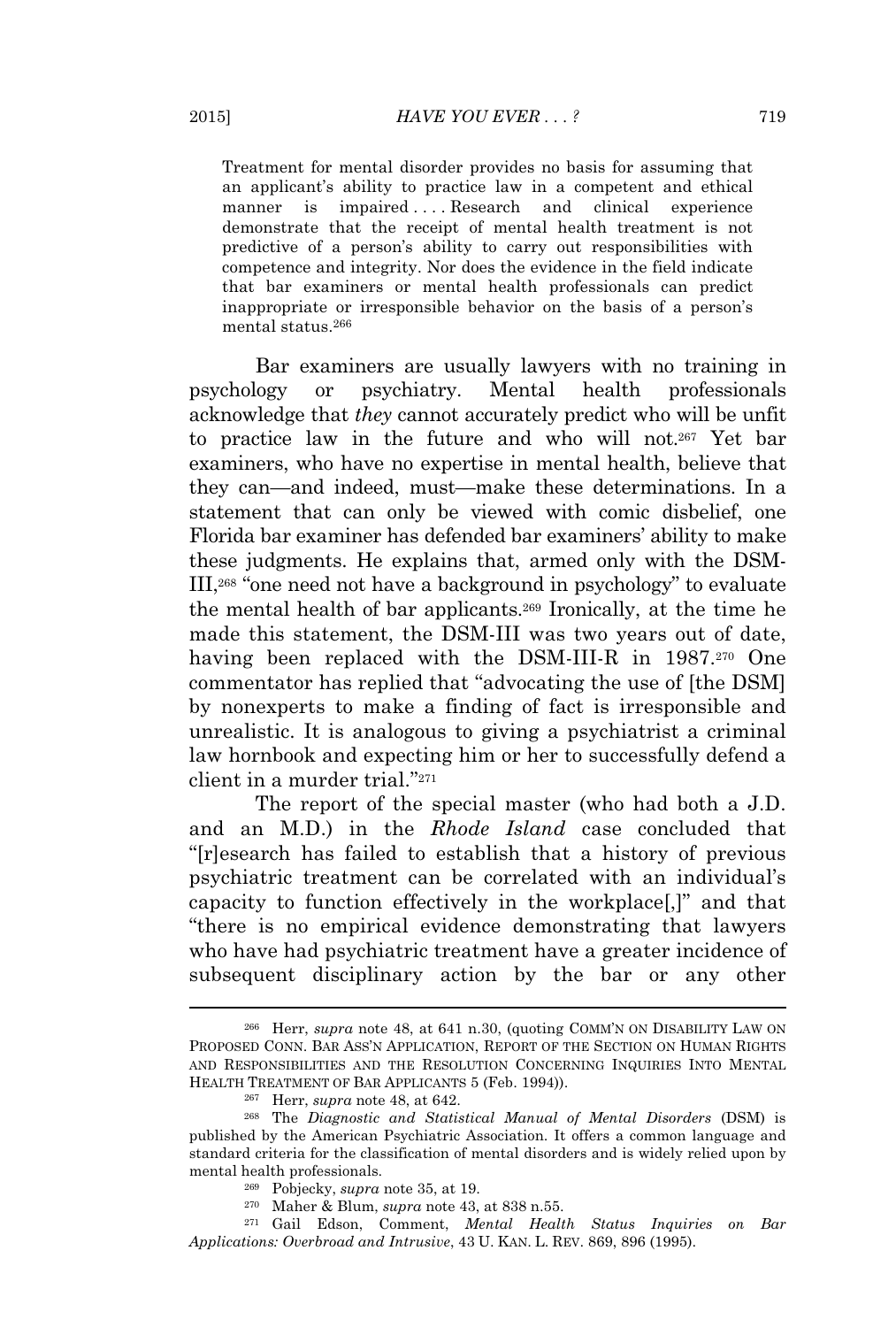regulatory body in comparison with those who have not had such treatment."<sup>272</sup> Furthermore, "most disciplinary problems and grievance issues arise after an attorney has been in practice for a number of years, and in nearly all such cases no indicators of future difficulty manifested themselves at the time of original licensure."<sup>273</sup>

In *Clark*, the court placed great weight on the testimony of Dr. Howard Zonana, a medical doctor and professor at Yale University's medical and law schools.<sup>274</sup> Dr. Zonana testified that these questions are a very inefficient method of attempting to predict which applicants will be unfit lawyers.<sup>275</sup> The court noted that the bar committee performing the screening was composed of "lay individuals with no mentalhealth training" and "even mental-health practitioners would experience difficulty in predicting with accuracy the future threat posed during a lifetime of practicing law."<sup>276</sup>

The *ACLU of Indiana* plaintiffs argued that applicants who were currently in treatment for a mental disorder and functioning well did not pose a direct threat to public safety and thus should not have to answer questions about their mental health.<sup>277</sup> The court disagreed with this position on the grounds that few mental disorders can be cured<sup>278</sup> and stated that if it adopted this argument, bar examiners would not be permitted to ask applicants about their treatment, which was an important part of the analysis.<sup>279</sup> The court completely avoided any discussion of bar examiners' competence to evaluate an applicant's treatment history and to determine her current or future fitness.

The belief of some bar examiners that they are capable of assessing future mental stability is highly troubling. Some bar examiners seem to be aware of this disconnect. In 1994, the Utah State Bar Association conducted an informal study of 33 states. This study found that while most states asked about

<sup>272</sup> *In re* Petition & Questionnaire for Admission to the R.I. Bar (*Rhode Island*), 683 A.2d 1333, 1336 (R.I. 1996).

<sup>273</sup> *Id.*

<sup>274</sup> Herr, *supra* note 48, at 674 (citing Trial Transcript at 46, Clark v. Va. Bd. of Bar Exam'rs, 880 F. Supp. 430 (E.D. Va. 1995)).

<sup>275</sup> *Id.*

<sup>276</sup> *Rhode Island*, 683 A.2d at 1336.

<sup>277</sup> ACLU of Ind. v. Ind. State Bd. of Law Exam'rs, No. 1:09-cv-842-TWP-MJD, 2011 WL 4387470, at \*10 (S.D. Ind. Sept. 20, 2011).

<sup>278</sup> *Id.* ("[T]he Board's evidence shows that even if the applicant is seeking treatment, all available treatments have their limitations and there are few [mental] disorders where it is possible to be cured." (second alteration in original) (internal quotation marks omitted)).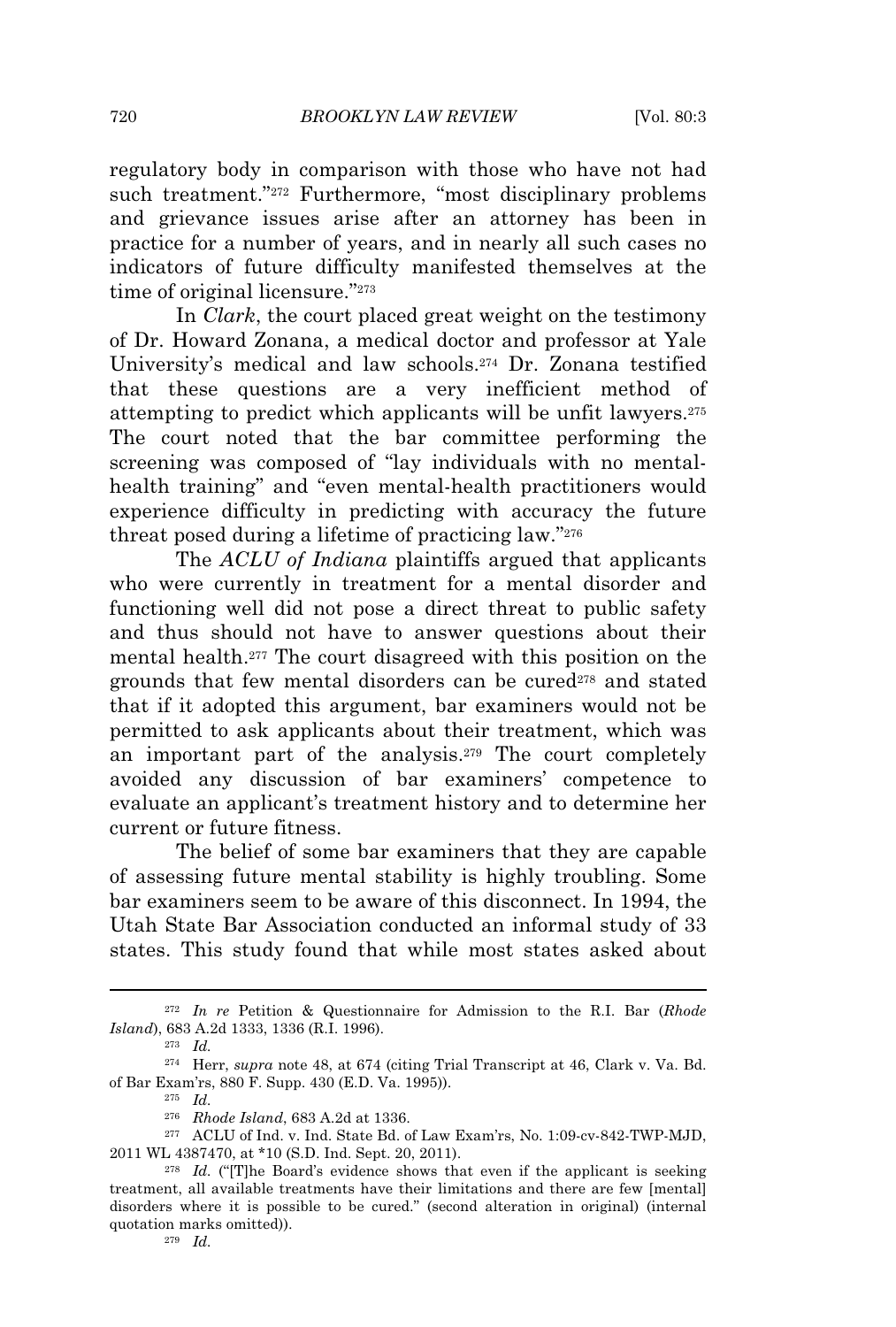mental health on their applications, "only fifteen percent of examiners stated that they could support their use of mental health inquiries with statistical or anecdotal data." <sup>280</sup> It is hard to say which is worse: bar examiners who incorrectly believe they are capable of predicting future fitness, or bar examiners who realize that their inquiries are likely fruitless but continue to make them. The acknowledged use of "anecdotal data" is particularly worrisome.

A medical doctor who serves on the Georgia Board to Determine Fitness of Bar Applicants has stated that decisionmakers need to be aware of cognitive biases that can affect their judgments.<sup>281</sup> He explains that people who do not have wide experience with a particular situation tend to generalize all cases based on their knowledge of the situation of a friend, family member, or their own personal experience.<sup>282</sup> In this way, "[t]heir own experience tends to anchor their own understanding. They tend not to recognize that their own experience with an issue is not necessarily typical and so undervalue the often most important distinctions between their experience and the present case."<sup>283</sup> One can also imagine that bar examiners, after reviewing several files of applicants with a particular diagnosis, for example, begin to feel overly confident in their knowledge of that disorder.

#### 2. Predicting Misconduct on Any Grounds Is Difficult

Only two studies have evaluated the accuracy of predicting future attorney misconduct based on bar applications. One was a very small Minnesota study involving 52 disciplined attorneys.<sup>284</sup> The author of that study later noted that it "was not conducted scientifically and involved a very small sample[.]" <sup>285</sup> The other was funded by the Law School Admissions Council (LSAC) and published in 2013 by Leslie C. Levin.<sup>286</sup> Levin's study confirmed what other authors have long argued: because the overall risk of an attorney being

<sup>280</sup> Edson, *supra* note 271, at 870.

<sup>281</sup> Ash, *supra* note 220, at 14-15.

<sup>282</sup> *Id.* at 14.

<sup>283</sup> *Id.*

<sup>284</sup> Carl Baer & Peg Coneille, *Character and Fitness Inquiry: from Bar Admission to Professional Discipline*, B. EXAM'R, Nov. 1992, at 5, 6-7.

<sup>285</sup> Margaret Fuller Corneille, *Bar Admissions: New Opportunities to Enhance Professionalism*, 52 S.C. L. REV. 609, 619 (2001).

<sup>286</sup> LESLIE C. LEVIN ET AL., LAW SCHOOL ADMISSIONS COUNCIL GRANTS REPORT SERIES, A STUDY OF THE RELATIONSHIP BETWEEN BAR ADMISSIONS DATA AND SUBSEQUENT LAWYER DISCIPLINE (2013), *available at* http://www.lsac.org/docs/defaultsource/research-(lsac-resources)/gr-13-01.pdf.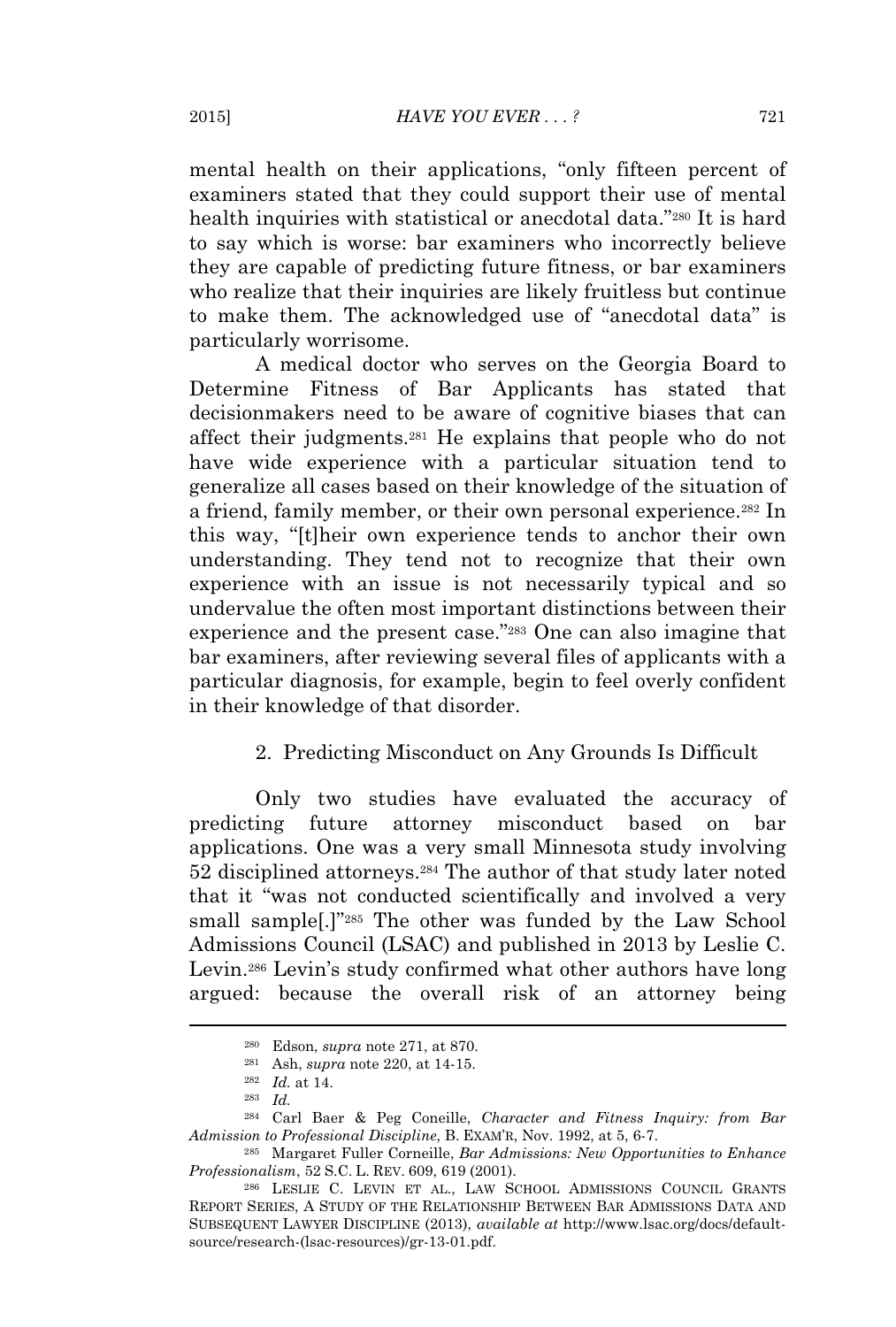disciplined is so low, the data furnished by the bar application questions is "not helpful for predicting" which attorneys will be disciplined in the future.<sup>287</sup>

Levin's study looked at 1,343 lawyers admitted to the Connecticut bar from 1989 to 1992 and their subsequent discipline history, if any.<sup>288</sup> Her report was careful to acknowledge the limitations of her study, including that "discipline is an imperfect proxy for the presence of problematic conduct for a variety of reasons, as much lawyer misconduct is never detected, reported, or sanctioned through formal channels." <sup>289</sup> However, "bar discipline identifies much of the more serious misconduct" <sup>290</sup> and is the best measure available.

Levin's study revealed that most instances of attorney misconduct occur at least 10 years after the attorney's initial licensing.<sup>291</sup> A lawyer's career may span 30 years or more. This means that bar examiners must make a prediction about that applicant's likely mental state 30 years into the future,<sup>292</sup> knowing that many mental illnesses wax and wane throughout a person's lifetime.

Levin's study found that 23.68% of the disciplined lawyers may have had psychological issues which contributed directly or indirectly to the misconduct.<sup>293</sup> This is a significant percentage, certainly. However, it is not known if those lawyers had the psychological issues before their admission or whether their conditions developed later in life.

Levin further divides "discipline" into "severely disciplined" for the worst misconduct and "less severely disciplined" for more minor misconduct.<sup>294</sup> Levin found that there were *no* cases where an applicant who reported a mental health issue on her bar application was later severely disciplined.<sup>295</sup> However, there was an increased rate of less severe discipline among lawyers whose applications included a mental health issue.<sup>296</sup> The study found that the baseline probability of an applicant with no reported mental health problems to be disciplined was 2.5%, and the probability of an applicant with a

<sup>296</sup> *Id.*

<sup>287</sup> *Id.* at 2.

<sup>288</sup> *Id.* at 5.

<sup>289</sup> *Id.* at 6.

<sup>290</sup> *Id.*

<sup>291</sup> *Id.* at 16.

<sup>292</sup> Maher & Blum, *supra* note 43, at 827 ("Even if there were some way to determine the mental and emotional fitness of applicants at the time of application, there is no guaranty that applicants' fitness will remain constant.").

<sup>293</sup> Levin, *supra* note 286, at 16.

<sup>294</sup> *Id.* at 19.

<sup>295</sup> *Id.* at 24.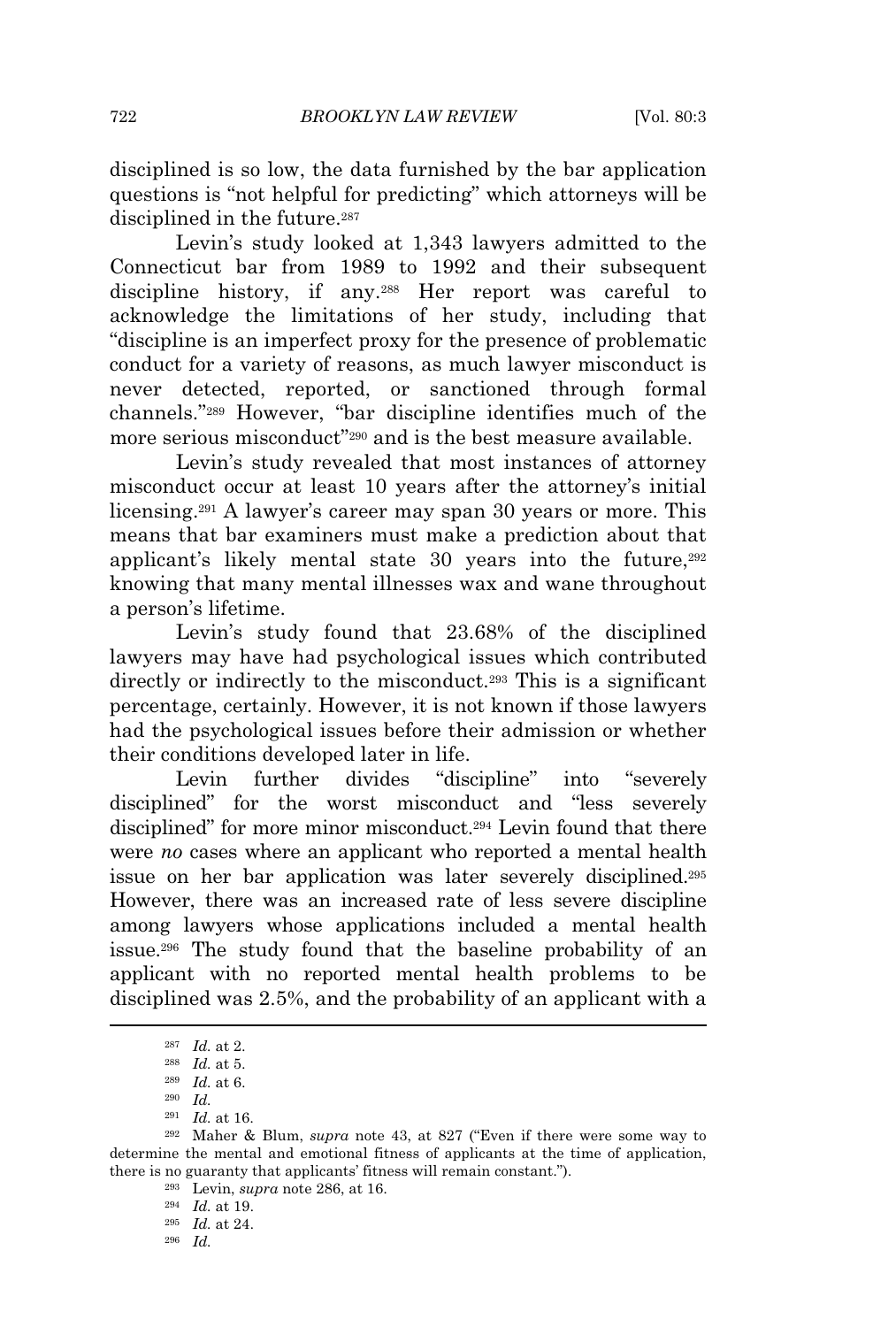prior diagnosis or treatment for a mental health issue was 6%.<sup>297</sup> In short, past diagnosis or treatment for mental health significantly raised the probability that a lawyer will be disciplined "less severely" but significantly lowered the probability that a lawyer will be disciplined "severely." <sup>298</sup> Levin cautions that these results "must be interpreted with caution" because the applications likely underreported their mental health diagnoses and treatment.<sup>299</sup>

Interestingly, of the 29 disciplined lawyers who reported a mental health diagnosis or treatment on their application, none reported a serious mental health issue and none had been hospitalized.<sup>300</sup> Though the conclusions were drawn from a small sample, this data suggests that the belief that the "most serious" mental illnesses warrant the closest scrutiny may be incorrect.

Levin's overall conclusion was that "[t]he information collected during the character and fitness inquiry does not appear to be very useful in predicting subsequent lawyer misconduct."<sup>301</sup> Even the strongest factor—gender—which doubled the likelihood of being disciplined, only raised the probability from 2.5% to 5%.<sup>302</sup> No one is suggesting that men should be subjected to greater scrutiny than women purely on the basis of their sex, even though male attorneys are disciplined at twice the rate of female attorneys. The decision to deny bar admission to any applicant on the grounds that her chances of being disciplined in the future are 5%—especially where "discipline" might mean a single reprimand—is unsupportable.<sup>303</sup>

In addition to the difficulty of predicting a person's mental stability over the course of 30 or more years, there is the reality that "practicing law" is not a singular task.<sup>304</sup> In contemporary legal practice, there is no single vision of a lawyer's "work." Some attorneys are constantly facing tight deadlines in fast-paced, high-pressure environments. Others work in much steadier, lower stress offices. Some attorneys are frequently appearing in court; others work at their desks all day and may not interact with clients or other attorneys frequently. Any given attorney may flourish in one job but flounder in another. Therefore, it is impossible to predict

<sup>297</sup> *Id.* at 29.

<sup>298</sup> *Id.* at 37.

<sup>299</sup> *Id.* at 40.

<sup>300</sup> *Id.* at 41.

<sup>301</sup> *Id.* at 42.

<sup>302</sup> *Id.*

<sup>303</sup> *Id.*

<sup>304</sup> Stone, *supra* note 31, at 352 ("The broad spectrum of a lawyer's duties makes predicting future behavior an extremely burdensome responsibility.").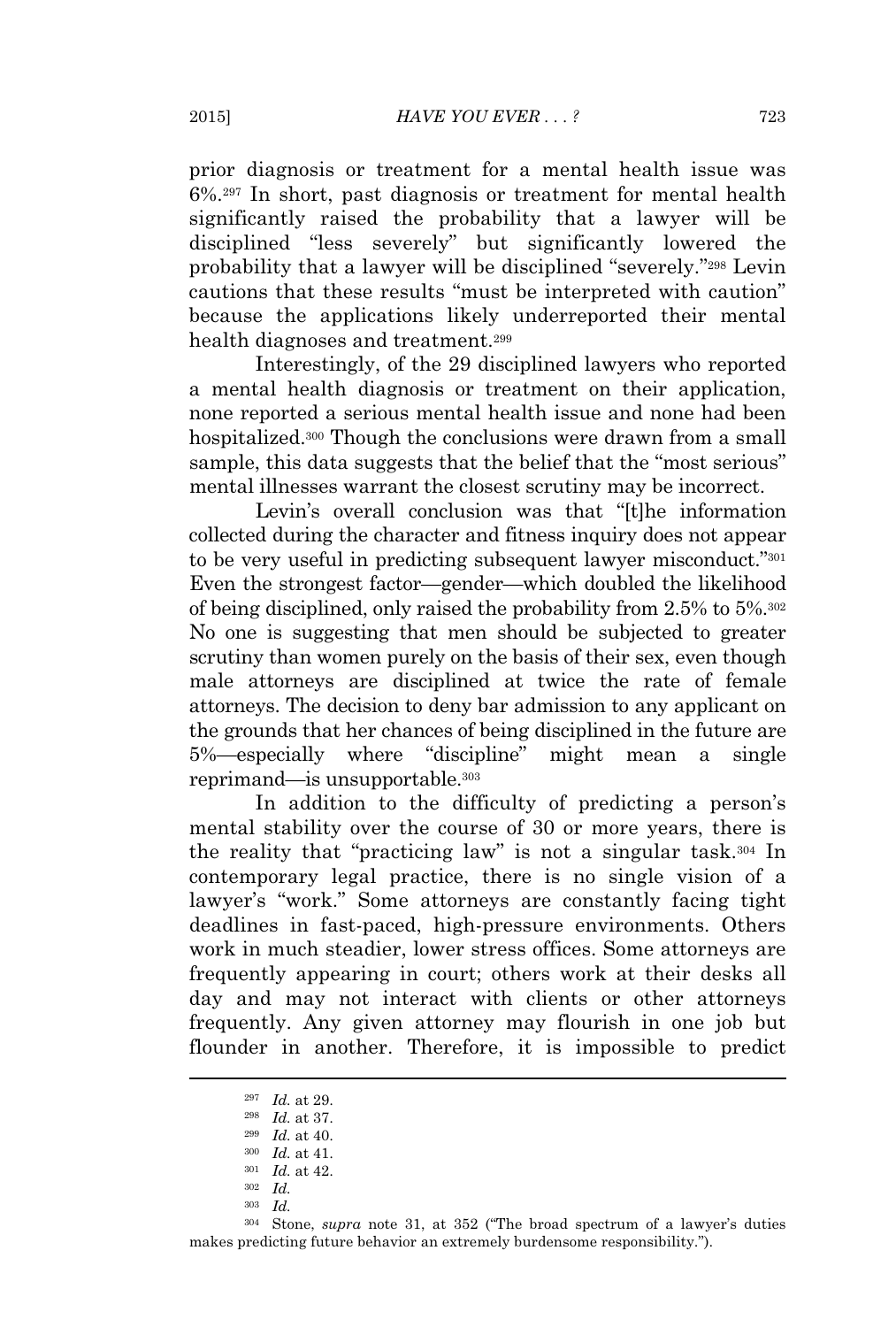whether a given mental illness will render a person unfit to practice law. The same individual might be fit for one type of position and unfit for another, but both jobs fall within the umbrella of "practicing law."

There are no additional inquiries into an attorney's fitness once she is admitted to the bar, except under conditional admission programs. If it is essential for bar examiners to deny admission to attorneys with mental illnesses, why is there no continuing inquiry into mental health post-admission?<sup>305</sup>

> 3. Actual Attorney Misconduct Rates Do Not Reflect Pre-Admission Screening

Bar examiners argue that an inquiry into applicants' mental health history is necessary to prevent unfit attorneys from harming the public.<sup>306</sup> This argument is not supported by data. Because each state bar association writes its own application questions, the various states effectively serve as an experiment with different inputs. If these questions were successful in reducing the number of unfit attorneys, we would expect to see lower rates of attorney discipline in the states that ask about mental health on their bar applications, as compared to the states that do not ask about mental health. But this is not the case.

As a proxy for "unfit lawyers," this Article compares the rates of attorney discipline from three states that ask detailed mental health questions on their bar applications with three states<sup>307</sup> that have not asked any questions about mental health for years. This is, of course, an imperfect statistical analysis. Some attorneys who commit malpractice or other ethical violations will not be disciplined by their bar associations for various reasons—the attorney was not caught, the client did not pursue the issue, or other possibilities. Many factors other than the pre-admission mental health screening affect the rate of attorney discipline. The type of attorney discipline and level of enforcement vary in consistency from state to state.<sup>308</sup> Furthermore, the overall numbers of

<sup>305</sup> Herr, *supra* note 48, at 642.

<sup>306</sup> *See supra* Part I.B.

<sup>307</sup> The comparison states are three states that have not asked about mental health history for a number of years (Arizona, Pennsylvania, and Massachusetts) and three states that continue to ask some of the most intrusive and specific mental health questions (North Carolina, Florida, and Texas). North Carolina amended its application in early 2015.

<sup>308</sup> Fred C. Zacharias, *The Purposes of Lawyer Discipline*, 45 WM. & MARY L. REV. 675, 678 n.3 (2003). Each state sets its own disciplinary procedures and penalties.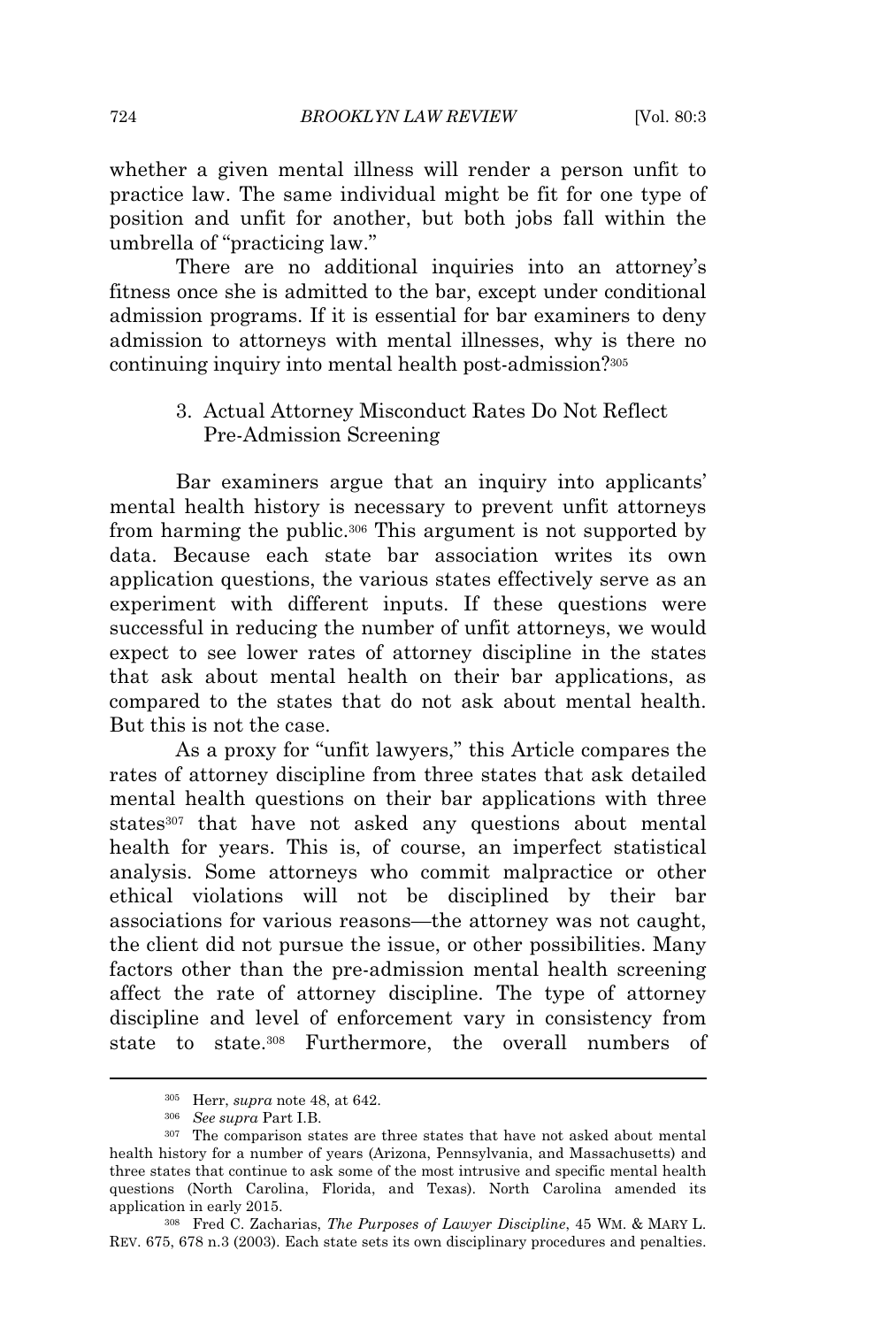disciplined attorneys are so tiny—fractions of one percent that meaningful comparisons are difficult. However, the data is sufficient to show that bar examiners cannot meet their burden of showing the necessity of these questions.

This data was compiled from the ABA Survey on Lawyer Discipline Systems (SOLD) for 2009 through 2013.<sup>309</sup> The Misconduct Rate in Table 1 was calculated as the number of attorneys sanctioned, both privately and publicly, as reported in the SOLD, divided by the number of attorneys with active licenses, as reported by the same survey.



#### TABLE 1

Table 1 demonstrates that asking about mental health as part of the character and fitness process does not produce lower rates of lawyer discipline. Pennsylvania and Massachusetts, which do not ask questions about mental health, have the lowest rates of misconduct over these five years. Arizona, which does not ask, and North Carolina, which does, have roughly similar rates.

Table 2 uses the same data but aggregates the comparison states that ask about mental health and the comparison states that do not ask. Here too, there appears to

<sup>&</sup>quot;Discipline" includes both formal proceedings to address more severe misconduct—with more severe sanctions—and more informal, confidential proceedings to address less serious violations. *Id.* at 677-82.

<sup>309</sup> *Historical A.B.A. S.O.L.D Studies*, AM. BAR ASS'N, *available at* http://www.americanbar.org/groups/professional\_responsibility/resources/historicalabas oldsurveys.html (last visited May 19, 2015); SURVEY ON LAWYER DISCIPLINE SYSTEMS 2012-2013, *supra* note 258.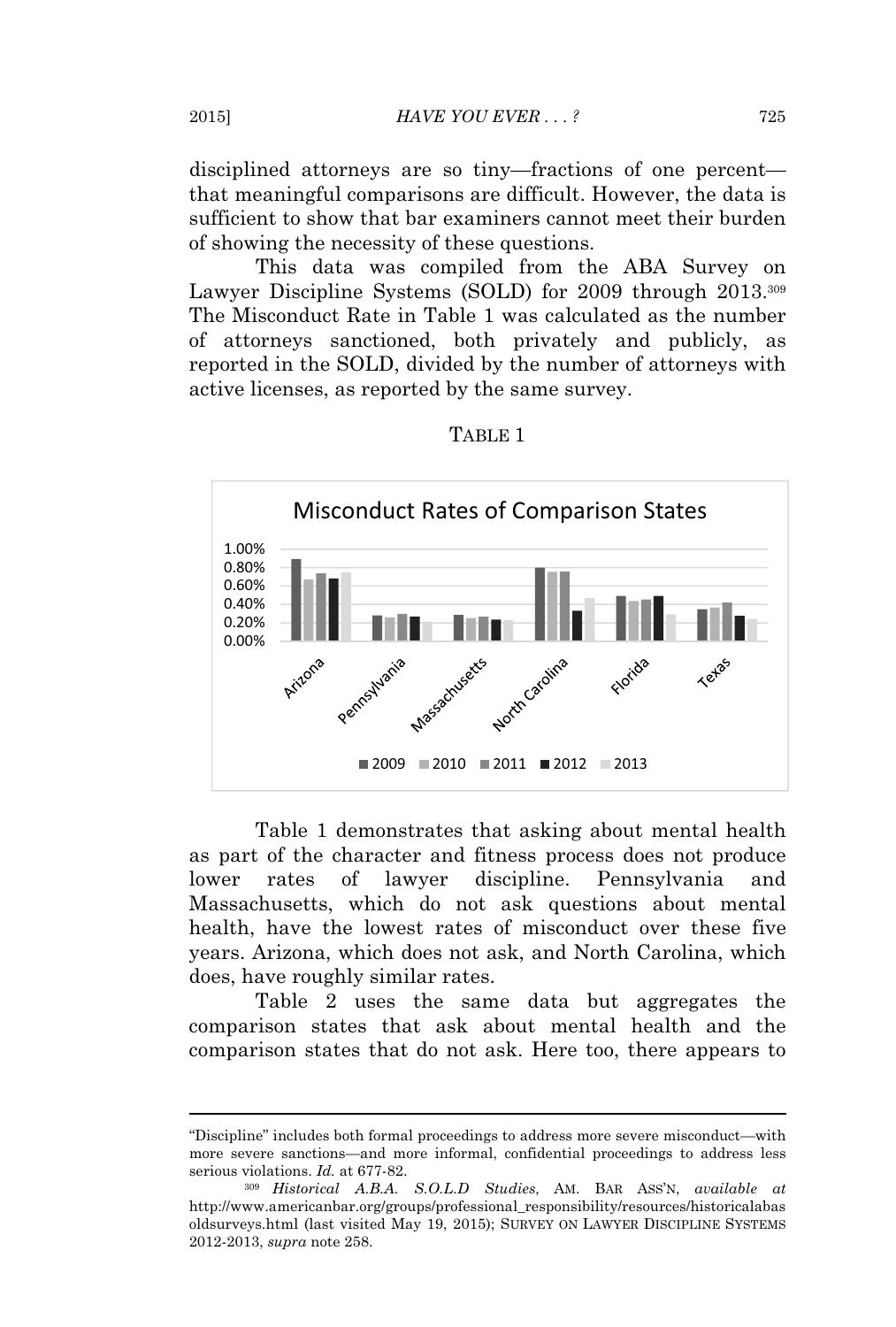be no correlation between states that question applicants about their mental health and states that do not.



TABLE 2

Given the number of other variables present, this comparison should not be taken as a serious statistical endeavor. But it does show that bar examiners cannot meet their burden of proving that asking mental health questions on bar applications reduces the rate of attorney discipline in their state. These statistics are also supported by the opinions of experts and some courts: "there is simply no empirical evidence that applicants' mental health histories are significantly predictive of future misconduct or malpractice as an attorney." 310

Proponents of these questions may argue that attorneys who commit ethical violations and have mental health problems are not disciplined in the ordinary channels but instead may be referred to confidential lawyer assistance programs.<sup>311</sup> This argument is also not borne out by the data. In viewing the total cases that lawyer assistance programs handle, the number involving mental health issues is not related to whether the bar application asked about mental health.<sup>312</sup>

<sup>310</sup> Bauer, *supra* note 13, at 141; s*ee also* discussion *supra* Parts IV.A.1-2.

<sup>311</sup> *See, e.g*., STATE BAR OF CAL., LAWYER ASSISTANCE PROGRAM, *available at* http://www.calbar.ca.gov/Attorneys/MemberServices/LawyerAssistanceProgram.aspx (last visited Mar. 14, 2015).

<sup>312</sup> *See* AM. BAR ASS'<sup>N</sup> COMM'N ON LAWYER ASSISTANCE PROGRAMS, 2012 COMPREHENSIVE SURVEY, OF LAWYER ASSISTANCE PROGRAMS A-18-19 (2012), *available at* http://www.americanbar.org/content/dam/aba/administrative/delivery\_legal\_services/ ls\_del\_2012\_lap\_comprehensivesurvey.authcheckdam.pdf. Data for Massachusetts was not included in this survey.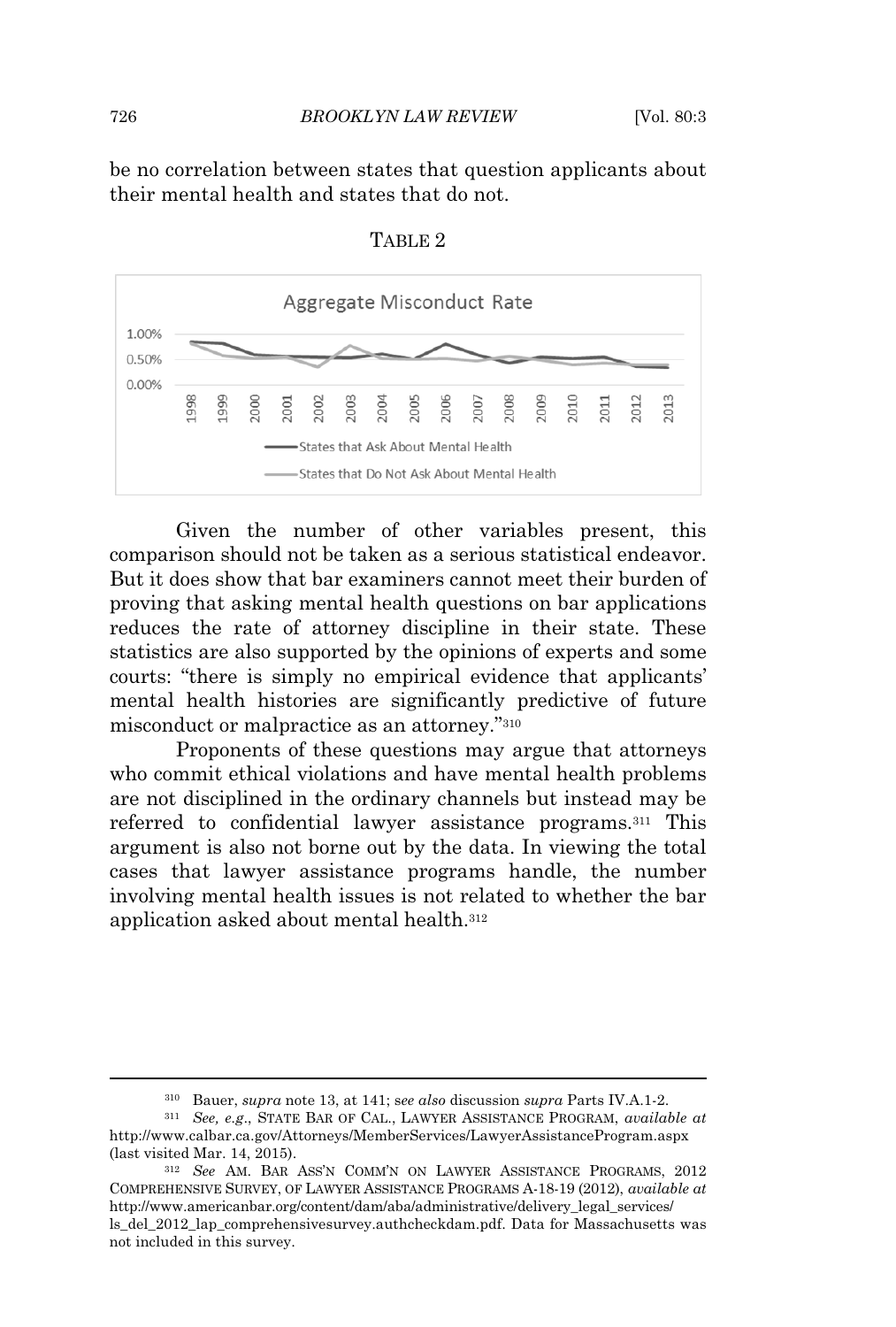



If the states that ask about mental health on their bar applications were "weeding out" attorneys who are likely to be unfit due to mental illness, there should be lower rates of referrals to the confidential assistance program on mental health grounds. Instead, Table 3 shows no clear correlation at all. Arizona, which asks no questions about mental health, has the lowest rate of attorneys referred on mental health grounds. Pennsylvania, which does not ask, and Texas, which does ask, have almost equal referral rates.

Another variable that must be considered is conditional admittance programs, now offered by a number of states. These are essentially probationary programs for applicants about whom the bar examiners have doubts, usually because of mental health or substance abuse issues.<sup>314</sup> Under these programs, the applicant is licensed as long as she complies with a set of requirements set by the bar examiners. The requirements typically include regular meetings with a mental health provider, reports submitted by the mental health provider, random drug testing, or other types of monitoring. The length of time an applicant remains conditionally admitted varies and can last indefinitely in some states, such as Florida.<sup>315</sup>

The number of applicants admitted under conditional admission programs is very low. For example, the number of

<sup>313</sup> North Carolina and Massachusetts are omitted from Table 3 because they did not submit data to the survey.

<sup>314</sup> FLA. BD. OF BAR EXAM'RS, FREQUENTLY ASKED QUESTIONS, *available at* https://www.floridabarexam.org/web/website.nsf/faq.xsp#201A (last visited Mar. 14, 2015)

<sup>315</sup> *Id.* Conditional admission programs are suspect under the ADA as well, but they are not the primary subject of this Article. *See* DOJ Letter, *supra* note 108; LA. SETTLEMENT AGREEMENT, *supra* note 175.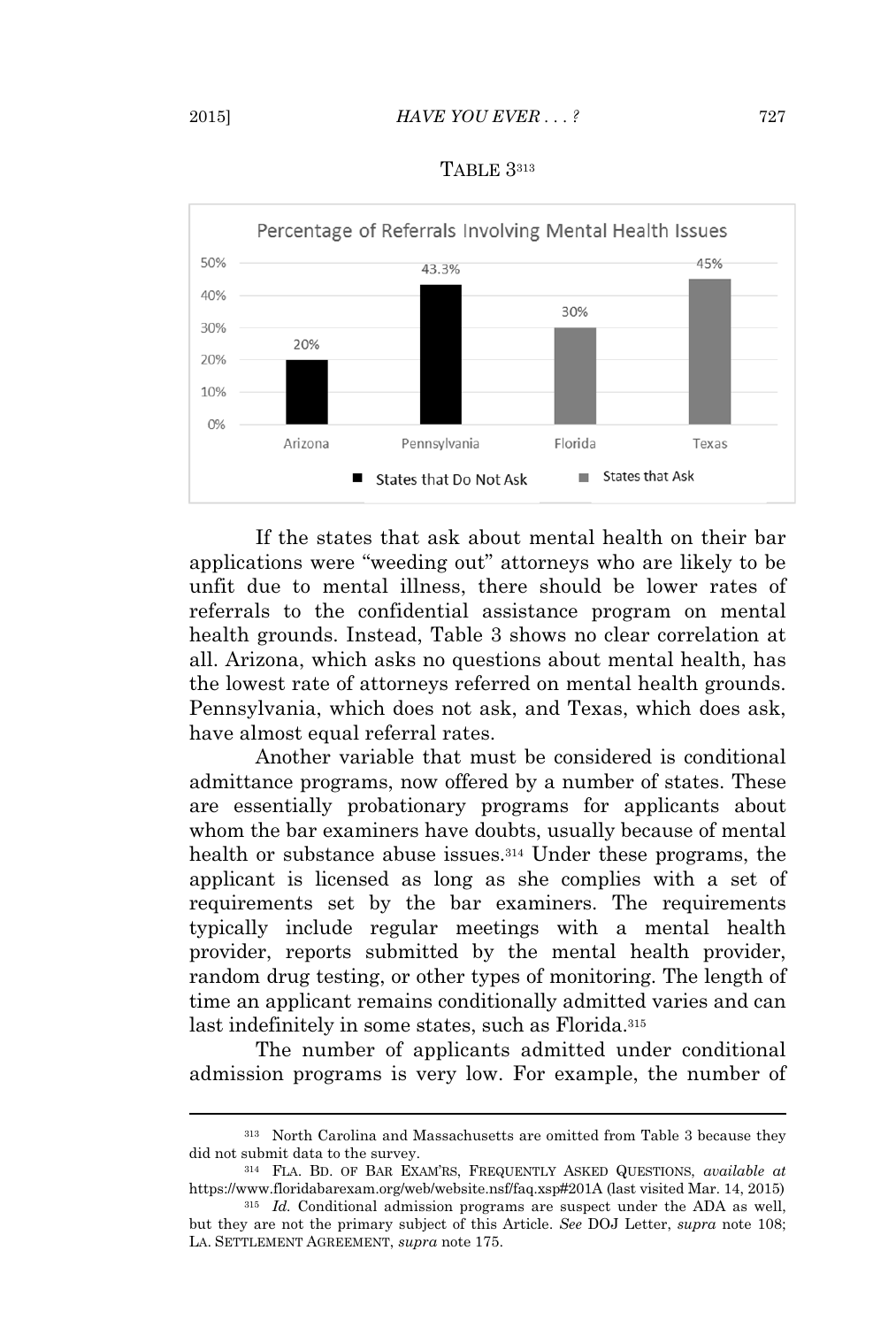applicants admitted on a conditional basis in Florida from 2005-2008 has ranged from 19 to 39 per year.<sup>316</sup> This small number does not explain the lack of a correlation between bar application mental health questions and attorney misconduct.

> 4. Few Applicants are Actually Denied on Mental Health Grounds

What is perhaps most puzzling about this issue is that, despite bar examiners' insistence that the mental health inquiry is essential to their mission, very few applicants are actually denied admission on these grounds. It is difficult to obtain information on the number of applicants denied bar admission for any character and fitness reason,<sup>317</sup> let alone precise data on the number denied specifically on mental health grounds. The data that is available suggests that very few applicants are denied bar admission on mental health grounds, although this is partly because some are diverted into conditional admission programs. Or it may be that applicants with a history of mental health treatment may choose not to apply for bar admission in certain states based on that state's application questions.

The number of applicants denied on *any* character and fitness grounds, not just mental health, is very low.<sup>318</sup> In the 1980s, Deborah Rhode found that only 0.2% of applicants were denied for character and fitness reasons.<sup>319</sup> In recent years, the national rate appears to range from 0.15% to 0.48%, and this includes those denied for current and ongoing substance abuse, criminal matters, academic integrity issues, and so on.<sup>320</sup>

According to *Texas Applicants*, the Texas Board of Bar Examiners received only 30 applications that raised mental health issues between August 1987 and the October 1994

<sup>316</sup> FLA. BD. OF BAR EXAM'RS CHARACTER & FITNESS COMM'N, FINAL REPORT TO THE SUPREME COURT OF FLORIDA 30 (2009) *available at* http://www.floridasupremecourt.org/ pub\_info/documents/2009\_FBBE\_Character\_Fitness\_Report\_Short\_Version.pdf. In Florida, conditional admittances have been as follows:

<sup>2005 22</sup>

<sup>2006 39</sup>

<sup>2007 26</sup> 2008 19

Id. The reason for the conditional admission (substance abuse, etc.) is not provided.

<sup>317</sup> LEVIN ET AL., *supra* note 286, at 4 n.20.

<sup>318</sup> *Id.* at 4.

<sup>319</sup> *Id.* <sup>320</sup> *Id.*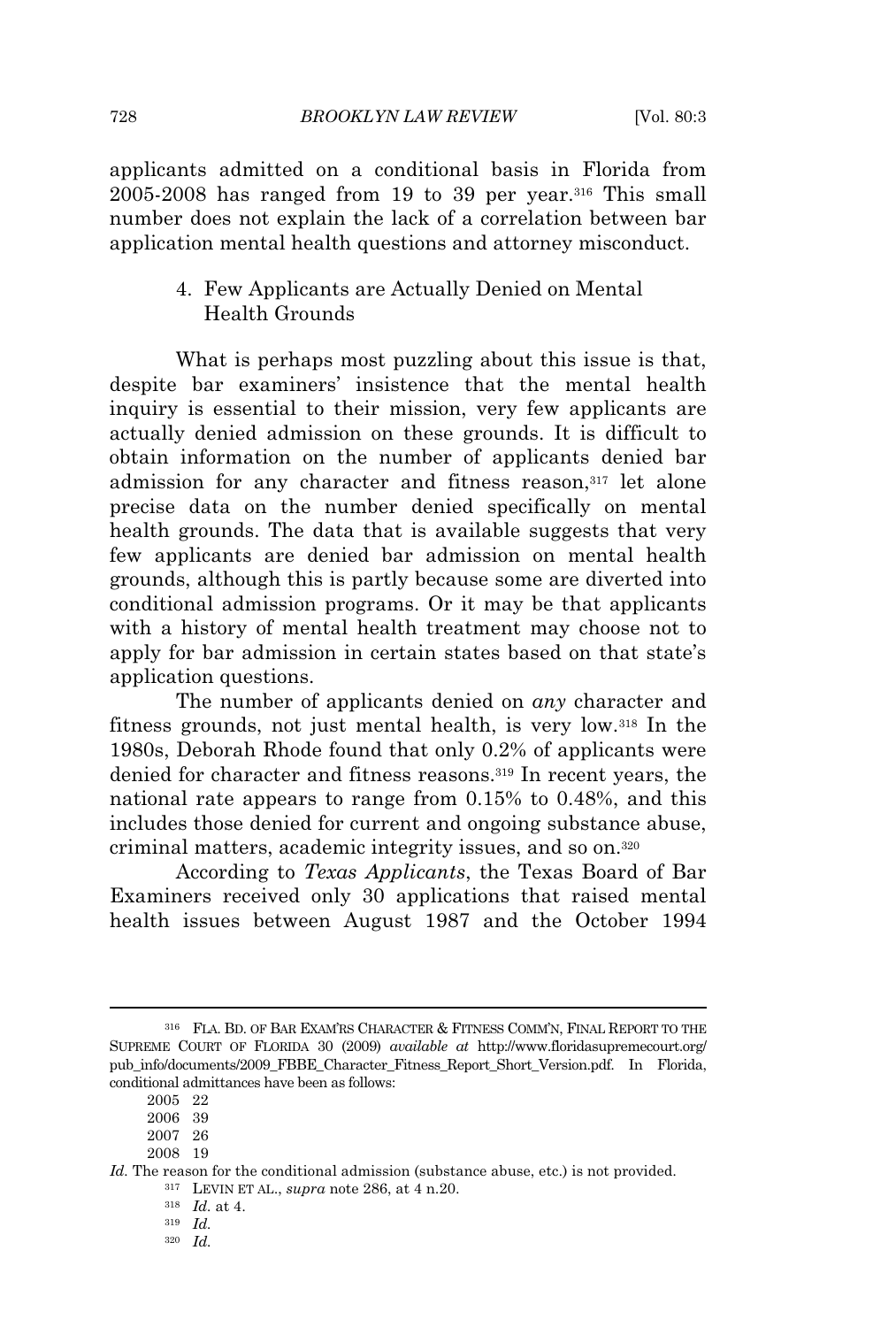opinion.<sup>321</sup> Of those cases, 19 raised "serious" <sup>322</sup> mental health concerns.<sup>323</sup> Twenty-one of the 30 cases were set for hearing.<sup>324</sup>

Of the 19 "serious" cases, the outcomes were as follows: two were cleared by Board staff members; seven were approved by the Board (presumably following a hearing); one was denied admission on mental health grounds; one was denied for reasons other than mental health; one remained under investigation at the time of the decision for unstated reasons; one applicant's file was terminated when the applicant did not complete the medical records release form; one applicant's file was terminated when the applicant did not complete a Boardrequired examination; one was approved but the Board said it might require a mental health update later; one was approved for a temporary license subject to mental health counseling; one had been required to complete a post-hearing psychological evaluation, the results of which were pending at the time of the evaluation; and two had hearings set but not held, and the applicants had taken no further action.<sup>325</sup>

In total, of the 19 cases, nine applications were approved.<sup>326</sup> Only one was a clear denial on mental health grounds.<sup>327</sup> The others were either conditional approvals, still pending, or "effective" denials where the applicant declined to continue jumping through the Board's hoops.<sup>328</sup> The court further noted that only one person has been denied admission to the Texas bar on mental health grounds since 1986.<sup>329</sup>

In the 1995 *Clark* decision, the court learned that the Virginia Board of Bar Examiners had never denied an applicant on the basis of mental health treatment.<sup>330</sup> The evidence showed that over a five-year period, 47 out of roughly

<sup>321</sup> Applicants v. Tex. State Bd. of Law Exam'rs, No. A 93 CA 740 SS, 1994 WL 923404, at \*4 (W.D. Tex. Oct. 11, 1994). The opinion does not state how many total applications were submitted.

<sup>322</sup> The court did not define "serious." *Id.*

<sup>323</sup> *Id.*

<sup>324</sup> *Id.* This raises the question of why at least two "non-serious" cases were set for hearing.

<sup>325</sup> *Id.*

<sup>326</sup> *Id.*

<sup>327</sup> *Id.*

<sup>328</sup> One wonders what became of those ten students. Did they drop out of law school? Did they complete law school and apply for bar admission in another state? Look for a job that did not require bar admission? Even though the formal number of applicants denied admission on mental health grounds is so low, the effective number of denials may be much greater when considering the students who never apply for bar admission because of their fears about disclosing their mental health history.

<sup>329</sup> *Tex. Applicants*, 1994 WL 923404, at \*7.

<sup>330</sup> Clark v. Va. Bd. of Bar Exam'rs, 880 F. Supp. 430, 437 n.12 (E.D. Va. 1995).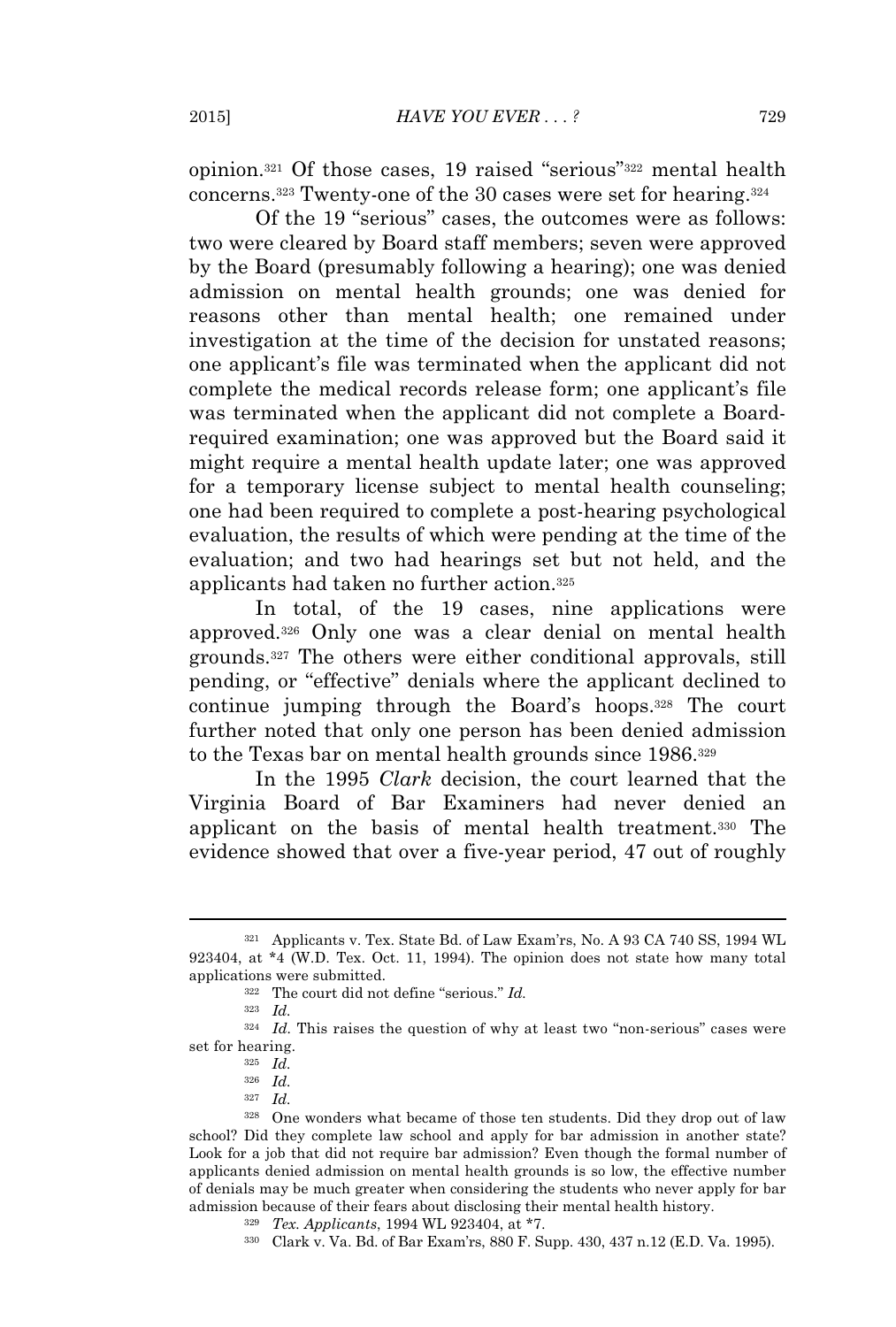10,000 applications<sup>331</sup> had answered the mental health question affirmatively, and only two of those cases were investigated further by the Board.<sup>332</sup> One of these two applicants was licensed when her health care provider wrote a letter stating the applicant was fit to practice law; the other applicant failed the written component of the bar exam.<sup>333</sup>

In the 2011 *ACLU of Indiana* case, the court found that 113 of 649 applicants answered one of the mental health questions affirmatively during 2009.<sup>334</sup> Seventeen of those were referred to Indiana's lawyer assistance program, which conducted further assessment and reported back to the Board.<sup>335</sup> Four applicants withdrew from the process, and no applicants were denied admission to the bar.<sup>336</sup> Even though the court called one of Indiana's questions "quite possibly the most expansive bar application question in the country," <sup>337</sup> it appears that Indiana's bar examiners actually deny few or no applicants on mental health grounds.

The Assistant Dean and Senior Manager of Student Affairs at the University of Michigan Law School stated that in his decade of experience, he was unaware of any applicant who has been denied bar admission for mental health reasons.<sup>338</sup> Similarly, the Assistant Dean for Professional Development at the University of Miami School of Law stated that in his 27 years of experience, he was unaware of any Florida applicant's denial of bar admission on mental health grounds.<sup>339</sup>

#### *B. The Only Rational Justification Violates the ADA*

## 1. Stigma Explains This Discrepancy

If so few applicants are denied bar admission on mental health grounds and the effectiveness of the inquiry is questionable, why do some states persist in asking the

<sup>331</sup> *Id.* at 434. "The Board review[ed] approximately 2000 applications per year[ ]" during this time period. *Id.*

<sup>332</sup> *Id.*

<sup>333</sup> *Id.* n.6.

<sup>334</sup> ACLU of Ind. v. Ind. State Bd. of Law Exam'rs, No. 1:09-cv-842-TWP-MJD, 2011 WL 4387470, at \*3 (S.D. Ind. Sept. 20, 2011).

<sup>335</sup> *Id.*

<sup>336</sup> *Id.*

<sup>337</sup> *Id.* at \*9.

<sup>338</sup> David Baum, Assistant Dean & Senior Manager of Student Affairs at the Univ. of Mich. Law Sch., Remarks at *Suffering in Silence*, *supra* note 73, at 122.

<sup>339</sup> Interview with William P. VanderWyden III, Assistant Dean for Professional Development, University of Miami School of Law (July 24, 2014) (notes on file with author).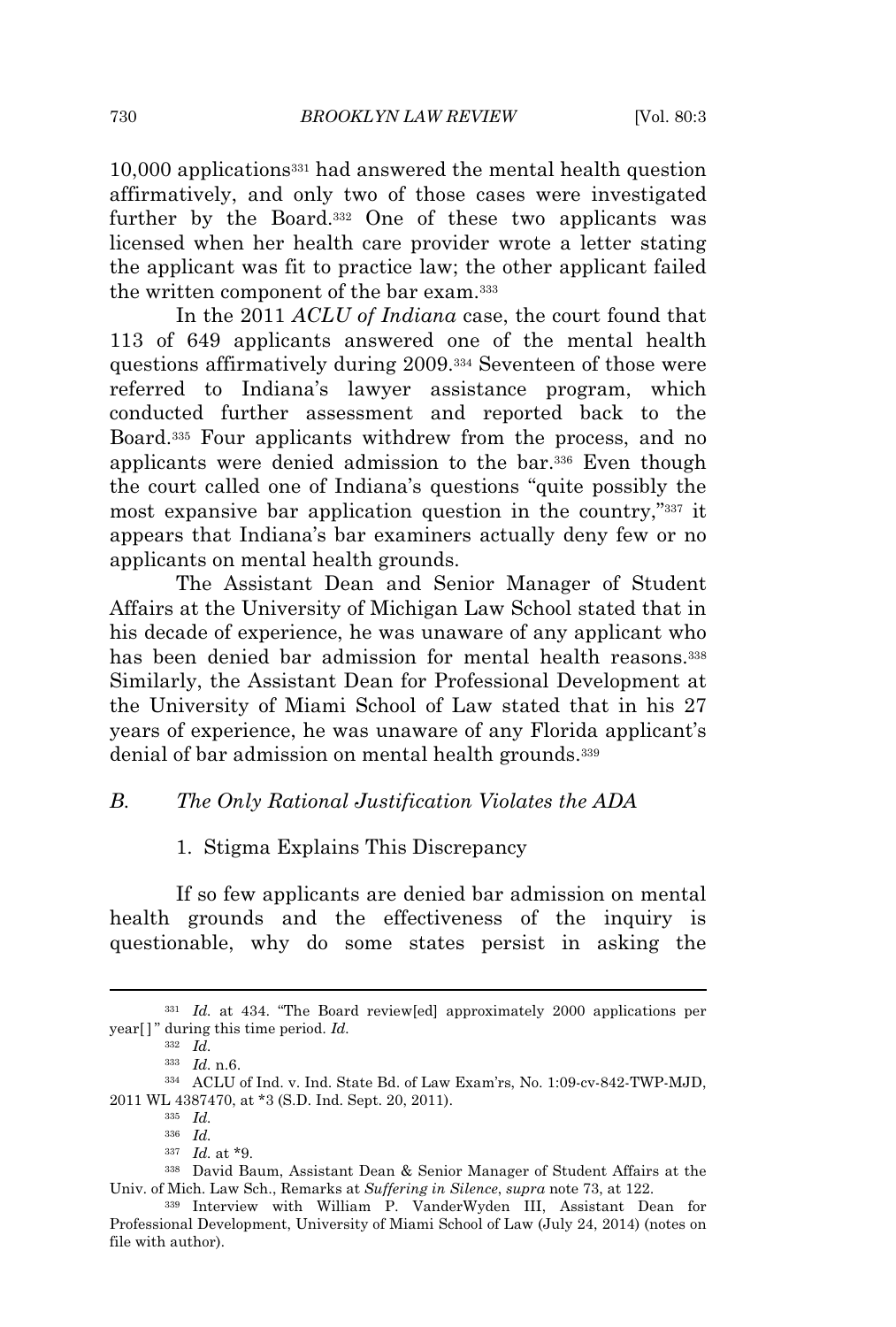questions? The answer seems to be rooted in fear and stereotypes based on a limited understanding of mental illness.<sup>340</sup> Some authors have argued that these questions have "an insincere purpose" because they are not actually screening prospective attorneys in a meaningful way, but rather "reflect biases against mental health care and allegiance to those biases." <sup>341</sup> Other commentators give bar examiners the benefit of the doubt, saying that they probably "genuinely believe this is an important enterprise," but even so their beliefs are based on stereotypes about people with mental illness.<sup>342</sup>

Bias against people with mental illness remains widespread in American culture. When surveyed, 68% of Americans said they would not want a person with a mental illness to marry into their family, and 58% would not want a person with a mental illness in their workplace.<sup>343</sup> Many people wrongly believe that individuals with a mental illness tend to be violent.<sup>344</sup> In one study, although the participants agreed that there was a biochemical reason that caused depression, 45% of participants "believed depressed people are unpredictable, and [20%] said that depressed people tend to be dangerous."345

Even among educated lawyers and law professors, mental illness still carries a profound stigma.<sup>346</sup> Courts have acknowledged that many people seek mental health counseling for "acceptable" reasons such as the death of a loved one or the stress of law school, and many bar associations now exclude such situational counseling from their application questions.<sup>347</sup> But the same fears and prejudices that motivated bar associations to ask about situational counseling 20 years ago are prompting bar associations to continue to ask about specific diagnoses today. Bar examiners previously considered any person who had visited a counselor as suspect. Today, only people with certain diagnoses

<sup>343</sup> Sadie F. Dingfelder, *Stigma: Alive and Well*, MONITOR ON PSYCHOL., June 2009, at 56, 57.

<sup>340</sup> Burnim, *supra* note 73, at 130 ("[T]he entire system of inquiry by the bar . . . is essentially an expression of prejudice and stereotypes . . . ."); Bauer, *supra* note 13, at 100; Coleman & Shellow, *supra* note 47, at 71.

<sup>341</sup> Wielobob, *supra* note 211, at 14.

<sup>342</sup> Burnim, *supra* note 73, at 135.

<sup>344</sup> *Id.*

<sup>345</sup> *Id.* at 59.

<sup>346</sup> Kevin H. Smith, *Disabilities, Law Schools, and Law Students: A Proactive and Holistic Approach*, 32 AKRON L. REV. 1, 30 (1999).

<sup>347</sup> *See, e.g.*, Doe v. Jud. Nominating Comm'n, 906 F. Supp. 1534, 1544-45 (S.D. Fla. 1995); Discussion of Preamble to New York Bar Application *supra* Part III.A.3; *but see* STATE BAR OF NEV., *supra* note 243 (suggesting that although "[o]ccasional short-term counseling for relationship problems or situational stress, standing alone, are not reasons for further inquiry[,]" such situational counseling must still be disclosed on the application).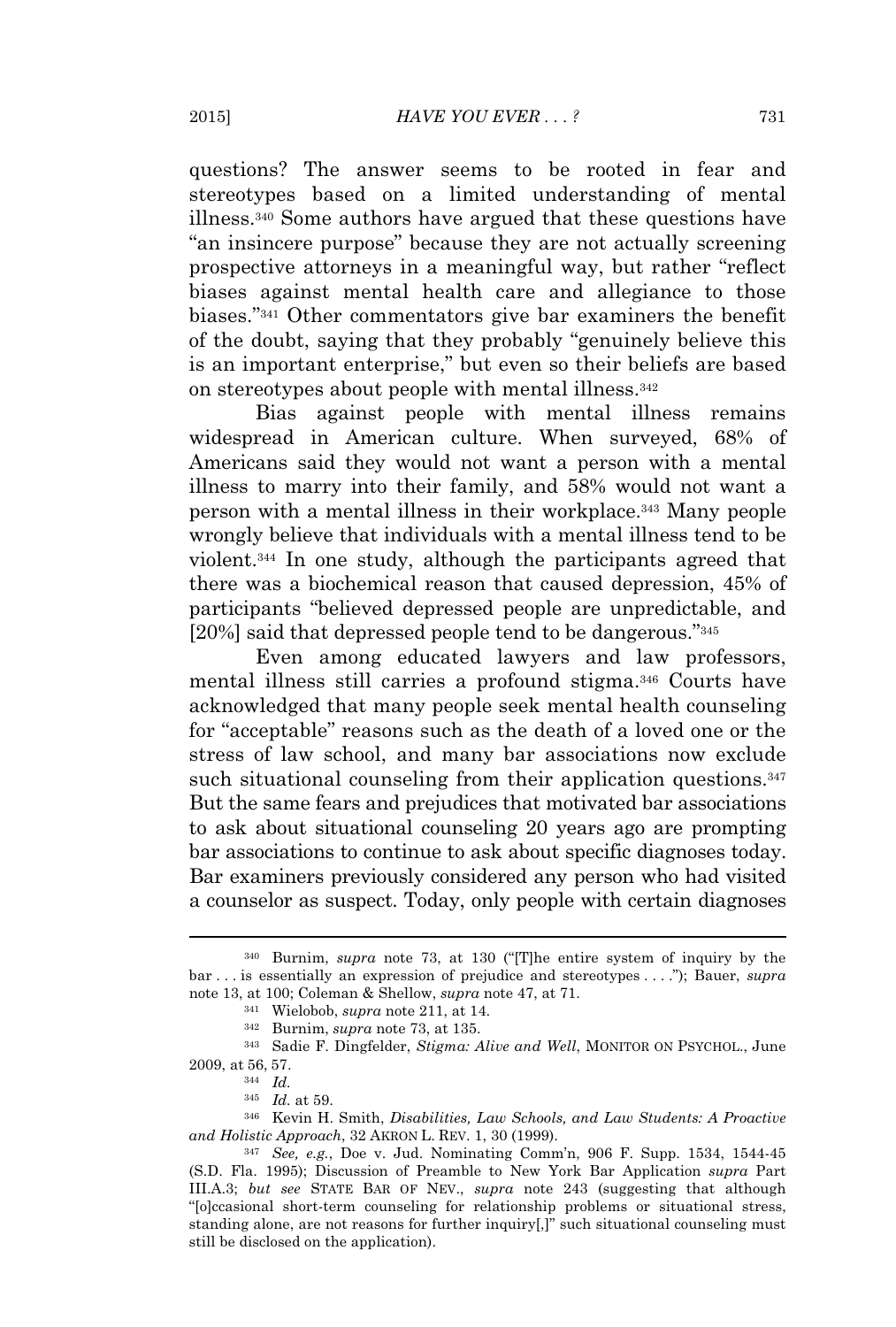are viewed with suspicion. But this approach is just as illogical and just as impermissible under the ADA. Limiting discrimination to a smaller pool of people does not make that discrimination any more legal or any more ethical.

Part III of this Article explained that people diagnosed with conditions such as bipolar disorder and schizophrenia can be highly functional and succeed in high-stress jobs.<sup>348</sup> Grouping together all people with a particular diagnosis, such as all bar applicants with a diagnosis of bipolar disorder or schizophrenia, is precisely the type of stereotypical inquiry that the ADA was enacted to prohibit. The same concerns that spurred the passage of the ADA—stigma and a misplaced fear of people with mental illness—are the same reasons courts have wrongly continued to permit these questions on bar applications.

Many authors have criticized the character and fitness inquiry generally.<sup>349</sup> Some authors argue that character and fitness inquiries—on all topics, not just mental health—are overly intrusive and ineffective.<sup>350</sup> Even the United States Supreme Court has described the character requirements as "unusually ambiguous" and with "shadowy rather than precise bounds."<sup>351</sup>

In the past, bar associations have used the character and fitness process as a way to keep "undesirables" out of their ranks. Exactly whom was viewed as undesirable has changed over time. In the nineteenth century, character and fitness standards were used to exclude women from the bar.<sup>352</sup> In the early twentieth century, character and fitness standards were used to exclude immigrants, particularly Jewish applicants.<sup>353</sup> In the later twentieth century, the standards worked against suspected communists.<sup>354</sup> In the 1970s and 1980s, bar examiners inquired into applicants' sexual orientation.<sup>355</sup> Bar

<sup>348</sup> *See supra* Part III.A.1.

<sup>349</sup> As one author notes, "[t]here is no shortage of critiques of the character and fitness requirement." LEVIN ET AL., *supra* note 286, at 4; *see also* Aaron M. Clemens, *Facing the Klieg Lights: Understanding the "Good Moral Character" Examination for Bar Applicants*, 40 AKRON L. REV. 255, 257 (2007); Deborah L. Rhode, *Moral Character as a Professional Credential*, 94 YALE L. J. 491, 493-94 (1984-85).

<sup>350</sup> *See, e.g.*, Patrick L. Baude, *An Essay on the Regulation of the Legal Profession and the Future of Lawyers' Characters*, 68 IND. L.J. 647, 648 (1993); Stone, *supra* note 31, at 353.

<sup>351</sup> Clemens, *supra* note 349, at 257 (quoting Konigsburg v. State Bar of Cal., 353 U.S. 252, 263 (1957); *see* Schware v. Bd. of Bar Exam'rs of N.M., 353 U.S. 232, 249 (1957).

<sup>352</sup> Bauer, *supra* note 13, at 206.

<sup>353</sup> *Id.*; *see also* Baude, *supra* note 350, at 649 (At one point, the goal was to "keep[ ] the American bar as Anglo-Saxon as possible."); Clemens, *supra* note 349, at 260.

<sup>354</sup> Bauer, *supra* note 13, at 206-07.

<sup>355</sup> *See, e.g.*, Barbara Blackford, Comment, *Good Moral Character and Homosexuality*, 5 J. LEGAL PROF. 139 (1980); Mark A. Williams, Comment, *Homosexuality and the Good Moral Character Requirement*, 56 U. DET. J. URB. L. 123 (1978-79).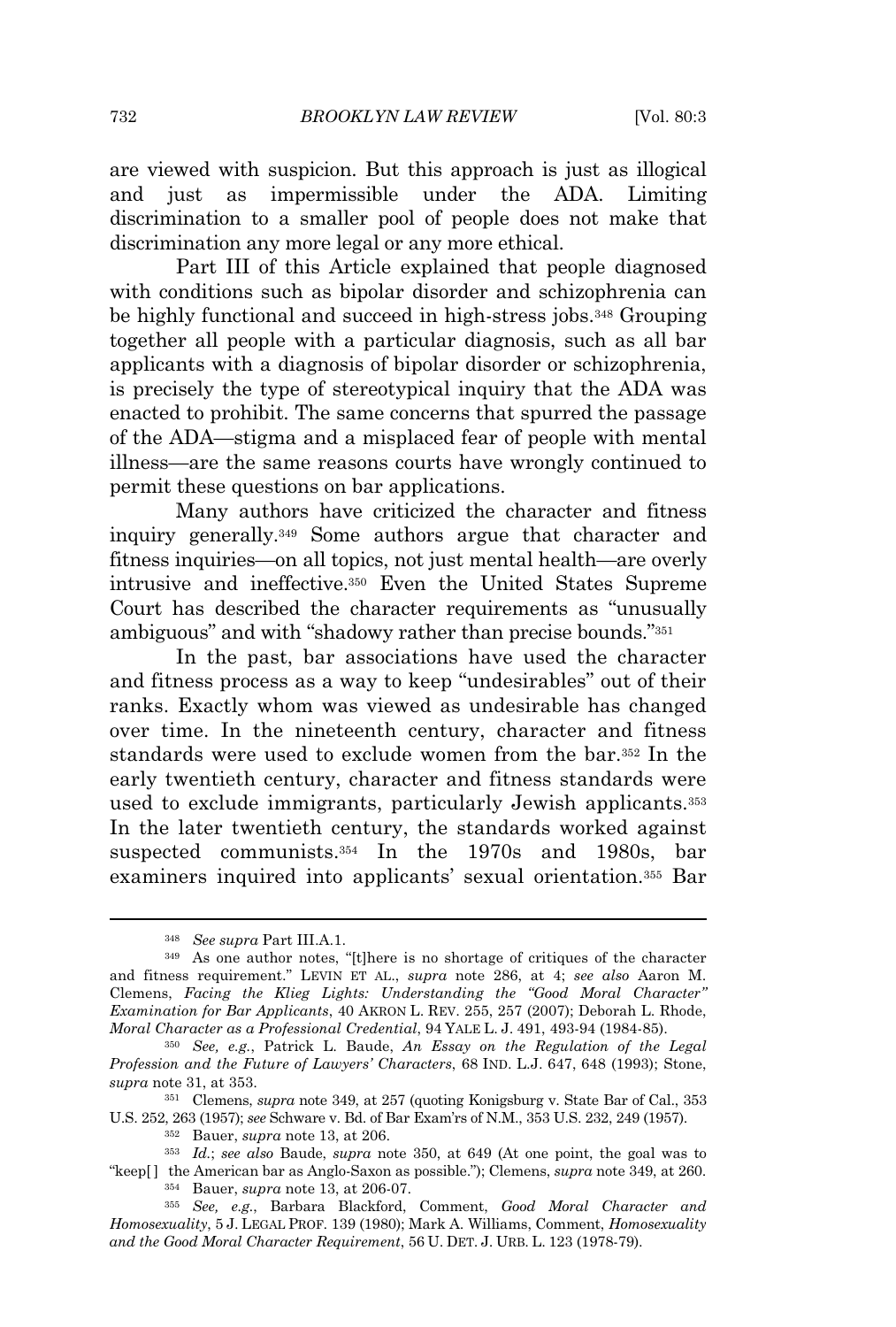examiners insisted they "ha[d] an interest in preventing [the bar's] reputation from being tarnished by public disaffection with the sexual practices of a given attorney."356

In the Bar Examiners Handbook, published in 1991, bar examiners had to be told "not [to] ask judgmental, life-style questions about an applicant's living arrangements, social activities, or sexual activities or preferences" or not to "judgmentally question or comment upon an applicant's ethnic background or country of origin" and even "not ask a female applicant about her failure to change her surname after marriage." <sup>357</sup> Perhaps in another twenty years, we will look back on mental health questions as equally McCarthy-esque.

2. Florida as a Case Study

The state of Florida serves as an interesting case study. Florida has long been regarded as one of the states with the most intrusive mental health questions,<sup>358</sup> and two of the most important lawsuits on this question, *Ellen S*. <sup>359</sup> and *Doe*, <sup>360</sup> were litigated in Florida. Florida appears to have been the first state to ask about outpatient mental health treatment on its bar application.<sup>361</sup>

Florida's bar examiners also chime in when the issue is litigated in other states. During the *Clark* litigation in Virginia, a former member of the Florida Board of Bar Examiners testified as an expert witness for the Virginia Board of Bar Examiners.<sup>362</sup> Of the many commentators, which included psychiatrists, mental health organizations, state agencies, bar applicants, admitted attorneys, a law school dean, and the DOJ, only the Florida Board recommended retaining the questions.<sup>363</sup>

Over the years, the Florida Board has stubbornly resisted any efforts to limit or reduce the scope of the mental health questions asked on its bar application. As far back as 1987 (predating the ADA), the Ethics Committee of the American Psychological Association held that "the Florida Board of Bar Examiners' method of requesting the specifics of

<sup>356</sup> Williams, *supra* note 355, at 128.

<sup>357</sup> NAT'<sup>L</sup> CONF. OF BAR EXAM'RS, *supra* note 52, at 73:6015.

<sup>358</sup> Maher & Blum, *supra* note 43, at 824 ("In Florida, the examiners make particularly intrusive inquiries about all forms of psychiatric treatment, from counseling to hospitalization.").

<sup>359</sup> Ellen S. v. Fla. Bd. of Bar Exam'rs, 859 F. Supp. 1489, 1491 (S.D. Fla. 1994).

<sup>360</sup> Doe v. Jud. Nominating Comm'n, 906 F. Supp. 1534, 1536 (S.D. Fla. 1995).

<sup>361</sup> Bauer, *supra* note 13, at 103 n.29.

<sup>362</sup> Clark v. Va. Bd. of Bar Exam'rs, 880 F. Supp. 430, 436 (E.D. Va. 1995). The *Clark* court was not persuaded by Dr. Mutter's arguments. *Id.*

<sup>363</sup> Bauer, *supra* note 13, at 107-08 & n.48.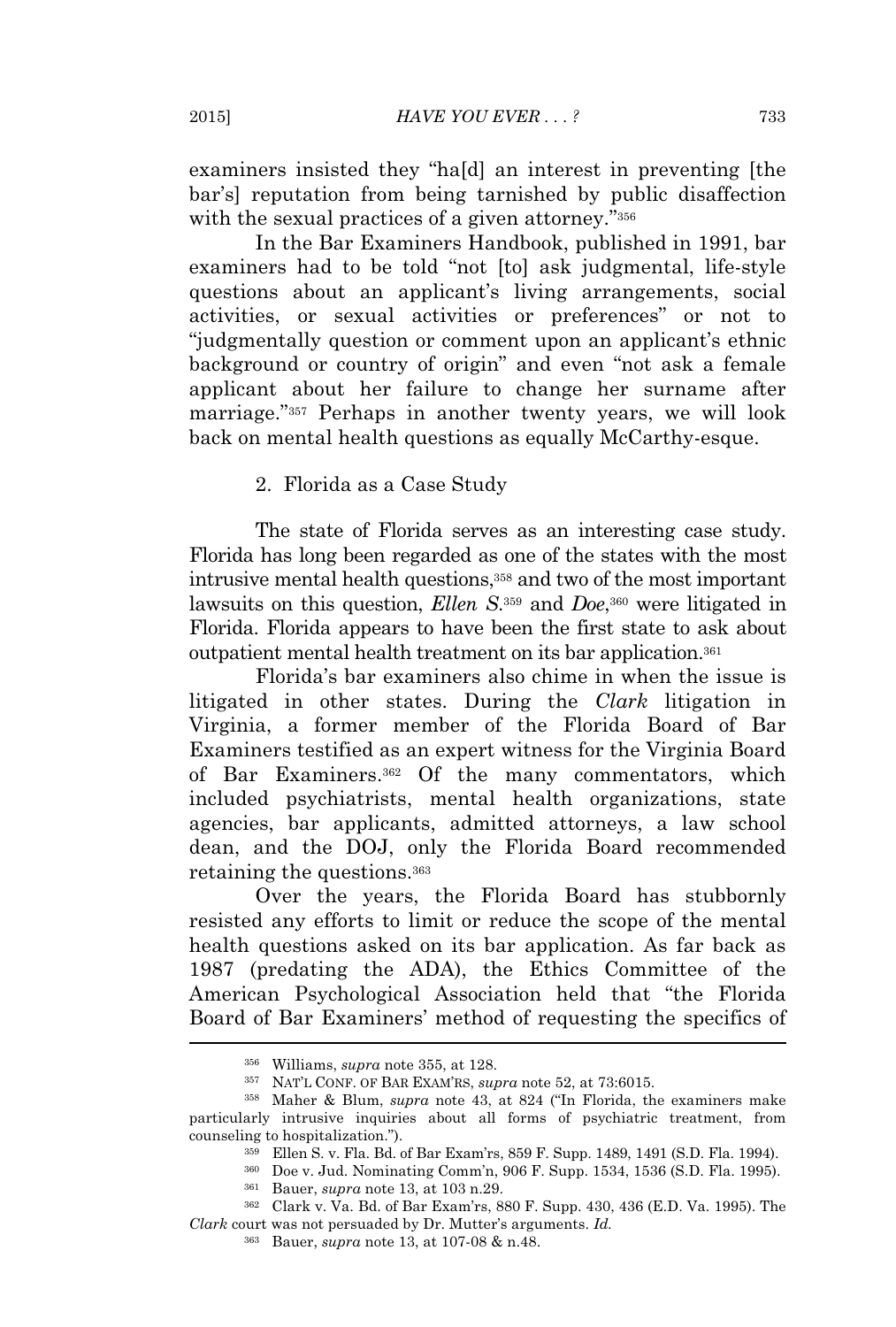treatment of law student clients is asking the psychologist to violate the Ethical Principles of Psychologists." 364

In 1989, Florida's application asked the following questions:

Consultation with Psychiatrist, Psychologist, Mental Health Counselor, or Medical Practitioner.

Yes \_\_\_\_\_ No Have you ever consulted a psychiatrist, psychologist, mental health counselor or medical practitioner for any mental, nervous or emotional condition, drug or alcohol use? If yes, state the name and complete address of each individual you consulted and the beginning and ending dates of each consultation.

a. \_\_\_\_\_ Yes \_\_\_\_\_ No Have you ever been diagnosed as having a nervous, mental or emotional condition, drug or alcohol problem? If yes, state the name and complete address of each individual who made each diagnosis.

b. \_\_\_\_\_ Yes \_\_\_\_\_ No Have you ever been prescribed psychotropic medication? If yes, state the name and complete address of each prescribing physician. Psychotropic medication shall mean any prescription drug or compound effecting the mind, behavior, intellectual functions, perceptions, moods, or emotions, and includes anti-psychotic, anti-depressant, anti-manic and anti-anxiety medications.<sup>365</sup>

28. \_\_\_\_\_ Yes \_\_\_\_\_ No Have you ever been declared legally incompetent or have you or your property been placed under any guardianship, conservator, or committee? If yes, please give full details as to court, date and circumstances.

29. a.\_\_\_\_\_ Yes \_\_\_\_\_ No Have you ever received diagnosis of amnesia, emotional disturbance or nervous or mental disorder, whether temporary or otherwise? If yes, state the name, street number or PO box, city, state and zip of each psychologist, psychiatrist, or other medical practitioner who made such diagnosis.

b. \_\_\_\_\_ Yes \_\_\_\_\_ No Have you ever received REGULAR treatment for any such amnesia, emotional disturbance, nervous or mental disorder? If yes, state the name, street number or PO box, city, state and zip of each psychologist, psychiatrist, or other medical practitioner who treated you and the date you began treatment. (Regular treatment shall mean consultation with any such person more than four times within any 12-month period.)

You must enclose copies of letters which direct each such practitioner and hospital and other facility to furnish to the Board any information the Board may request with respect to any such diagnosis or treatment.

c.\_\_\_\_\_ Yes \_\_\_\_\_ No Have you ever been hospitalized or institutionalized or entered any other treatment facility for treatment of any condition or disorder listed in Items 29(a) and (b),

<sup>364</sup> Maher & Blum, *supra* note 43, at 836.

<sup>365</sup> Ellen S. v. Fla. Bd. of Bar Exam'rs, 859 F. Supp. 1489, 1491 n.1 (S.D. Fla. 1994).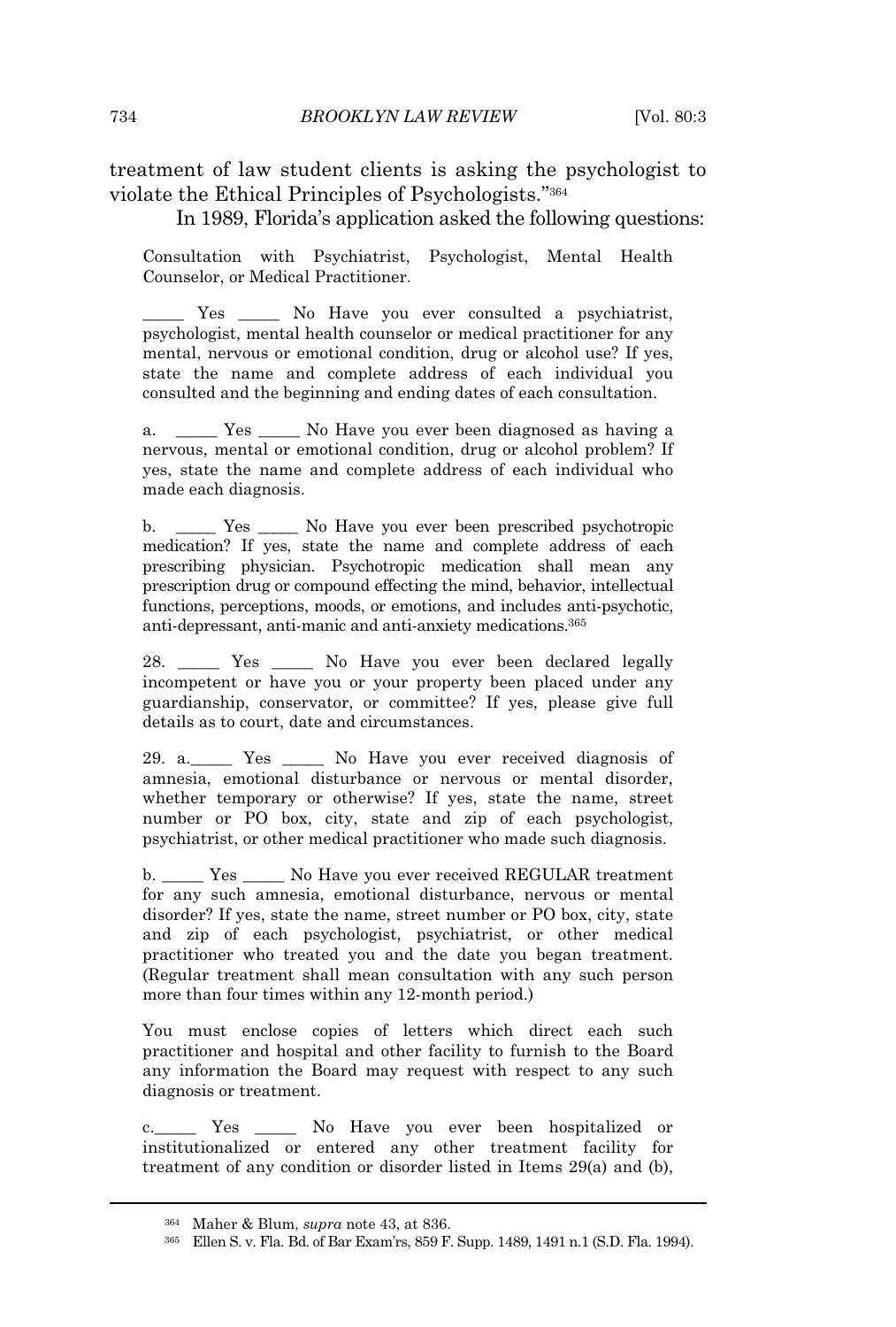above? If yes, state the name, street number or PO box, city, state and zip of each hospital or other treatment facility, the dates of treatment, and the name of each of the attending practitioners.<sup>366</sup>

#### The questions included the following preamble:

Questions regarding psychiatric treatment are not intended to invade unnecessarily the privacy of an applicant or to probe into desirable treatment or counseling for most nervous or depression related disorders. Rather, the Board is concerned with forms of serious mental disorder which may impact adversely on an applicant's fitness to practice law. *However, only through full disclosure of all known treatment can a fair and adequate evaluation be made.* Your confidential cooperation in this sensitive area is appreciated.<sup>367</sup>

Thus, Florida insisted that all counseling, including situational counseling, must be disclosed so that the bar examiners could make an adequate determination of a candidate's fitness.<sup>368</sup> One Florida bar examiner explained that Florida's "mental health inquiries [were] intentionally broad in scope to eliminate subjective decision making by bar applicants as to what must be disclosed." <sup>369</sup> Today, most states' applications direct that situational counseling need not be disclosed, although Florida's application does not specify either way.

In 1987, several Florida law schools approached the Board and proposed an alternative question: "Have you ever had a substantial mental disorder that significantly impaired your judgment, behavior or your ability to cope with ordinary demands of life?" <sup>370</sup> The proposal seemed to backfire. The Board rejected the proposed question on the grounds that the "modifiers 'substantial' and 'significantly' would provide bar applicants with the basis to conceal even the most serious mental problems." <sup>371</sup> After this meeting, the Board decided to expand its application to require applicants to disclose even a single counseling visit (instead of the previous limitation of four or more sessions within 12 months).<sup>372</sup>

Today, Florida's questions are less far-reaching than previous versions but still among the most intrusive in the

<sup>370</sup> *Id.* at 37.

<sup>366</sup> Pobjecky, *supra* note 35, at 16-17.

<sup>367</sup> *Id.* at 17.

<sup>368</sup> Interestingly, even at the time, the preamble was criticized as being "inconsistent with the examiners' actual practice[,]" Maher & Blum, *supra* note 43, at 833 n.36, and the Board would routinely recommend applicants for admission who reported the use of situational counseling. Pobjecky, *supra* note 35, at 18.

<sup>369</sup> Pobjecky, *supra* note 36, at 32.

<sup>371</sup> *Id.*

<sup>372</sup> Maher & Blum, *supra* note 43, at 847.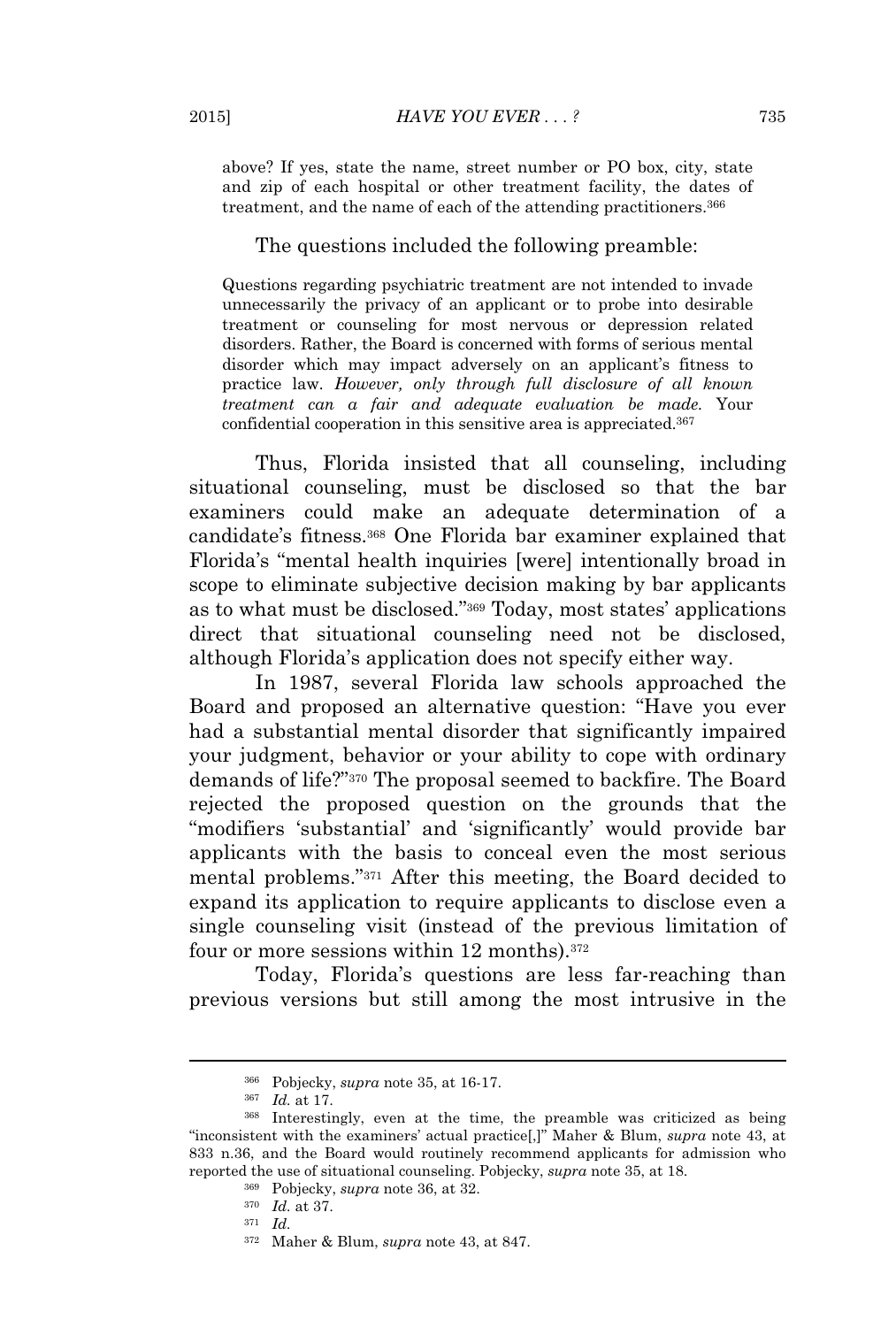## nation.<sup>373</sup> The Florida Board of Bar Examiners website currently states:

The Florida Board of Bar Examiners must assess effectively the mental health of each applicant. A lawyer's untreated or uncontrolled mental disorder, if severe, could result in injury to the public. The board assures each applicant that the Supreme Court, on the board's recommendation, regularly admits applicants with a history of both mental ill-health and treatment by mental health professionals. The board considers satisfactory mental health to include: (1) the current absence of an untreated, uncontrolled mental illness that impairs or limits an applicant's ability to practice law in a competent and professional manner; and (2) the unlikelihood of a relapse of such a prior mental illness. With respect to either, evidence of treatment by a mental health professional is useful. The board encourages applicants to seek the assistance of mental health professionals, if needed.<sup>374</sup>

Even after the DOJ settlement with Louisiana, the Florida Board of Bar Examiners has refused to amend its questions. As of December 2014, the DOJ was investigating Florida's bar admission procedures, but Florida continued to ask questions about mental health in violation of the ADA.<sup>375</sup>

The Florida example shows that some bar examiners will fight efforts to limit or eliminate these questions to the

373

<sup>26.</sup>a. During the last 10 years, have you been hospitalized for treatment of any of the following: schizophrenia or other psychotic disorder, bipolar or major depressive mood disorder; drug or alcohol abuse; impulse control disorder, including kleptomania, pyromania, explosive disorder, pathological or compulsive gambling; or paraphilia such as pedophilia, exhibitionism, or voyeurism? . . .

<sup>26.</sup>b. During the last 5 years, have you received treatment for (whether or not you were hospitalized) or have you received a diagnosis of any of the following: schizophrenia or other psychotic disorder, bipolar or major depressive mood disorder; drug or alcohol abuse; impulse control disorder, including kleptomania, pyromania, explosive disorder, pathological or compulsive gambling; or paraphilia such as pedophilia, exhibitionism, or voyeurism? . . .

<sup>26.</sup>c. During the past twelve months have you been hospitalized for treatment of any mental, emotional, or psychiatric illness, whether or not the diagnosis was one listed in Item 26.a.? . . .

<sup>26.</sup>d. Do you currently (as hereinafter defined) have a mental health condition (not reported above) which in any way impairs or limits, or if untreated could impair or limit, your ability to practice law in a competent and professional manner? If yes, are the limitations or impairments caused by your mental health condition reduced or ameliorated because you receive ongoing treatment (with or without medications) or participate in a monitoring or counseling program? . . ."

*Online Bar Application*, FLA. BOARD OF B. EXAMINERS (on file with author).

<sup>374</sup> FLA. BD. OF BAR EXAM'RS, *supra* note 314.

<sup>375</sup> Julie Kay, *Florida Bar Investigated Over Mental Health Questioning*, DAILY BUS. REV., Mar. 27, 2015, at A1, A1-A2.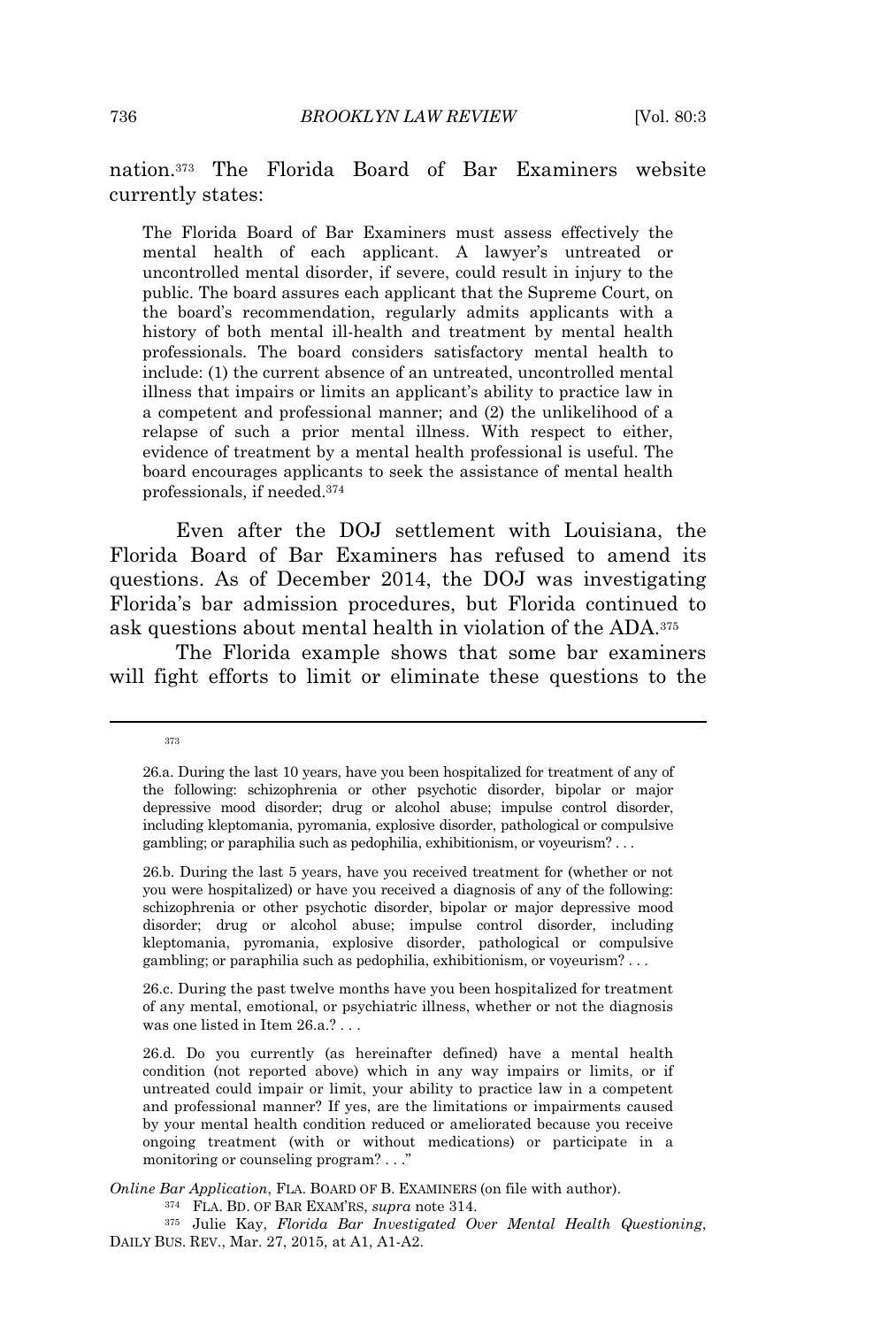bitter end. But with each incremental change to the questions, the sky has not fallen. Based on the experience of other states,<sup>376</sup> there is no reason to believe that the fitness of Florida attorneys will change if these questions are eliminated from the application.

## *C. The Appropriate Inquiry Is Conduct, Not Status*

The ADA clearly prohibits discrimination based on an applicant's status as a person with a disability. Given that bar examiners have a duty to ensure applicants are fit to practice law,<sup>377</sup> what should the examiners consider if they do not ask about mental health history?

The appropriate inquiry should be the applicant's history of behavior. This is legal under the ADA and has the considerable benefit of being a more accurate predictor of future fitness.<sup>378</sup> Applicants who are emotionally unstable or whose actions are morally questionable should be evaluated on the basis of those actions. The mere existence of a particular mental health diagnosis has no probative value.

An inquiry into behavior, rather than diagnosis, will likely yield more accurate results. Some authors have found that "in the few cases where mental illness might have played a role in the applicant's rejection, questions and answers about mental illnesses actually seemed to be superfluous. The applicant's previously bizarre behavior—whether a manifestation of disability or something else—should have been sufficient to alert bar examiners to potential problems." 379

As far back as 1982, commentators have reasoned that "the law school program is sufficiently demanding that those who are mentally unfit are unlikely to complete it."380 Successfully completing law school and passing the written bar exam ought to establish a rebuttable presumption of fitness. Many mental illnesses are exacerbated by stress,<sup>381</sup> and many students who coped well with their disorders during undergraduate studies have difficulties when they enroll in law

<sup>376</sup> *See supra* Part IV.A.3.

<sup>377</sup> And assuming that such a task is even possible. *See supra* note 349 and accompanying text (discussing general critiques of character and fitness inquiry).

<sup>378</sup> Wielobob, *supra* note 211, at 14.

<sup>379</sup> Phyllis G. Coleman & Ronald A. Shellow, *Comply With the Americans With Disabilities Act: Judicial Nominating Commission Must Ask About Conduct, Not Disability*, FLA. B.J., July/Aug. 1996, at 56, 58.

<sup>380</sup> Elliston, *supra* note 65, at 14.

<sup>381</sup> Smith, *supra* note 346, at 28.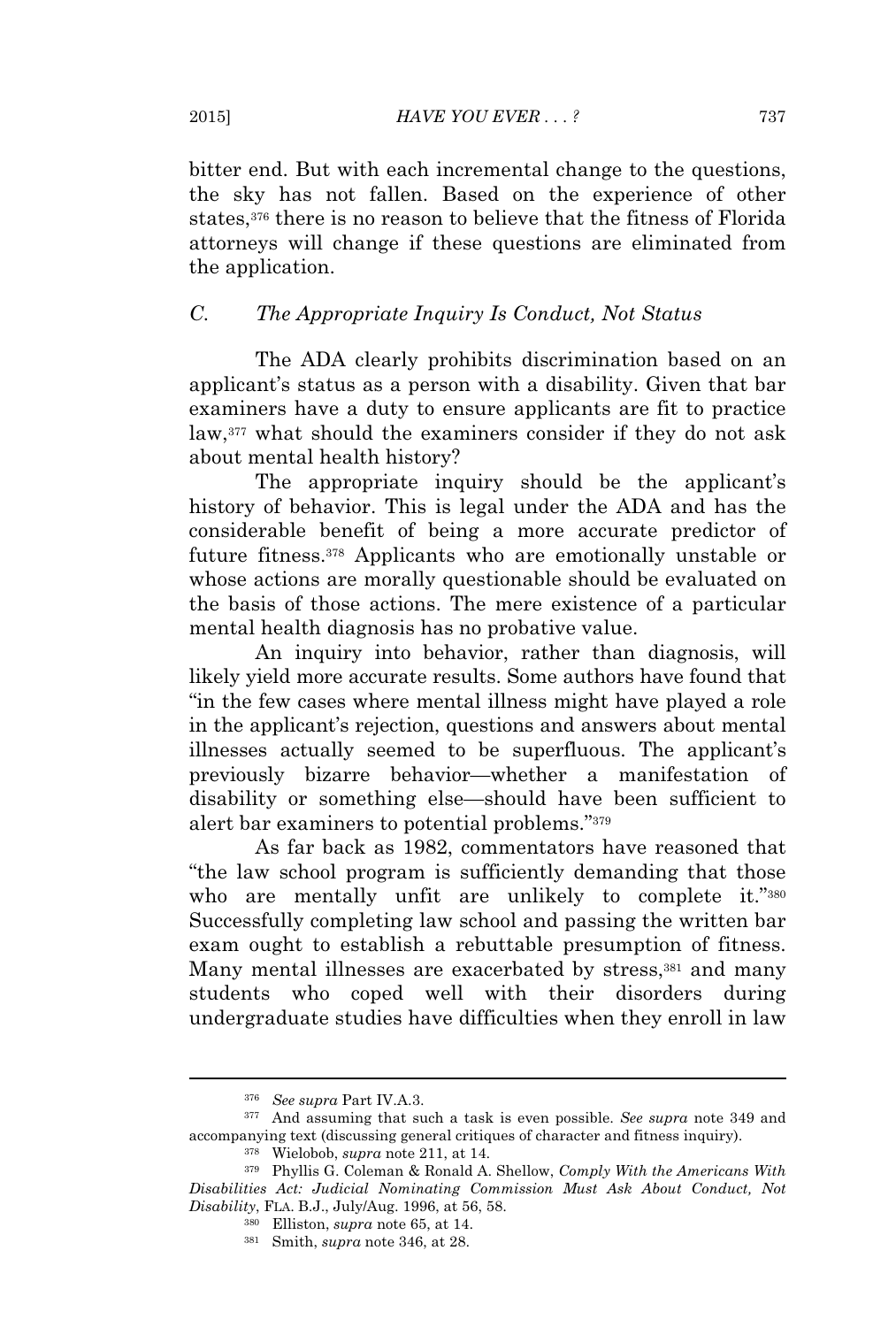738 *BROOKLYN LAW REVIEW* [Vol. 80:3

school, a time of great stress.<sup>382</sup> Law school and studying for the written bar examination is arguably more stressful than law practice for many attorneys. Therefore, if a candidate successfully completes three years of law school, that candidate is also likely to successfully navigate a legal career.

Some bar examiners have argued that asking about prior conduct instead of treatment will not work because it could call for "bar examiners to perform as unlicensed mental health professionals[.]" <sup>383</sup> But this is precisely what bar examiners *are* doing under the present system.<sup>384</sup>

A Florida bar examiner, Thomas Pobjecky, attempts to rebut the argument that bar examiners can learn of an applicant's unfitness through "other aspects of the character and fitness background investigation." <sup>385</sup> But his replies only explain why the third party reference forms, rather than the application package as a whole, may not be sufficient. He states that a reference "may be unaware of an applicant's mental problems." <sup>386</sup> If this is so, then it is evidence that the applicant may not have a "mental problem." If the applicant has functioned well in his place of employment or school, that is more useful information than whether the applicant has a particular mental health diagnosis. Second, Pobjecky states that "a lay person may not perceive anything unusual or bizarre in the applicant's conduct which would justify notification to bar examiners of a possible mental problem."387 Again, this yields a conclusion opposite of what Pobjecky seeks. If the applicant does nothing "unusual or bizarre," there is nothing to investigate.

Furthermore, Pobjecky's argument rests only on the third party reference form. An applicant with serious fitness concerns will reveal those concerns through other information gathered by the application, such as a leave of absence from school or work, credit problems due to a failure to pay bills, an employment history revealing multiple terminations, or other signs of instability.

Some courts have also suggested that conduct is the more appropriate inquiry. The court in *Brewer v. Wisconsin Board of Bar Examiners* reasoned that without a current psychological evaluation, the Board was able to look at the

<sup>382</sup> *Id.*; *see also* discussion of stress caused by law school, *supra* note 232.

<sup>383</sup> Moeser, *supra* note 40, at 36.

<sup>384</sup> *See supra* Part IV.A.1.

<sup>385</sup> Pobjecky, *supra* note 36, at 36.

<sup>386</sup> *Id.*

<sup>387</sup> *Id.*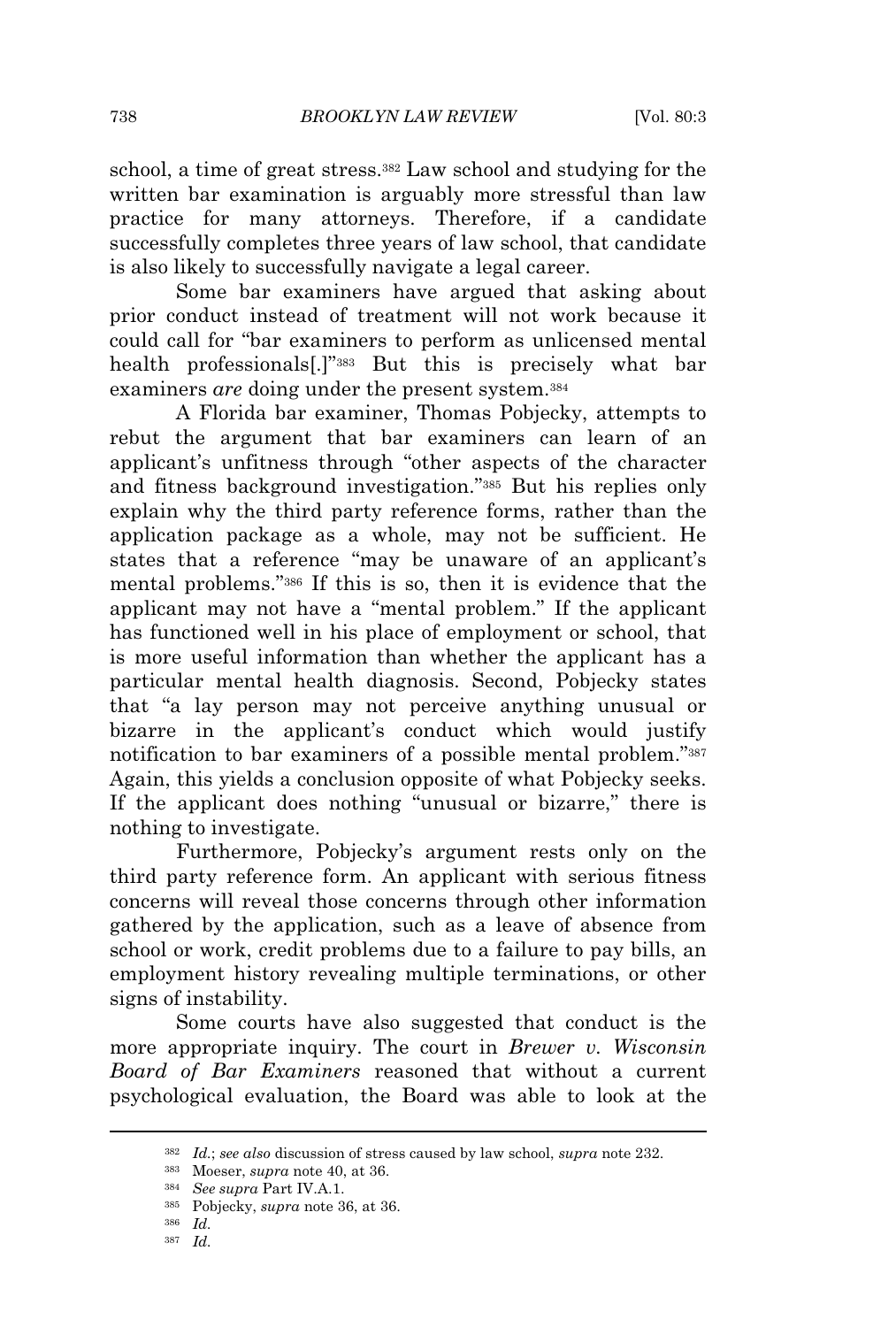plaintiff's past conduct and behavior to evaluate her fitness to practice law, just as it did for applicants without disabilities.<sup>388</sup> And in *Clark*, the court took note of testimony from the plaintiff's expert witness, who stated that an applicant's past behavior "provides the best indicator of an applicant's present ability to function and work." <sup>389</sup> The expert further stated that the behavioral or "characterological" questions on a bar application would elicit the appropriate information.<sup>390</sup>

There is certainly a possibility that some students will ably complete law school and become licensed attorneys, only to experience a debilitating episode of mental illness later in life. The problem is that there is no way of identifying which students will and which students will not. Their psychologists cannot make such a prediction, and lay people with no mental health training—such as bar examiners—absolutely cannot make such a prediction. Therefore, the inquiry is not likely to produce an accurate prediction of future fitness, and it fails to be "necessary" under the ADA.

#### **CONCLUSION**

Seventeen years ago, Stanley S. Herr wrote that "[t]he visibility of bar admission activities, the legal training of aggrieved applicants and the interest of the [DOJ] in this subject all point to the potential for further litigation. Bar officials, however, can and should take preventive action by revamping questionnaires now." <sup>391</sup> No doubt he expected much greater progress than has actually been achieved.

Most law students are not in a position—or necessarily even interested—to bring a lawsuit against the bar association. Most of them simply want to obtain their law licenses and begin their careers, not spend several years battling with the bar.<sup>392</sup> And of course, lawsuits are expensive. Particularly in today's market, where most law students are graduating with a heavy student debt load, students do not have excess funds available for a lawsuit, and they are generally not in a position to forego a steady paycheck while their law license remains pending. Many law firms will be reluctant to hire a recent

<sup>388</sup> Brewer v. Wis. Bd. of Bar Exam'rs, No. 04-C-0694, 2006 WL 3469598, at \*12 (E.D. Wis. Nov. 28, 2006).

<sup>389</sup> Clark v. Va. Bd. of Bar Exam'rs, 880 F. Supp. 430, 435 (E.D. Va. 1995).

<sup>390</sup> *Id.*

<sup>391</sup> Herr, *supra* note 48, at 671.

<sup>392</sup> Ira Burnim, Legal Dir. of the Bazelon Ctr. for Mental Health Law, Remarks at *Suffering in Silence*, supra note 73, at 133.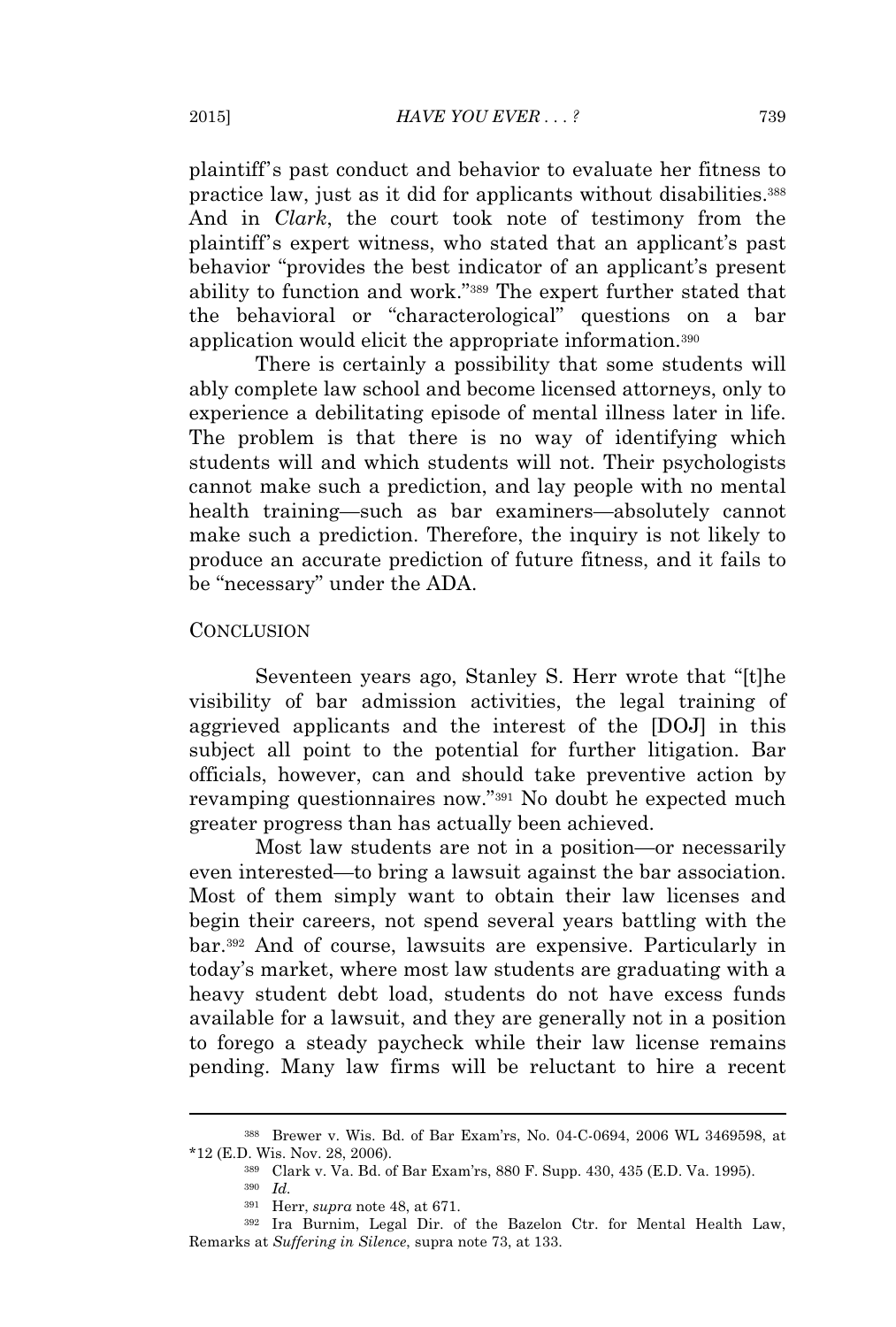graduate who not only is not admitted to the bar but is "the one suing the bar because he's mentally ill and didn't want to disclose it on his application." The bar application process has been described as one in which the bar examiners have all the power and applicants are mere "supplicants." <sup>393</sup> The majority of students will jump through whatever hoops they must in order to not waste their three years—and thousands of dollars—of legal education.

The DOJ-Louisiana settlement was a landmark moment and led to 14 states promptly amending their applications to comply with the ADA. But some states remain reluctant, even openly defiant. Arkansas amended its application but continues to ask questions that violate the ADA, including the broadest question in the country about the use of prescription or over-the-counter drugs for any mental condition. Ohio too revised its questions in 2014 but did so in a way that still violates the ADA.<sup>394</sup> The DOJ is now investigating Florida because Florida has not amended its application questions.<sup>395</sup>

Even the DOJ cannot necessarily compel states to comply. Louisiana reached a settlement, but a particularly recalcitrant state might require the DOJ to litigate the matter, rather than settle. On the one hand, this might be beneficial because it would force a court decision. But again, lawsuits are costly and slow. The DOJ also has competing priorities and limited resources. And there is no guarantee that the DOJ would succeed. As this Article explains, the inquiries are impermissible under the ADA, but some courts have nevertheless reached the wrong conclusion (*Texas Applicants*<sup>396</sup> and *ACLU of Indiana*397). The risk exists that a future court will simply follow the prior decisions and uphold the questions, and then all parties must wait for an appellate court to hear the case.

There is a role for law schools to play in this process. Bar associations require schools to certify their applicants for admission, and those certification forms often include questions about the applicants' mental health. If the law schools in a particular state decided collectively to 1) stop answering those questions on the certification forms, and 2) direct their

<sup>393</sup> McFarlain, *supra* note 1, at 30. One attorney who has represented numerous applicants before the Florida Board of Bar Examiners states "the applicant . . . must defend his past in a procedure in which he has no leverage." *Id.* at 29.

<sup>394</sup> *See* discussion *supra* Part III.A.4.

<sup>395</sup> Kay, *supra* note 375, at A1.

<sup>396</sup> Applicants v. Tex. State Bd. of Law Exam'rs, No. A 93 CA 740 SS, 1994 WL 923404 (W.D. Tex. Oct. 11, 1994).

<sup>397</sup> ACLU of Ind. v. Ind. State Bd. of Law Exam'rs, No. 1:09-cv-842-TWP-MJD, 2011 WL 4387470 (S.D. Ind. Sept. 20, 2011).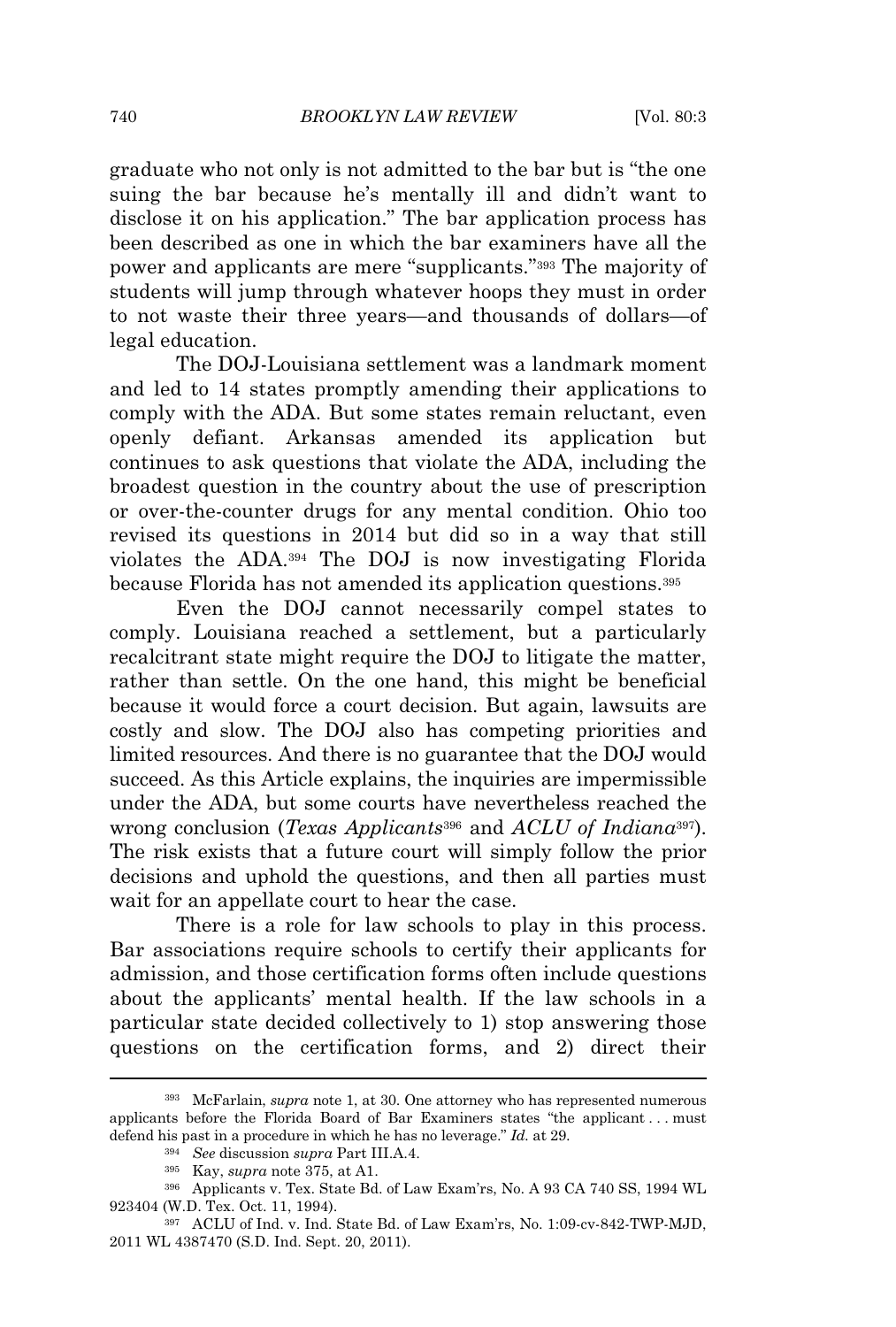students to stop answering those questions on their individual applications, the bar associations might take notice.<sup>398</sup>

Precedent exists for this type of collective action. In 1994, the deans of the three Minnesota law schools wrote a petition that convinced the Minnesota Supreme Court to revise its bar application.<sup>399</sup> Although the court stated that it was "in doubt" as to whether the ADA applied to the disputed questions, it held that the questions should be removed from the application because they deterred students from seeking necessary counseling and that questions related only to conduct could elicit the necessary information "for the most part." 400 However, it appears that something went awry in the intervening years, because the Minnesota bar application now asks several odd questions about mental health.<sup>401</sup>

In Maryland in 1996, an Associate Dean of the University of Maryland School of Law and the school's Clinical Law Office successfully worked with the state bar admission to amend the questionnaire.<sup>402</sup> But Maryland retained mental health questions on its application until 2014. And in Florida, bar examiners rejected a similar request in 1990 and even broadened their application questions, rather than limiting the question, as the Florida schools suggested.<sup>403</sup>

Some commentators have pointed out the irony of lawyers committing discrimination in their own licensing process. "Lawyers have worked hard to impose antidiscrimination rules on schools, employers, housing providers, federal contract officers, and keepers of building and other spaces open to the public. But on themselves? Not so much." 404

Now is the time for lawyers and law schools to eliminate discrimination in the very process that licenses attorneys. The bar should respect not only the letter but also the *spirit* of the

<sup>398</sup> One commentator has suggested that if law schools agreed amongst each other to simply stop reporting this information, that would end the whole inquiry. Laura Rothestein, Professor of Law & Distinguished Univ. Scholar at the Louis D. Brandeis Sch. of Law at the Univ. of Louisville, Remarks at *Suffering in Silence*, *supra* note 73, at 135.

<sup>399</sup> Herr, *supra* note 48, at 685.

<sup>400</sup> *In re* Frickey, 515 N.W.2d 741, 741 (Minn. 1994).

<sup>401</sup> MINN. BD. OF LAW EXAM'RS, APPLICATION FOR ADMISSION 9-10 (Mar. 2014), *available at* http://www.ble.state.mn.us/file/Bar%20Application%202014%20- %20fill%20in(1).pdf.

<sup>402</sup> Herr, *supra* note 48, at 685-86.

<sup>403</sup> *See supra* Part IV.B.2; Maher & Blum, *supra* note 43, at 847.

<sup>404</sup> Bernstein, *supra* note 228, at 391; *see also* Jolly-Ryan, *supra* note 215, at 130 ("Although lawyers work hard to assure that the antidiscrimination laws are fairly applied to most other people's employment, education, and housing situations, they often fail to apply antidiscrimination laws to their own profession.").